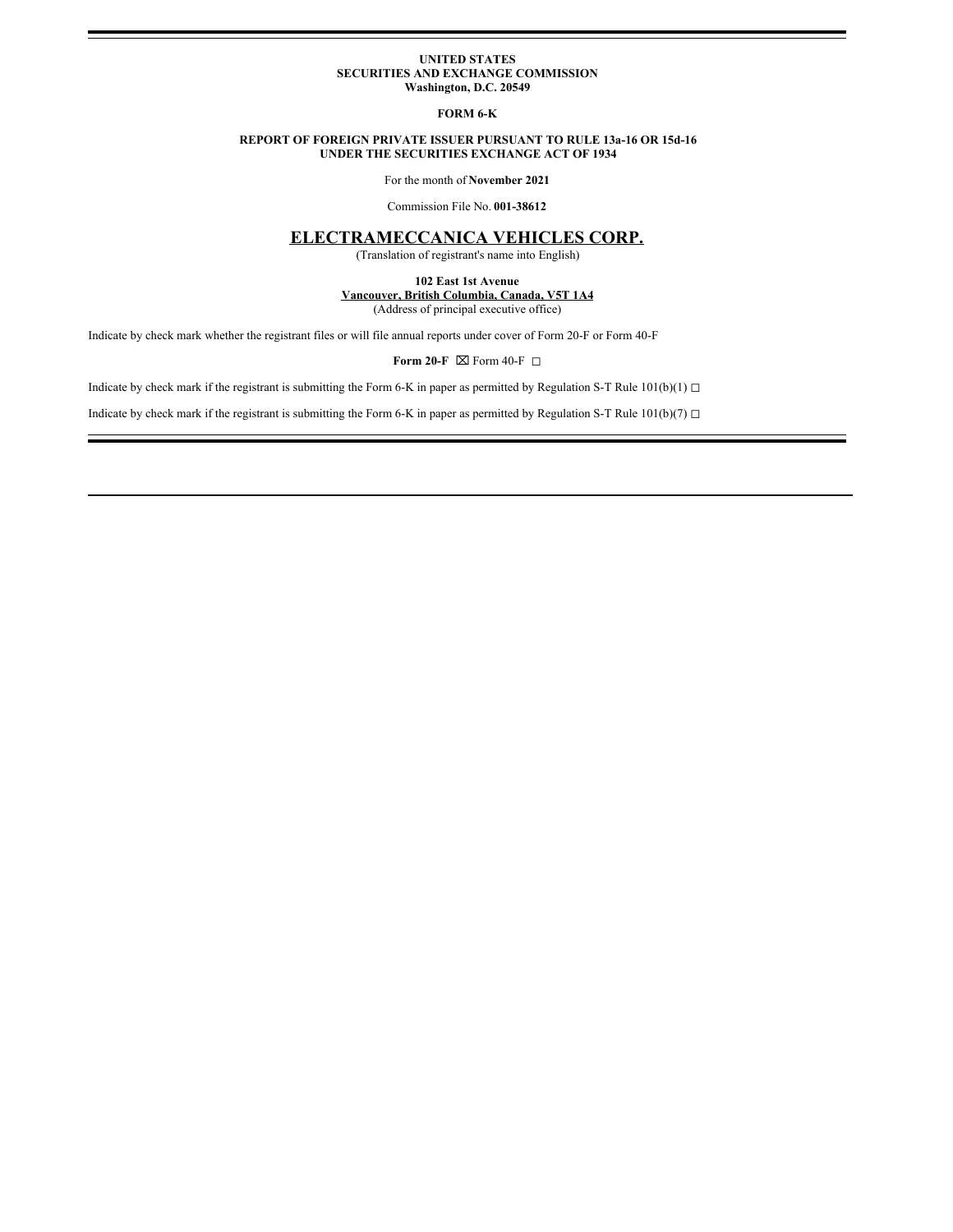Attached as Exhibit 99.1 to this Report of Foreign Private Issuer on Form 6-K is our Quarterly Report for the nine months ended September 30, 2021. The information in this Quarterly Report on Form 6-K and the exhibits hereto are incorporated by reference into: (i) our registration statement on Form F-3 (333-229562), originally filed on February 8, 2019, and the prospectus thereto filed on March 1, 2019; (ii) our registration statement on Form S-8 (333- 249321), originally filed on October 5, 2020; and (iii) our registration statement on Form F-3 (333-257292), originally filed on June 22, 2021, and the prospectus thereto filed on June 30, 2021, and the prospectus supplement thereto filed on September 30, 2021.

# **Exhibits**

| <b>Exhibit</b><br>No. | Exhibit                                                                                                                  |
|-----------------------|--------------------------------------------------------------------------------------------------------------------------|
|                       |                                                                                                                          |
| 99.1                  | Quarterly Report for the nine months ended September 30, 2021.                                                           |
| 99.2                  | Certification of Chief Executive Officer pursuant to Rule 13a-14(a) or 15d-14(a) of the Securities Exchange Act of 1934. |
| 99.3                  | Certification of Chief Financial Officer pursuant to Rule 13a-14(a) or 15d-14(a) of the Securities Exchange Act of 1934. |
| 101.INS               | <b>XBRL</b> Instance                                                                                                     |
| 101.SCH               | <b>XBRL Taxonomy Extension Schema</b>                                                                                    |
| 101.CAL               | <b>XBRL Taxonomy Extension Calculation</b>                                                                               |
| 101.DEF               | <b>XBRL Taxonomy Extension Definition</b>                                                                                |
| 101.LAB               | <b>XBRL Taxonomy Extension Labels</b>                                                                                    |
| 101.PRE               | <b>XBRL Taxonomy Extension Presentation</b>                                                                              |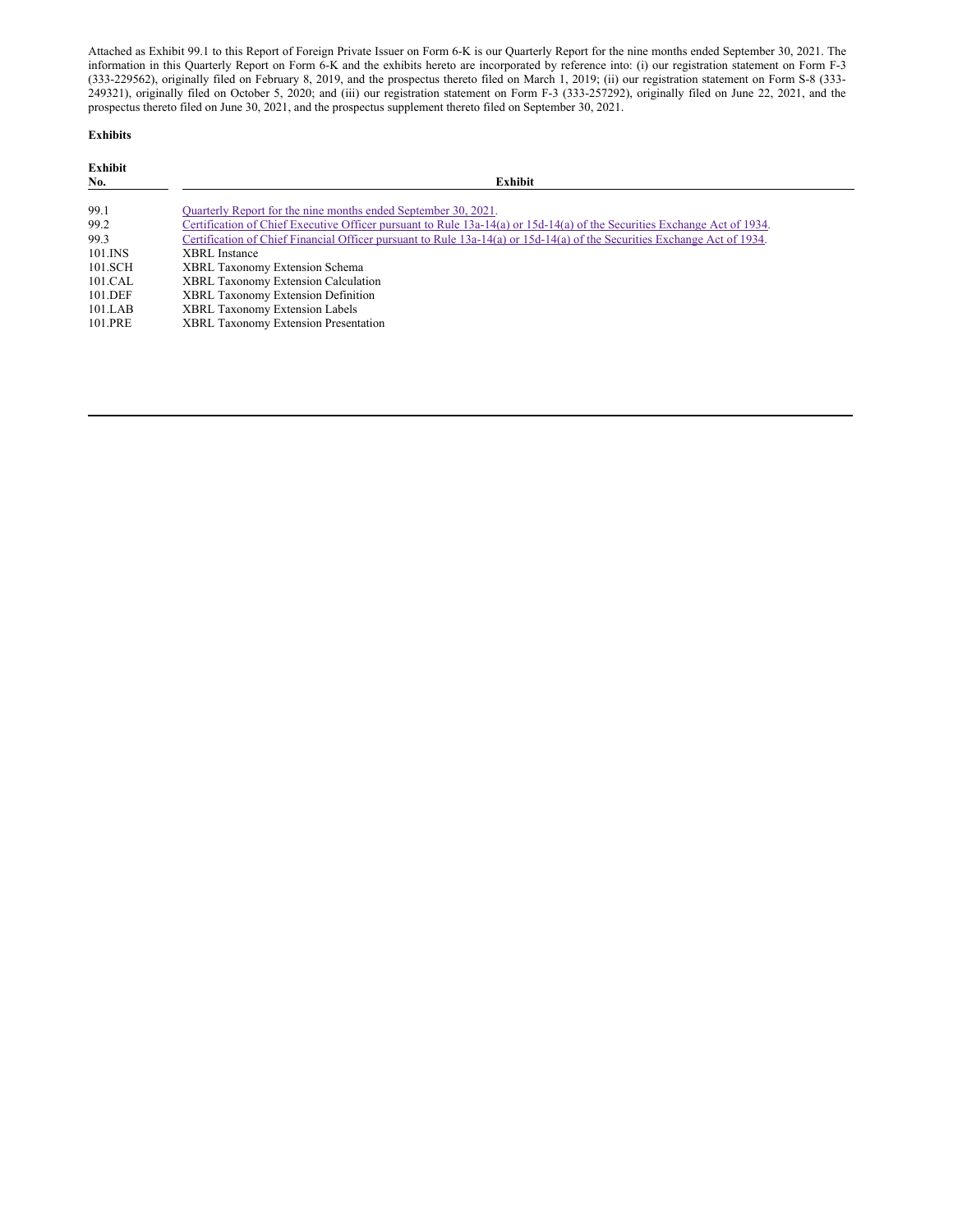## **SIGNATURE**

Pursuant to the requirements of the Securities Exchange Act of 1934, the registrant has duly caused this Quarterly Report to be signed on its behalf by the undersigned hereunto duly authorized.

# **ELECTRAMECCANICA VEHICLES CORP.**

Date: November 9, 2021. By: */s/ Baljinder K. Bhullar*

Name: Baljinder K. Bhullar

Title: Chief Financial Officer and a director (Principal Financial Officer and Principal Accounting Officer)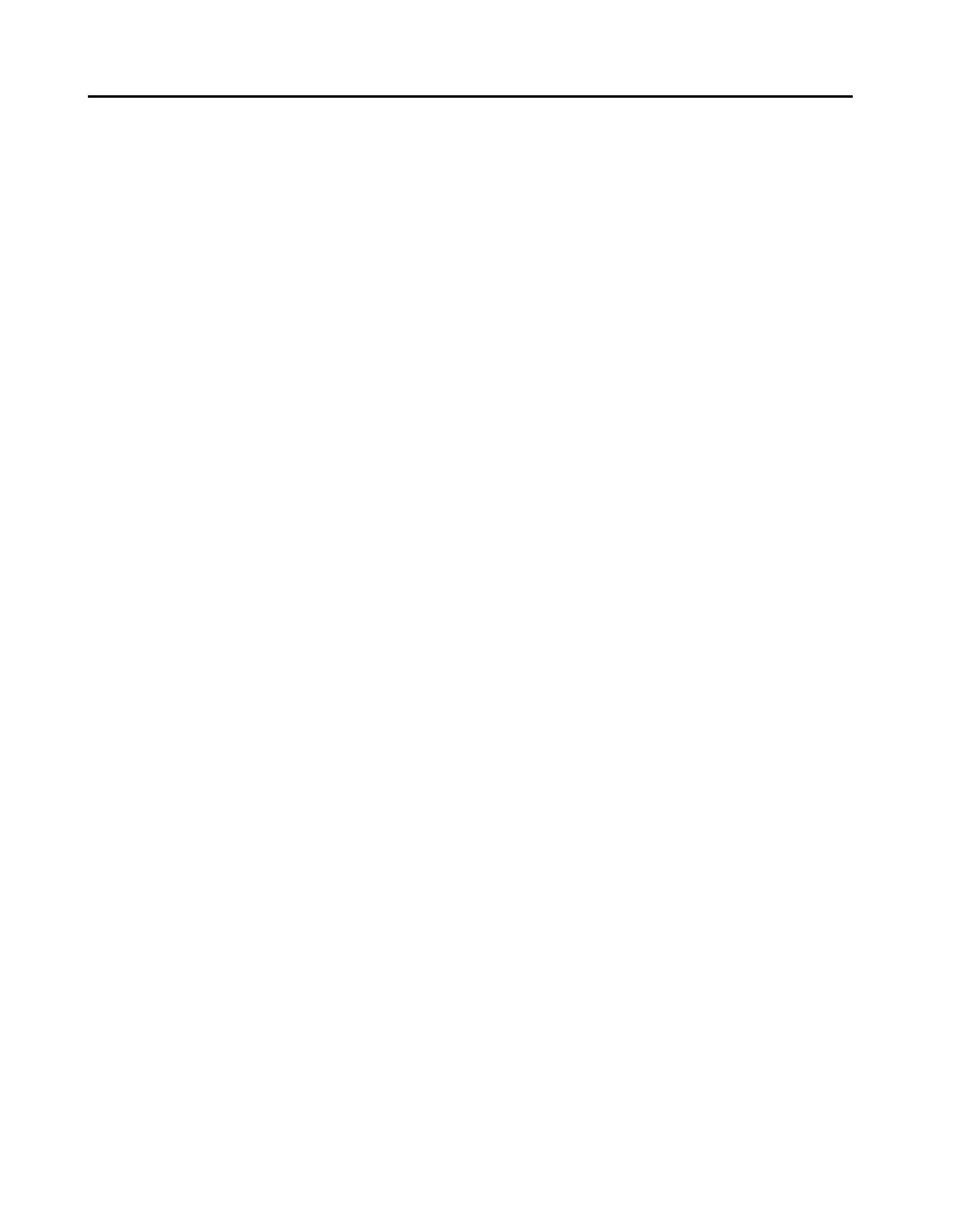# **ELECTRAMECCANICA VEHICLES CORP.**

# **REPORT ON FORM 6-K FOR THE QUARTER ENDED SEPTEMBER 30, 2021**

# **INDEX**

# <span id="page-4-0"></span>**[INTRODUCTION](#page-4-0)**

| <b>PARTI</b>   | <b>FINANCIAL INFORMATION</b>                                                          | 3  |
|----------------|---------------------------------------------------------------------------------------|----|
| Item 1         | Interim Condensed Consolidated Financial Statements (Unaudited)                       | 3  |
| Item $2$       | Management's Discussion and Analysis of Financial Condition and Results of Operations | 3  |
| Item $3$       | <b>Quantitative and Qualitative Disclosures About Market Risk</b>                     | 18 |
| Item $4$       | <b>Controls and Procedures</b>                                                        | 20 |
| <b>PART II</b> | <b>OTHER INFORMATION</b>                                                              | 21 |
| Item 1         | <b>Legal Proceedings</b>                                                              | 21 |
| Item 1A        | <b>Risk Factors</b>                                                                   | 21 |
| Item $2$       | Unregistered Sales of Equity Securities and Use of Proceeds                           | 35 |
| Item $3$       | <b>Defaults Upon Senior Securities</b>                                                | 35 |
| Item $4$       | <b>Mine Safety Disclosures</b>                                                        | 35 |
| Item 5         | <b>Other Information</b>                                                              | 35 |
| Item $6$       | <b>Exhibits</b>                                                                       | 35 |
|                |                                                                                       |    |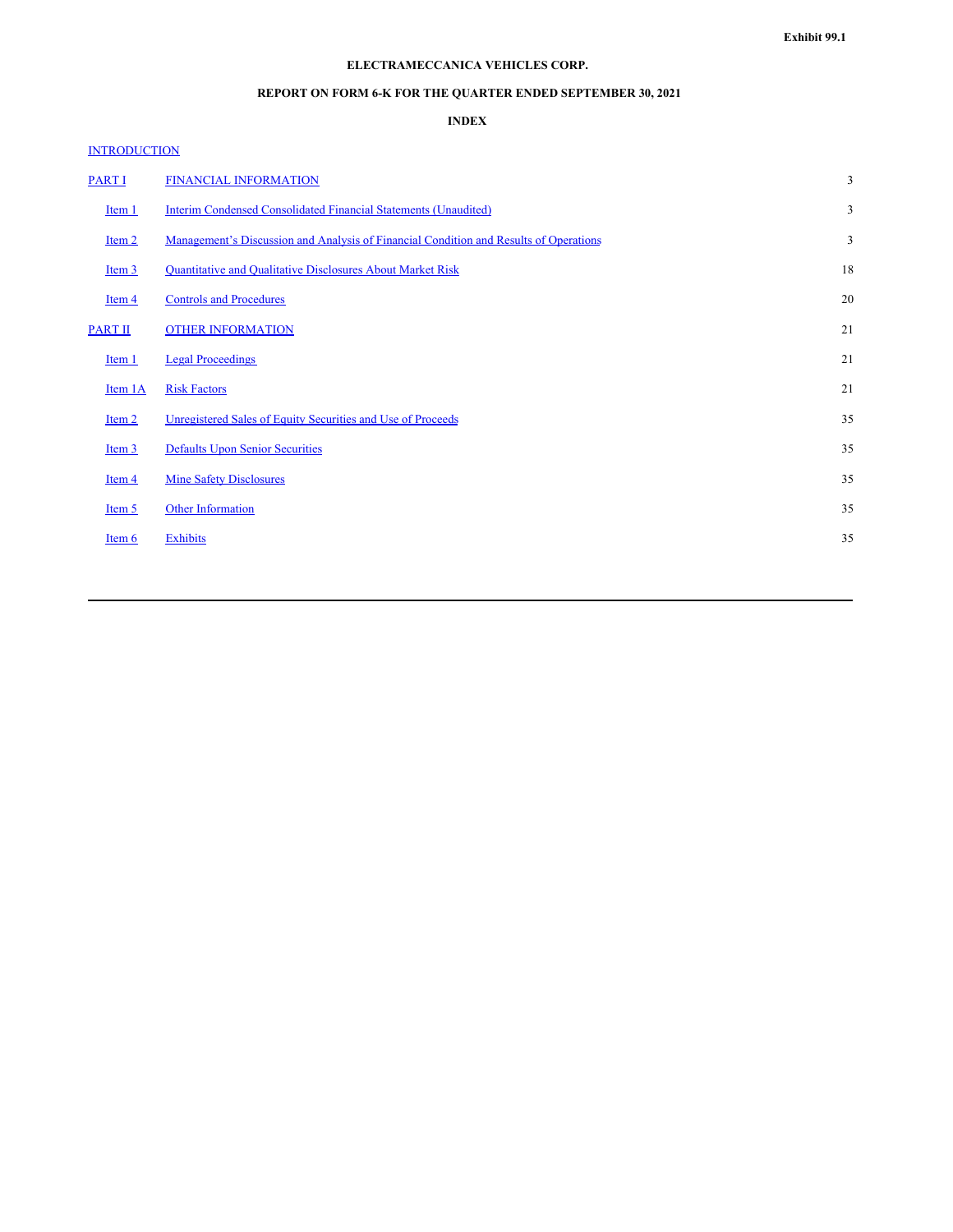#### **INTRODUCTION**

### **Currency of Presentation and Certain Defined Terms**

Unless the context otherwise requires, in this quarterly report (the "Quarterly Report") the term(s) "we", "us", "our", "Company", "our company", "ElectraMeccanica" and "our business" refer to Electrameccanica Vehicles Corp.

All references to "\$" or "dollars" are expressed in US dollars unless otherwise indicated.

Our financial statements are prepared in US dollars and presented in accordance with International Financial Reporting Standards, or "IFRS", as issued by International Accounting Standards Board ("IASB"). In this Quarterly Report any discrepancies in any table between totals and the sums of the amounts listed are due to rounding.

#### **Forward-Looking Statements**

This Quarterly Report contains statements that constitute "forward-looking statements". Any statements that are not statements of historical facts may be deemed to be forward-looking statements. These statements appear in a number of different places in this Quarterly Report and, in some cases, can be identified by words such as "anticipates", "estimates", "projects", "expects", "contemplates", "intends", "believes", "plans", "may", "will" or their negatives or other comparable words, although not all forward-looking statements contain these identifying words.

Forward-looking statements are based on the reasonable assumptions, estimates, analysis and opinions made in light of our experience and our perception of trends, current conditions and expected developments, as well as other factors that we believe to be relevant and reasonable in the circumstances at the date that such statements are made, but which may prove to be incorrect. Management believes that the assumptions and expectations reflected in such forward-looking statements are reasonable.

Although management has attempted to identify important factors that could cause actual results to differ materially from those contained in forwardlooking statements, there may be other factors that cause results not to be as anticipated, estimated or intended. The forward-looking statements might not prove to be accurate, as actual results and future events could differ materially from those anticipated in such forward-looking statements. Accordingly, readers should not place undue reliance on forward-looking statements. These cautionary remarks expressly qualify, in their entirety, all forward-looking statements attributable to our Company or persons acting on our behalf. We do not undertake to update any forward-looking statements to reflect actual results, changes in assumptions or changes in other factors affecting such statements, except as, and to the extent required by, applicable securities laws. You should carefully review the cautionary statements and risk factors contained in this Quarterly Report and other documents that we may file from time to time with the securities regulators.

## **Implications of Being a Foreign Private Issuer**

We are considered a foreign private issuer. In our capacity as a foreign private issuer, we are exempt from certain rules under the U.S. Securities Exchange Act of 1934, as amended (the "Exchange Act"), that impose certain disclosure obligations and procedural requirements for proxy solicitations under Section 14 of the Exchange Act. We are not required to file periodic reports and financial statements with the SEC as frequently or as promptly as U.S. companies whose securities are registered under the Exchange Act. In addition, we are not required to comply with Regulation FD, which restricts the selective disclosure of material information.

We may take advantage of these exemptions until such time as we are no longer a foreign private issuer. We would cease to be a foreign private issuer at such time as more than 50% of our outstanding voting securities are held by U.S. residents and any of the following three circumstances applies: (i) the majority of our executive officers or directors are U.S. citizens or residents; (ii) more than 50% of our assets are located in the United States; or (iii) our business is administered principally in the United States.

We have taken advantage of certain reduced reporting and other requirements in this Quarterly Report that are available to foreign private issuers and not to U.S. domestic companies. Accordingly, the information contained herein may be different than the information you receive in a quarterly report on Form 10-Q from public companies required to report as U.S domestic companies in which you hold equity securities.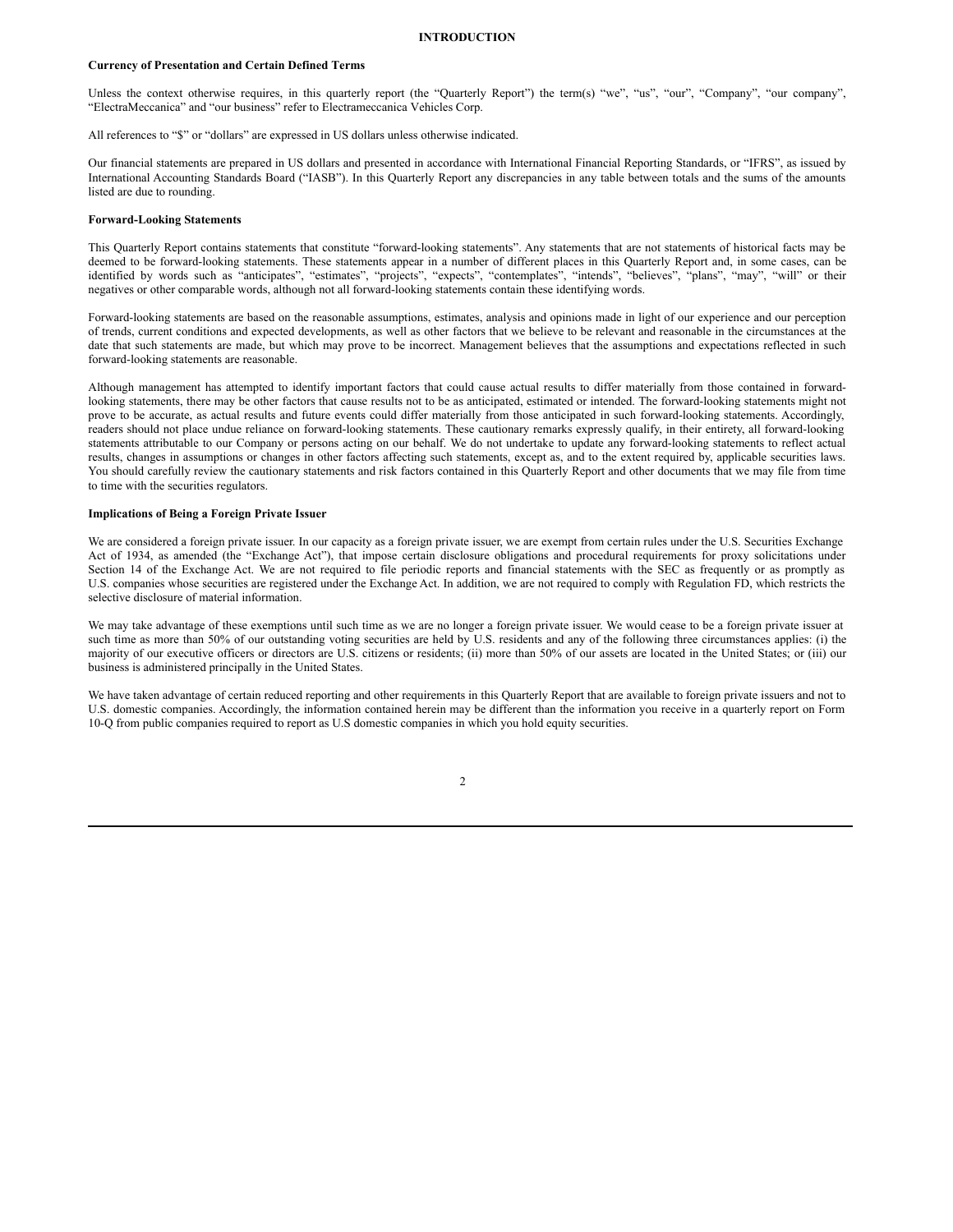#### **PART I – FINANCIAL INFORMATION**

### **Item 1. Condensed Consolidated Financial Statements**

The selected historical consolidated financial information set forth below has been derived from our financial statements for the nine months ended September 30, 2021 and for the fiscal years ended December 30, 2020, 2019, 2018 and 2017.

### **Consolidated Statement of Comprehensive Loss**

|                            |   | Nine months ended<br>September 30,<br>2021 |    | Year ended<br>December 31,<br>2020 |   | Year ended<br>December 31.<br>2019 | Year ended<br>December 31.<br>2018 |          | Year ended<br>December 31,<br>2017 |
|----------------------------|---|--------------------------------------------|----|------------------------------------|---|------------------------------------|------------------------------------|----------|------------------------------------|
| Revenues                   |   | 592,524                                    | \$ | 568.521                            |   | 585.584                            | \$<br>599,757                      | S        | 84,203                             |
| Gross Profit               | C | 12.561                                     | S  | (130.934)                          |   | 98.041                             | \$<br>155.961                      | S        | 34,880                             |
| Net Loss                   | S | 24,475,447                                 | \$ | 63.046.905                         | S | 23.212.698                         | \$<br>7,745,313                    | \$.      | 8,766,678                          |
| Loss per Share – Basic and |   |                                            |    |                                    |   |                                    |                                    |          |                                    |
| Diluted                    |   | 0.22                                       |    | 1.08                               |   | 0.64                               | 0.29                               | <b>S</b> | 0.40                               |

Our interim condensed consolidated financial statements for the three and nine months ended September 30, 2021 and 2020 are attached at the end of this Quarterly Report forming Exhibit 99.1.

## **Item 2. Management's Discussion and Analysis of Financial Condition and Results of Operation**

#### **General**

During the quarter ended December 31, 2020, the Company changed its presentation currency from the Canadian dollar to the US dollar ("USD"). For preparing this September 30, 2021 financial information, comparative Statement of Comprehensive Loss and Statement of Cash Flows have been translated into USD using average foreign currency rates prevailing for the relevant reporting period of the year ended December 31, 2020. Assets and liabilities in the Statement of Financial Position at December 31, 2020 have been translated into USD at the closing foreign currency rates on that date. The equity section of the Statement of Financial Position, including foreign currency translation reserve, retained earnings, share capital and the other reserves, have been translated into USD using historical rates, and earnings per share has also been restated to USD to reflect the change in presentation currency.

As at January 1, 2021, our functional currency changed to USD from the Canadian dollar. The following management's discussion and analysis, prepared for the three and nine months ended September 30, 2021, is a review of our operations, current financial position and outlook and should be read in conjunction with our annual audited financial statements for the year ended December 31, 2020 and the notes thereto. Amounts are reported in USD based upon financial statements prepared in accordance with IFRS as issued by the IASB.

The preparation of financial statements in conformity with these accounting principles requires us to make estimates and assumptions that affect the reported amounts of assets and liabilities, disclosure of contingent liabilities at the financial statement date and reported amounts of revenue and expenses during the reporting period. On an on-going basis we review our estimates and assumptions. The estimates were based on our historical experience and other assumptions that we believe to be reasonable under the circumstances. Actual results are likely to differ from those estimates or other forwardlooking statements under different assumptions or conditions, but we do not believe such differences will materially affect our financial position or results of operations. Our actual results may differ materially.

This Quarterly Report contains forward-looking statements about our business, financial condition and prospects that reflect management's assumptions and beliefs based on information currently available. The expectations indicated by such forward-looking statements might not be realized. If any of our management's assumptions should prove incorrect, or if any of the risks and uncertainties underlying such expectations should materialize, our actual results may differ materially from those indicated by the forward-looking statements.

The key factors that are not within our control and that may have a direct bearing on operating results include, but are not limited to, the ability of our partners to produce our electric vehicles, tariffs and other trade matters, the acceptance of our electric vehicles, our ability to create and expand our customer base, management's ability to raise capital in the future, the retention of key employees and changes in the regulation of our industry.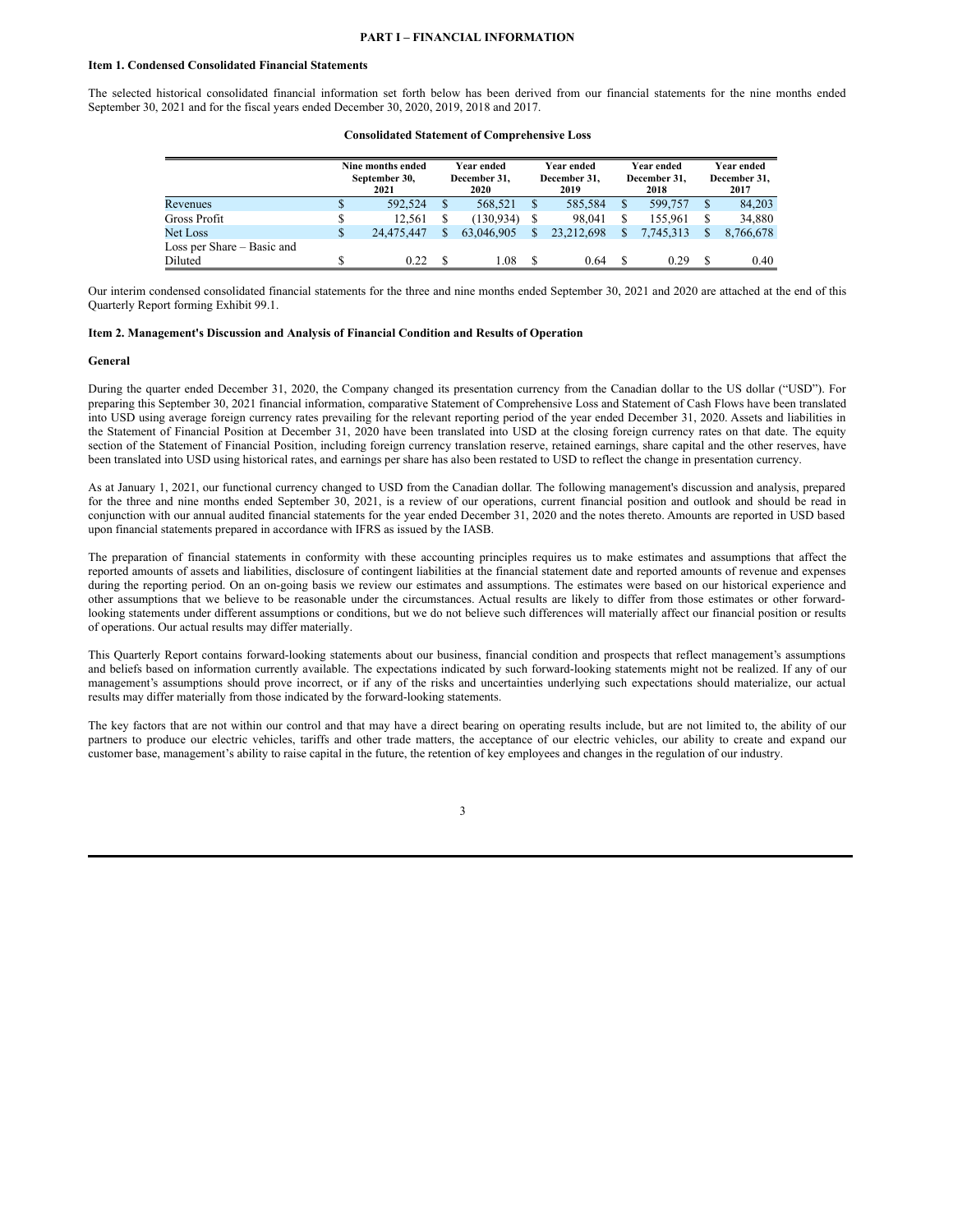There may be other risks and circumstances that management may be unable to predict. When used in this Quarterly Report, words such as "believes", "expects", "intends", "plans", "anticipates", "estimates" and similar expressions are intended to identify forward-looking statements, although there may be certain forward-looking statements not accompanied by such expressions.

### **Our Company**

## *Corporate Structure and Principal Executive Of ices*

We were incorporated on February 16, 2015, under the laws of the Province of British Columbia, Canada, and have a December 3<sup>pt</sup> fiscal year end. Our principal activity is the development and manufacturing of electric vehicles ("EV"s).

Our principal executive offices are located at 102 East 1st Avenue, Vancouver, British Columbia, Canada, V5T 1A4. Our telephone number is (604) 428- 7656. Our website address is www.electrameccanica.com. Our registered and records office is located at Suite 1500, 1055 West Georgia Street, P.O. Box 11117, Vancouver, British Columbia, Canada, V6E 4N7.

We have five subsidiaries: Intermeccanica International Inc. ("InterMeccanica"), a British Columbia, Canada, corporation; EMV Automotive USA Inc., a Nevada corporation; SOLO EV LLC, a Michigan limited liability company; ElectraMeccanica USA LLC, an Arizona limited liability company; and EMV Automotive Technology (Chongqing) Ltd., a People's Republic of China corporation.

Additional information related to us is available on SEDAR atwww.sedar.com and www.electrameccanica.com. We do not incorporate the contents of our website or of sedar.com into this Quarterly Report.

#### *Overview*

We are a development-stage electric vehicle, or EV, designer and manufacturer company located in Vancouver, British Columbia, Canada. Our initial product line targets urban commuters, commercial fleets/deliveries and shared mobility seeking to commute in an efficient, cost-effective and environmentally friendly manner.

Our first flagship EV is the "SOLO", a single seat vehicle, of which we have built 64 prototype vehicles in-house as of September 30, 2021 and 60 preproduction vehicles with our manufacturing partner, Chongqing Zongshen Automobile Industry Co., Ltd. ("Zongshen"). We have used some of these premass production vehicles as prototypes and for certification purposes, have delivered some to customers and have used others as test drive models in our showroom. We believe our schedule to mass produce EVs, combined with our subsidiary, InterMeccanica's, 62-year history of automotive design, manufacturing and deliveries of motor vehicles to customers, significantly differentiates us from other early and development stage EV companies.

We launched commercial production of our SOLO on August 26, 2020. For the quarter ended September 30, 2021, we have produced 104 SOLOs for a total of 182 SOLOs since we launched production. We currently have 20 retail stores located in the States of California, Arizona, Oregon, Washington and Colorado. Deliveries will be made to key markets along the U.S. west coast as the Company continues to expand. The Company commenced deliveries on October 4, 2021, to initial customers.

On September 16, 2020, we announced plans to produce an alternative "cargo and fleet" version of our flagship SOLO EV and debuted the SOLO alternative version at the ACT Expo in Long Beach on August 31, 2021.

To support our production, in October of 2017 we entered into a "Manufacturing Agreement" with Zongshen, acting through its wholly-owned subsidiary. Zongshen is an affiliate of Zongshen Power Machinery Co., Ltd., a large-scale scientific and technical enterprise which designs, develops, manufactures and sells a diverse range of motorcycles and motorcycle engines in China. We amended the Manufacturing Agreement in June of 2021 to update certain manufacturing and delivery provisions of the same. Zongshen has previously purchased common shares and warrants to purchase common shares from us, and beneficially owns approximately 2.4% of our common shares.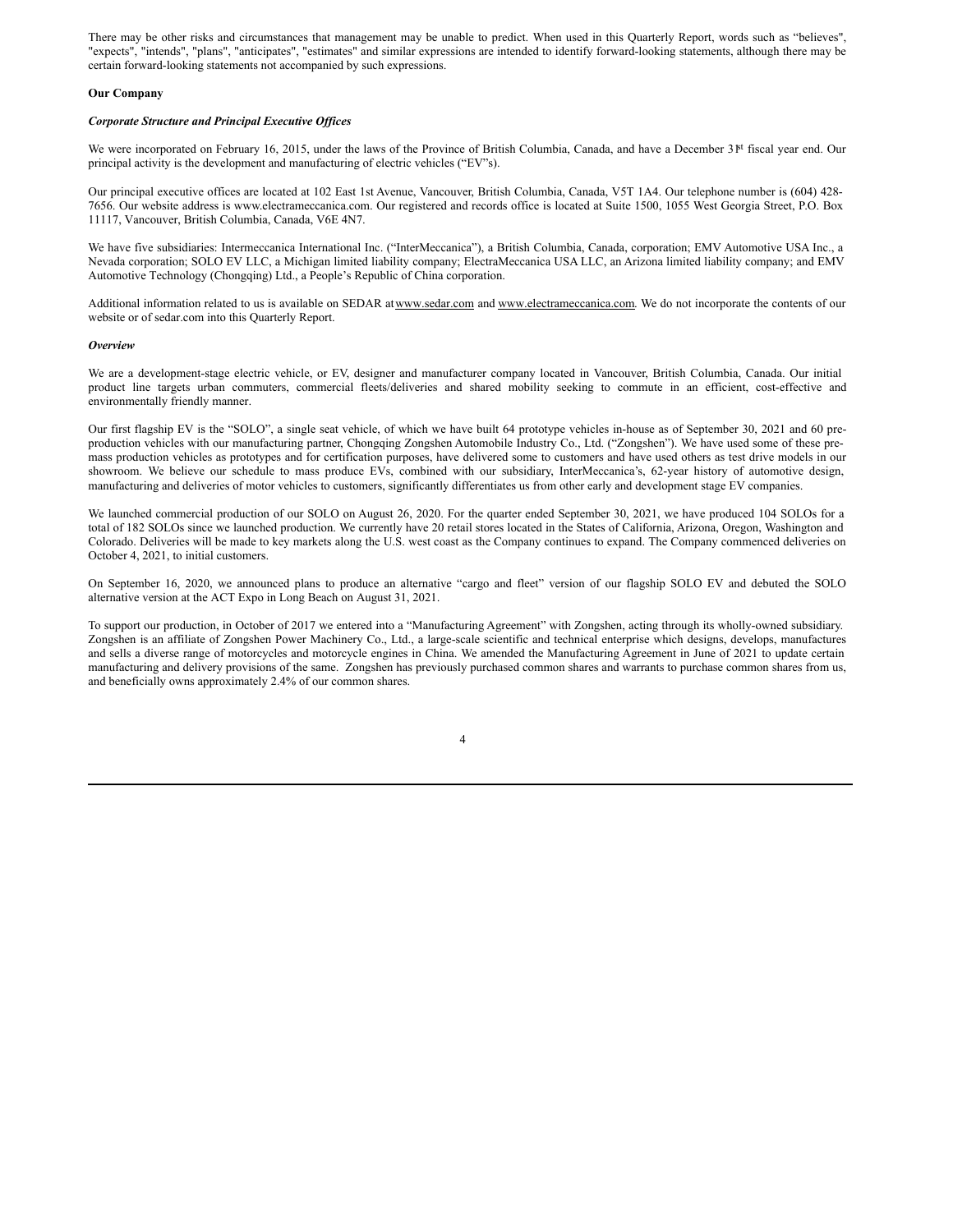On March 16, 2021, we announced that we had selected Mesa, Arizona, as the site for the establishment of our U.S.-based assembly facility and engineering technical center. On May 12, 2021, we celebrated the official groundbreaking of the assembly facility and engineering technical center. The intended 235,000 square foot facility is to be located on 18 acres of land adjacent to the Phoenix-Mesa Gateway airport. The building is expected to include an assembly and manufacturing plant, a research center, 22,000 square feet of office space and 19,000 square feet of lab space. In this respect we plan to use an asset-light model in the facility's development, whereby the building will be leased from the land owner and developer. The building is being designed by the architectural firm, Ware Malcomb, and is being engineered by Hunter Engineering with Willmeng Construction acting as the facility's general contractor. When operational, it is expected that facility will have a production capacity of up to 20,000 vehicles per year and employ upwards of 200 to 500 people. The current completion date is targeted for some time during 2022.

We have another EV candidate in early design development stage, the "Tofino", an all-electric, two-seater roadster.

We have devoted substantial resources to create an affordable EV which brings significant performance and value to our customers. To this end, we envision the SOLO carrying a manufacturer's suggested retail price of \$18,500, prior to any surcharge to cover tariffs (discussed below), and being powered by a high-performance electric rear drive motor which enables the SOLO to achieve:

- a top speed of 80 mph and an attainable cruise speed of 68 mph resulting from its lightweight aerospace composite chassis;
- acceleration from 0 mph to 60 mph in approximately ten seconds; and
- a range of up to 100 miles generated from a lithium-ion battery system that requires up to four hours of charging time on a 220-volt charging station (up to eight hours from a 110-volt outlet) that utilizes approximately 8.64 kW/h.

In addition, the SOLO contains a number of standard features found in higher price point vehicles, including:

- LCD Digital Instrument Cluster;
- Power Windows, Power Steering and Power Brakes;
- AM/FM Stereo with Bluetooth/CD/USB;
- Rear view backup camera;
- Air conditioning;
- Heated seats;
- Heater and defogger; and
- Keyless remote entry.

Unique to Canada, the SOLO is under the three-wheeled vehicle category and is subject to the safety standards listed in Schedule III of the Canadian Motor Vehicle Safety Regulations. See "Government Regulation" herein.

For sale into the United States, we and our vehicles must meet the applicable provisions of the U.S. Code of Federal Regulations ("CFR") Title 49 -Transportation. Since the U.S. regulations do not have a specific class for three-wheeled "autocycles", the SOLO falls under the definition of a motorcycle pursuant to Sec. 571.3 of 49 CFR Part 571. However, currently a motorcycle license is not required to drive them in all but the States of Indiana, Minnesota, Nebraska, Nevada, New Mexico, Florida, New York and Massachusetts. Motorcycle helmets must be worn while operating in the States of Alaska (when operating without a motorcycle license or endorsement), Nebraska, North Carolina and Massachusetts. Helmets are also required if the driver is under 18 years old in the States of Alaska, Montana, New Mexico, Minnesota, Indiana and New Hampshire. See "Government Regulation" herein.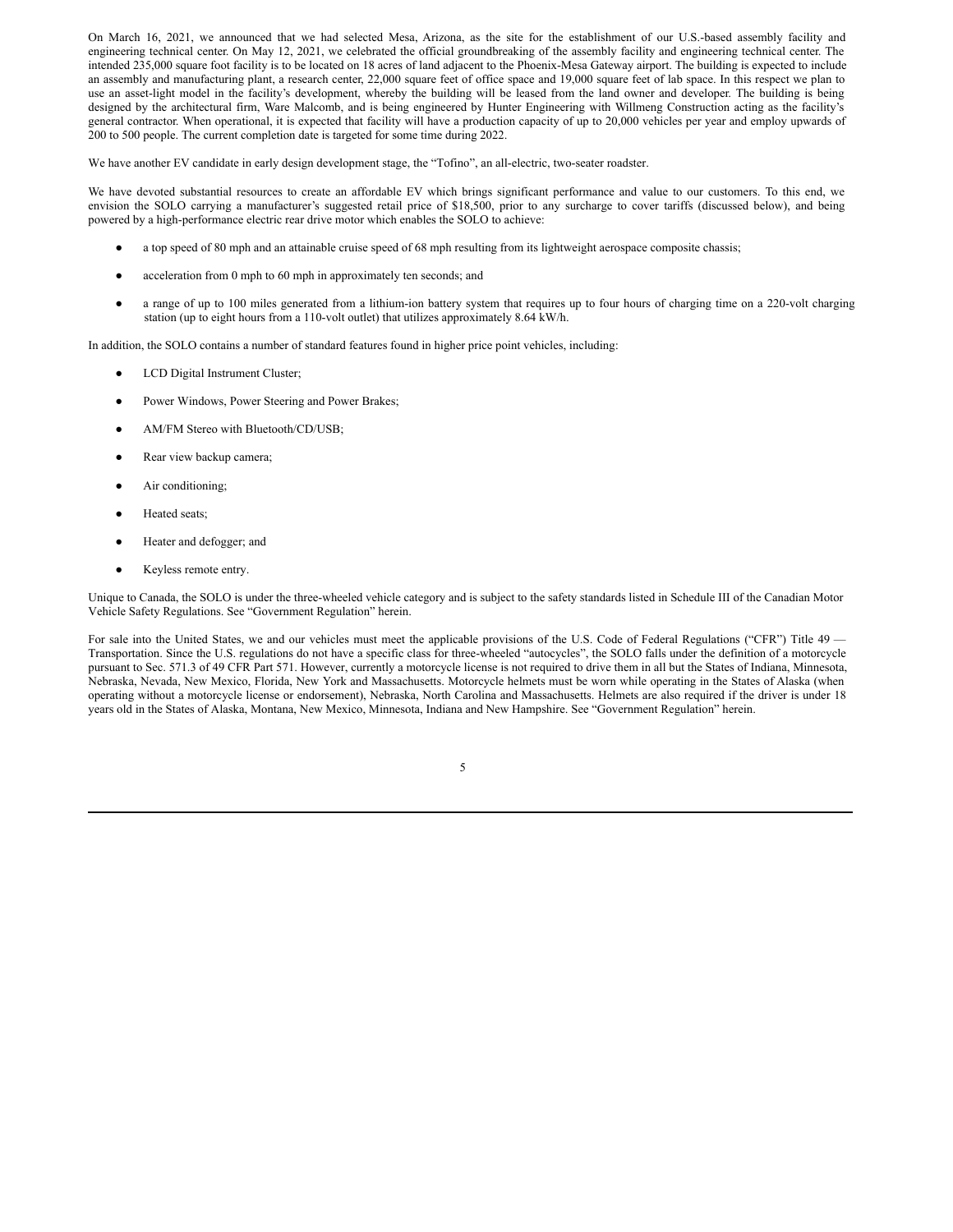#### *Industry Overview*

Investment in clean technology has been trending upwards for several years as nations, governments and societies overall become more aware of the damaging effects that pollution and greenhouse gas emissions have on the environment. EVs are a growing segment of this clean technology movement. An EV is any vehicle that does not solely operate on gas or diesel. Within this alternative vehicle group there are sub-categories of alternative vehicles that utilize different innovative technologies, including battery electric vehicles ("BEV") and plug-in hybrid electric vehicles ("PHEV"). Our products are BEVs.

#### *Competitive Factors*

The EV market is evolving and companies within it must be able to adapt without jeopardizing the timing, quality or quantity of their products. Other manufacturers have entered the electric vehicle market and we expect additional competitors to enter this market within the next several years. As they do, we expect that we will experience significant competition. With respect to the SOLO, we face strong competition from established automobile manufacturers, including manufacturers of EVs such as the Tesla Model 3, the Chevrolet Bolt and the Nissan Leaf.

Most of our current and potential competitors have significantly greater financial, technical, manufacturing, marketing and other resources than we do, and may be able to devote greater resources to the design, development, manufacturing, distribution, promotion, sale and support of their products. Virtually all of our competitors have more extensive customer bases and broader customer and industry relationships than we do. In addition, almost all of these companies have longer operating histories and greater name recognition than we do.

Furthermore, certain large manufacturers offer financing and leasing options on their vehicles and also have the ability to market vehicles at a substantial discount; provided that the vehicles are financed through their affiliated financing company. We do not currently offer any form of direct financing on our vehicles. The lack of our direct financing options and the absence of customary vehicle discounts could put us at a competitive disadvantage.

We expect competition in our industry to intensify in the future in light of increased demand for alternative fuel vehicles, continuing globalization and consolidation in the worldwide automotive industry. Our ability to successfully compete in our industry will be fundamental to our future success in the EV market and our market share. We might not be able to compete successfully in our market. Increased competition could result in price reductions and revenue shortfalls, loss of customers and loss of market share, which could harm our business, prospects, financial condition and operating results.

We believe that our extensive managerial and automotive experience, production capability and unique product offering give us the ability to successfully operate in the EV market in a way that many of our competitors cannot. In particular, we believe that our competitive advantages include:

- Extensive in-house development capabilities: Our acquisition of InterMeccanica in 2017 enables us to leverage InterMeccanica's extensive 62 years of experience in vehicle design, manufacture, sales and customer support. InterMeccanica was founded in Turin, Italy, in 1959, as a speed parts provider and soon began producing in-house designed, complete vehicles like the Apollo GT, Italia, Murena, Indira and the Porsche 356 replica. InterMeccanica's former owner, Henry Reisner, is our Executive Vice-President and one of our directors, and, together with his family, is the second largest shareholder in our Company. We have integrated InterMeccanica's staff with the research and development team that we had prior to the acquisition to develop and enhance current and future model offerings;
- *In-house production capabilities*: We have the ability to manufacture our own products on a non-commercial scale. As of September 30, 2021, we have produced 64 prototype SOLOs at our facilities in Vancouver, British Columbia, and 60 pre-production SOLOs with our manufacturing partner, Zongshen;
- *Commercial production of the SOLO commenced August 26, 2020*: As at September 30, 2021, in accordance with our Manufacturing Agreement, Zongshen has produced a total of 60 pre-production vehicles and a total of 182 production vehicles;
- *Unique product offering*: The SOLO's manufacturer suggested retail price of \$18,500, prior to any surcharge for tariffs, is far below the retail price of EVs offered by those who we consider to be our principal competitors and, as a consequence, we believe that the SOLO compares favorably against them; and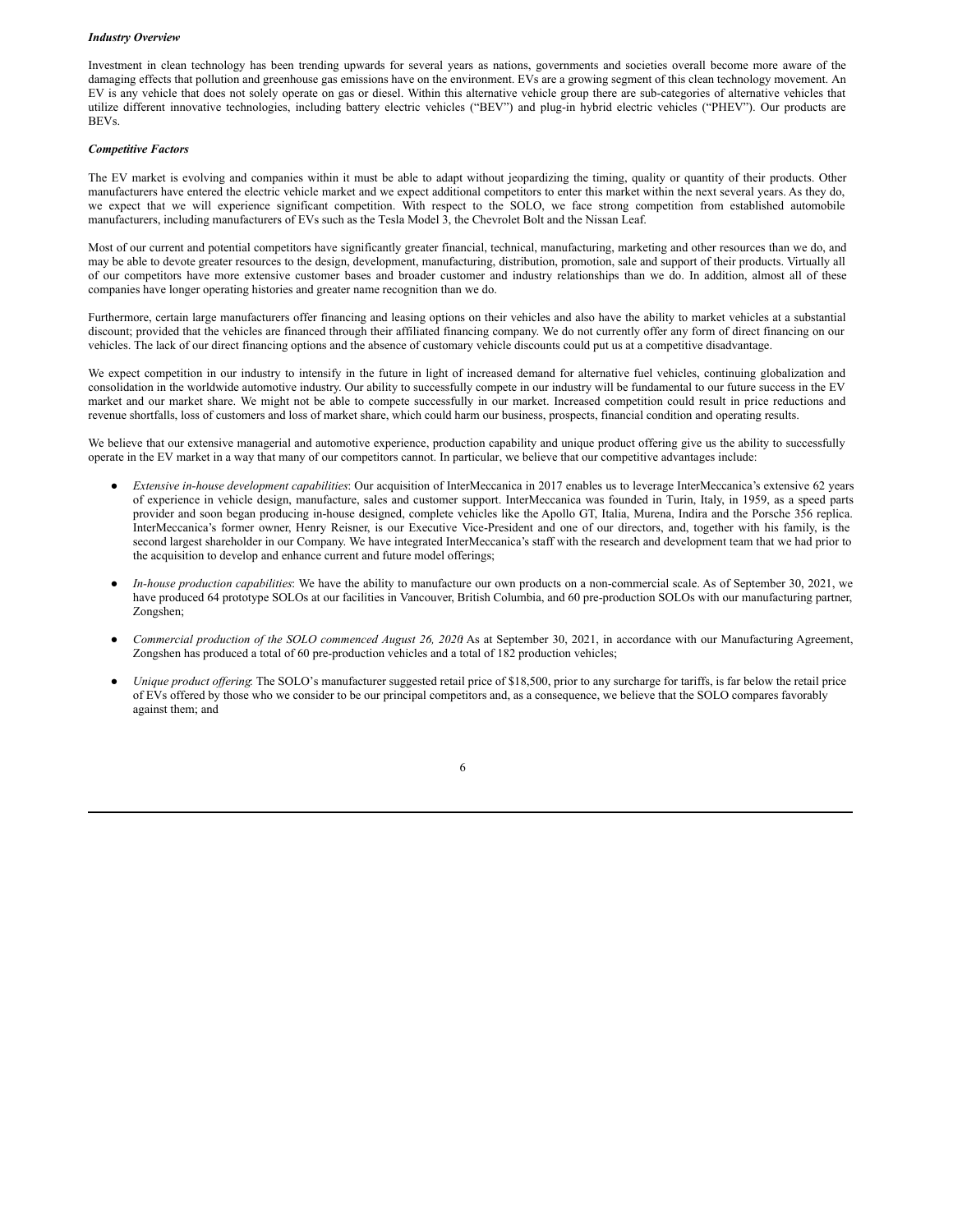*Management expertise*: We have selected our management with an eye towards providing us with the business and technical expertise needed to be successful. They include Kevin Pavlov, our Chief Executive Officer and Chief Operating Officer, Bal Bhullar, our Chief Financial Officer, Henry Reisner, our Executive Vice-President and President of InterMeccanica, and Isaac Moss, our Chief Administrative Officer and Corporate Secretary. A number of these key employees and consultants have significant experience in the automobile manufacturing and technology industries. We have supplemented additional expertise by adding consultants and directors with corporate, accounting, legal and other strengths.

## *Government Regulation*

As a vehicle manufacturer we are required to ensure that all vehicle production meets applicable safety and environmental standards. Issuance of the National Safety Mark (the "NSM") by the Minister of Transport for Canada will be our authorization to manufacture vehicles in Canada for the Canadian market. Receipt of the NSM is contingent on us demonstrating that our vehicles are designed and manufactured to meet or exceed the applicable sections of the Canadian Motor Vehicle Safety Act (C.R.C. Chapter 1038) and that appropriate records are maintained. Unique to Canada, the SOLO is under the threewheeled vehicle category and is subject to the safety standards listed in Schedule III of the Canadian Motor Vehicle Safety Regulations ("CMVSR"), which can be found at (http://laws-lois.justice.gc.ca/eng/regulations/C.R.C.,c.1038/section-sched3.html).

For sales into the United States, we and our vehicles must meet the applicable provisions of the U.S. CFR Title 49 — Transportation. This includes providing manufacture identification information (49 CFR Part 566), VIN-deciphering information (49 CFR Part 565) and certifying that our vehicles meet or exceeds the applicable sections of the Federal Motor Vehicle Safety Standards (40 CFR Part 571) and Environmental Protection Agency noise emission standards (40 CFR 205). Since the U.S. regulations do not have a specific class for three-wheeled "autocycles", the SOLO falls under the definition of a motorcycle pursuant to Sec. 571.3 of 49 CFR Part 571. However, currently a motorcycle license is not required to drive them in all but the States of Alaska, Florida, New York and Massachusetts. Motorcycle helmets must be worn while operating in the States of New York and Massachusetts. Helmets are also required if the driver is under 18 years old in the States of Alaska, Montana, Colorado and New Hampshire.

We certified the SOLO for compliance with the applicable U.S. requirements in the first quarter of 2018. Results from third party vehicle testing at a facility in Quebec, Canada, were used for this certification. We continue to use third party facilities for certification testing to ensure that any changes to the SOLO's design continue to meet safety requirements. Compliance certification of the SOLO for Canada began in 2018.

Within the three-wheel vehicle classification in Canada, CMVSR Standard 305 sets out the regulation for prevention of injury to the occupant during and after a crash as related to the vehicle's batteries. Under this standard, the security and integrity of electric drive system components and their isolation from the occupant are evaluated in the course of a frontal barrier crash test in accordance with Technical Standard Document No. 305. The equivalent U.S standard, FMVSS No. 305, is not applicable to the motorcycle category under the U.S. regulations.

#### *Strategy*

Our near-term goal is to commence and expand sales of the SOLO while continuing to develop our other EVs. We intend to achieve this goal by:

- *Began commercial production of the SOLO*: Zongshen, our manufacturing partner, began production of the SOLO on August 26, 2020, with targeted deliveries to customers that commenced on October 4, 2021;
- *Increasing orders for our EVs*: We have an online reservation system which allows a potential customer to reserve a SOLO by paying a refundable \$250 deposit, a Tofino by paying a refundable \$1,000 deposit and an e-Roadster by paying a refundable \$1,000 deposit. Once reserved, the potential customer is allocated a reservation number and, although we cannot guarantee that such pre-orders will become binding and result in sales, we intend to fulfill the reservations as the respective vehicles are produced. We maintain certain refundable deposits from various individuals for SOLOs, Tofinos and e-Roadsters;
- *Having sales and services supported by local corporate stores*: We will monitor all cars in real time via telematics which provides early warning of potential maintenance issues; and
- Expanding our product offering. In parallel with the production and sale of the SOLO, we aim to continue the development of our other proposed products, including the Tofino and e-Roadster, two-seater sports cars in the expected price range of \$50,000 to \$60,000 for the Tofino and starting at \$150,000 for the e-Roadster.

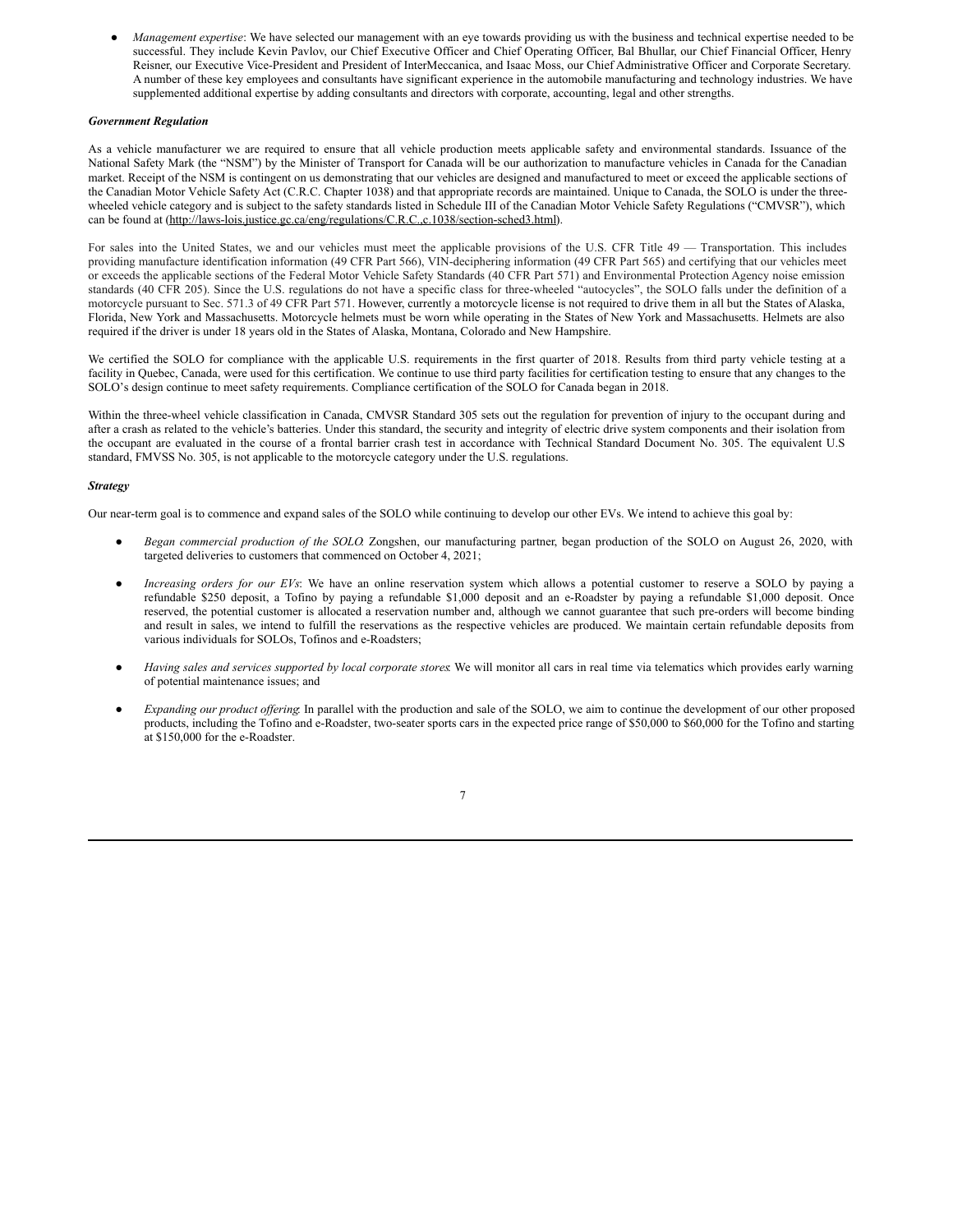We have achieved our pre-order book through an online "direct sales to customers and corporate sales" platform, as well as a showroom at our headquarters in Vancouver, British Columbia, Canada. Additionally, we have a service and distribution center in Studio City, California. We plan on expanding the corporate retail stores model and will be opening retail stores in key urban areas. We currently have 20 retail stores located in the States of California, Arizona, Oregon, Washington and Colorado. Deliveries will be made to key markets along the U.S. west coast as the Company continues to expand. The Company commenced deliveries to initial customers on October 4, 2021.

We will continue to identify other retail targets in additional regions. The establishment of stores will depend on regional demand, available candidates and local regulations. Our vehicles will initially be available directly from us. We plan to only establish and operate corporate stores in those states in the United States that do not restrict or prohibit certain retail sales models by vehicle manufacturers.

#### *Marketing and Sales Plan*

We recognize that marketing efforts must be focused on customer education and establishing brand presence and visibility which is expected to allow our vehicles to gain traction and subsequently gain increases in orders. Our marketing and promotional efforts emphasize the SOLO's image as an efficient, clean and attainable EV for the masses to commute on a daily basis, for commercial fleets/deliveries and for shared mobility.

A key point to the marketing plan is to target metropolitan areas with high population density, expensive real estate, high commuter traffic load and pollution levels which are becoming an enormous concern. Accordingly, our management has identified California, Washington, Oregon, Arizona, Colorado and Southern Florida as areas with cities that fit the aforementioned criteria, and we have plans to seek out suitable locations for additional stores there.

We plan to develop a marketing strategy that will generate interest and media buzz based on the SOLO's selling points. Key aspects of our marketing plan include:

- *Digital marketing*: Organic engagement and paid digital marketing media with engaging posts aimed to educate the public about EVs and develop interest in our SOLO;
- Earned media: We have already received press coverage from several traditional media sources and expect these features and news stories to continue as we embark on our commercial launch;
- *Investor Relations/Press Releases*: Our in-house investor relations team will provide media releases/kits for updates and news on our progress;
- *Industry shows and events*: We displayed the SOLO at the Vancouver International Autoshow in March 2017, the Consumer Electronics Show in Las Vegas in January 2018 and the Vancouver International Autoshow in March 2018 and 2019. Promotional merchandise giveaways are expected to enhance and further solidify our branding in consumer minds. In October 2020 we hosted the "First Look & Drive" media event in Santa Monica, California, and during March 2021 we showcased the SOLO at Barrett Jackson in Scottsdale, Arizona. In August/September 2021 we showcased the SOLO and SOLO Cargo version at the ACT Expo in Long Beach, California. Computer stations and payment processing software will be readily on hand at such events to accept SOLO reservations; and
- First-hand experience: Test-drives and/or public viewings are available at our existing stores in the Vancouver downtown core, Arizona, California, Oregon and soon in Colorado and Washington.

We anticipate that our marketing strategy and tactics will evolve over time as our SOLO gains momentum and we identify appropriate channels and media that align with our long-term objectives. In all of our efforts we plan to focus on the features that differentiate our SOLO from the existing EVs in the market.

## **Potential Impact of the COVID-19 Pandemic**

In December 2019, a strain of novel coronavirus (now commonly known as COVID-19) was reported to have surfaced in Wuhan, China. COVID-19 has since spread rapidly throughout many countries, and, on March 11, 2020, the World Health Organization declared COVID-19 to be a pandemic. In an effort to contain and mitigate the spread of COVID-19, many countries, including the United States, Canada and China, have imposed unprecedented restrictions on travel, and there have been business closures and a substantial reduction in economic activity in countries that have had significant outbreaks of COVID-19.

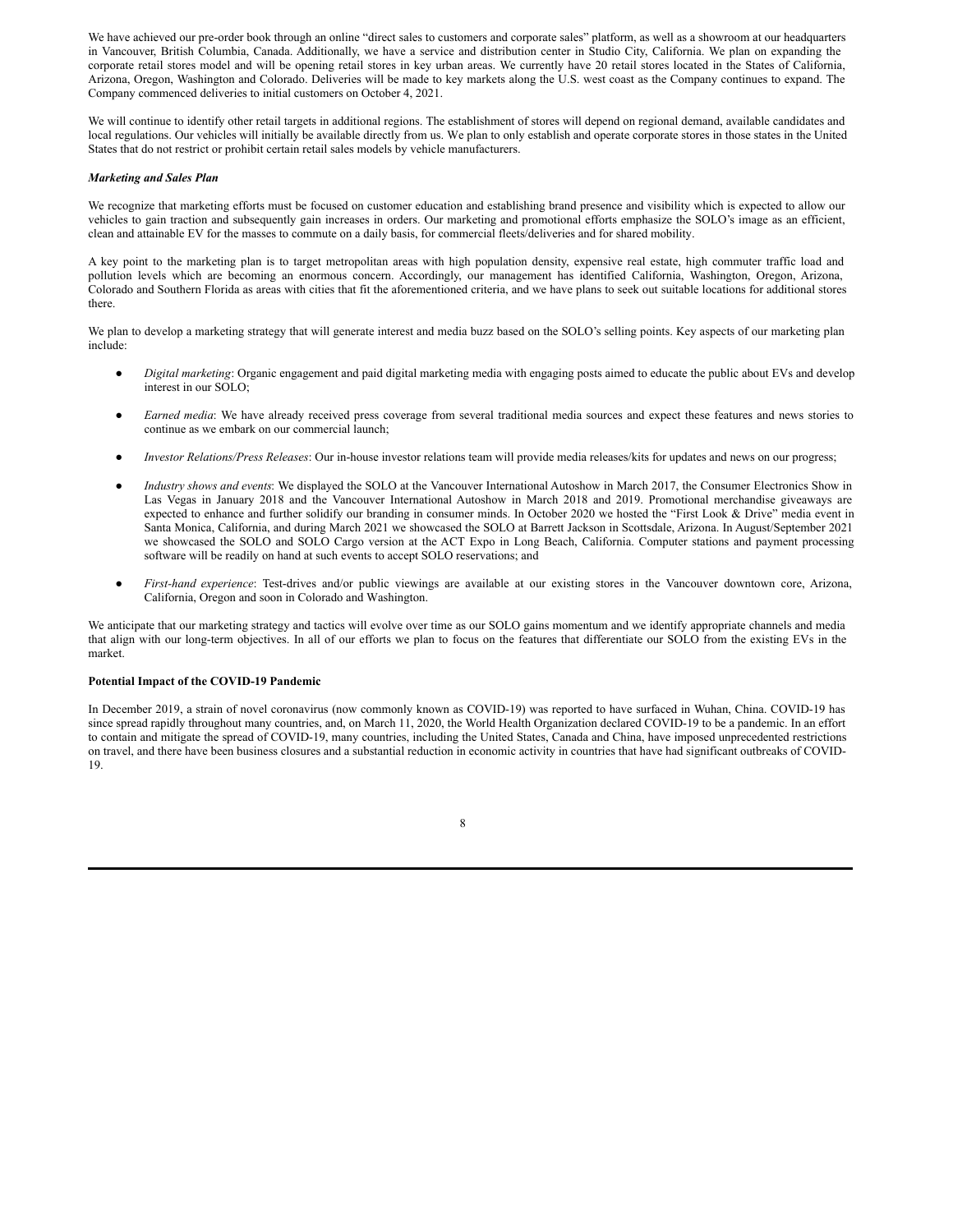Our manufacturing partner, Zongshen, reports that its operations have not been materially affected at this point, and with our partner Zongshen we have begun producing the SOLO for targeted deliveries to customers during the last quarter of 2021. However, significant uncertainty remains as to the potential impact of the COVID-19 pandemic on our and Zongshen's operations, and on the global economy as a whole. Government-imposed restrictions on travel and other "social-distancing" measures, such as restrictions on assemblies of groups of persons, have potential to disrupt supply chains for parts and sales channels for our products, and may result in labor shortages.

It is currently not possible to predict how long the pandemic will last or the time that it will take for economic activity to return to prior levels. We will continue to monitor the COVID-19 situation closely, and intend to follow health and safety guidelines as they evolve.

#### **Potential Impact of Tariffs**

A growing trade dispute between the United States and China could increase the proposed sales price of our products or decrease our profits, if any. In June 2018, the previous U.S. administration imposed tariffs on \$34 billion of Chinese exports, including a 25% duty on cars built in China and shipped to the United States. Following the imposition of these tariffs, China imposed additional tariffs on U.S. goods manufactured in the United States and exported to China. Subsequently, the U.S. administration indicated that it may impose tariffs on up to US\$500 billion of goods manufactured in China and imported into the United States. These tariffs may escalate a nascent trade war between China and the United States. This trade conflict could affect our business because we intend to mass produce the SOLO in China and our intended principal market is the west coast of North America. If a trade war were to escalate, or if tariffs were imposed on any of our products, we could be forced to increase the proposed sales price of such products or reduce the margins, if any, on such products.

Recently, U.S. Customs and Border Protection ruled that the SOLO has a classification under the Harmonized Tariff Schedule of the United States that applies to passenger vehicles for less than 10 people with only electric motors. The total applicable duty for this classification was recently raised to 27.5% (2.5% is a "most-favored-nation" tariff for this classification and 25% derives from this classification being on the China 301 List 1). As indicated above, we envision that the base purchase price for our SOLO will be approximately \$18,500. As the landscape for tariffs involving imports to the United States from the People's Republic of China (the "PRC") has been changing over the past year, and may change again, we have not determined how to adjust the base purchase price in the United States in response to the recent tariff increase.

On January 15, 2020, the United States and the PRC signed an Economic and Trade Agreement commonly referred to as the "Phase 1 Trade Agreement", which came into force on February 14, 2020. Notwithstanding the coming into force of the Phase 1 Trade Agreement, the United States will maintain its tariffs on cars built in China and shipped to the United States.

#### **Financing**

We incurred net losses of \$12,847,398 in the three months ended September 30, 2021, and \$63,046,905 in the year ended December 31, 2020, and anticipate incurring losses in our current fiscal year. We had negative operating cash flows of \$22,129,645 for the three months ended September 30, 2021, and \$22,486,630 for the year ended December 31, 2020, and we anticipate negative operating cash flows during our current fiscal year. Although we had net current assets of \$244,211,291, including cash and cash equivalents of \$228,813,286, as at September 30, 2021, and anticipate deriving revenue this fiscal year from the sale of EVs and high-end custom cars, we believe that we will need additional financing to continue operations. If we are unable to continue to access private and public capital on terms that are acceptable to us, we may be forced to curtail or cease operations.

#### **Market conditions, trends or events**

Our ability to continue operations also depends on market conditions outside of our control. Significant developments in alternative technologies, such as advanced diesel, ethanol, fuel cells or compressed natural gas, or improvements in the fuel economy of the internal combustion engine, may materially and adversely affect our business and prospects. Failure to keep up with advances in electric vehicle technology would result in a decline in the Company's competitive position which may materially and adversely affect our business, prospects, operating results and financial condition.

| I  |         |  |
|----|---------|--|
|    |         |  |
|    |         |  |
|    | ¢<br>۰. |  |
| ۰, | ۰.      |  |
|    |         |  |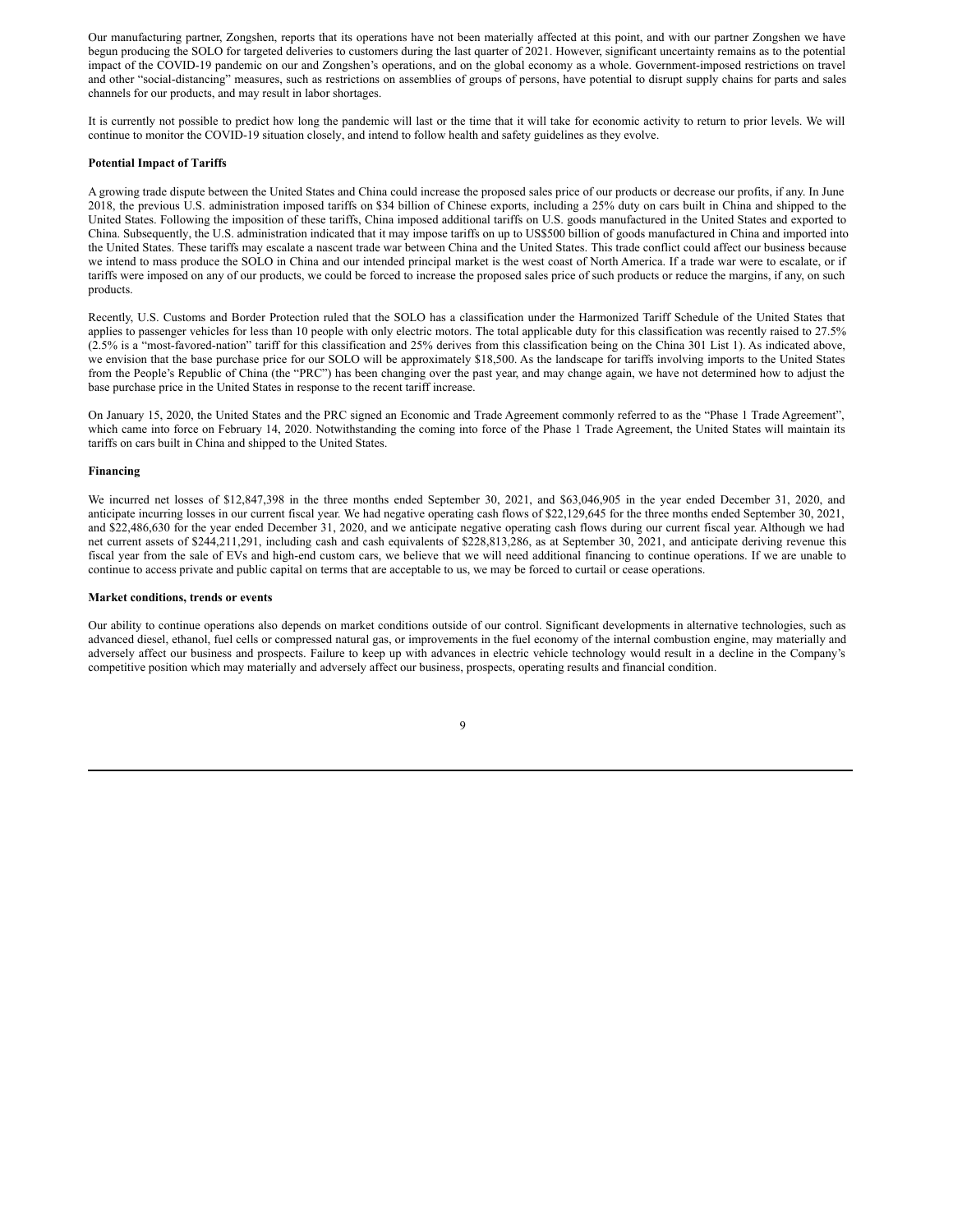# **Selected Financial Information**

|                                                             | <b>Nine Months</b> | <b>Nine Months</b> |                   |                   |
|-------------------------------------------------------------|--------------------|--------------------|-------------------|-------------------|
|                                                             | Ended              | <b>Ended</b>       | <b>Year Ended</b> | <b>Year Ended</b> |
|                                                             | 30-Sept-21         | 30-Sept-20         | 31-Dec-20         | 31-Dec-19         |
|                                                             |                    |                    | s                 | s                 |
| <b>Revenue</b>                                              | 592,524            | 344,585            | 568,521           | 585,584           |
| <b>Gross Profit/(loss)</b>                                  | 12,561             | (45, 715)          | (130, 934)        | 98,041            |
|                                                             |                    |                    |                   |                   |
| <b>Operations:</b>                                          |                    |                    |                   |                   |
| <b>Amortization</b>                                         | 3,005,004          | 770,885            | 1,603,654         | 804,206           |
| General & administration exp.                               | 16,211,786         | 5,038,786          | 8,825,317         | 6,101,360         |
| Research & development exp.                                 | 11,646,957         | 4,062,688          | 7,854,866         | 7,179,646         |
| Sales & marketing exp.                                      | 6,553,508          | 1,083,520          | 2,534,731         | 1,314,689         |
| Stock-based compensation exp.                               | 4,017,322          | 5,143,722          | 6,260,985         | 5,147,573         |
| Share-based payment exp.                                    |                    |                    |                   | 159,833           |
| <b>Subtotal</b>                                             | 41,434,577         | 16,099,601         | 27,079,553        | 20,707,307        |
|                                                             |                    |                    |                   |                   |
| (Decreases) increases in fair value of derivative liability | (16, 436, 023)     | 5,653,843          | 31,923,727        | 2,228,256         |
| Foreign exchange loss (gain)                                | (97, 239)          | 646,160            | 4,447,387         | 597,464           |
| Net loss for the period                                     | 24,475,447         | 21,936,358         | 63,046,905        | 23,212,698        |
| Basic & diluted loss per Share                              | 0.22               | 0.43               | 1.08              | 0.64              |
|                                                             |                    |                    |                   |                   |
| <b>Balance sheet</b>                                        |                    |                    |                   |                   |
| Working capital                                             | 244, 211, 291      | 79,629,125         | 130,755,823       | 11,942,233        |
| <b>Total assets</b>                                         | 258,670,378        | 92,468,938         | 145,754,382       | 23,362,963        |
| <b>Total long-term liabilities</b>                          | 5,246,896          | 8,511,772          | 18,518,649        | 6,118,835         |

# **Summary of Quarterly Results**

The following table sets forth selected certain of our financial information for each of our last eight quarters:

|                        |                 | <b>Net Loss</b> | <b>Basic and diluted</b><br>loss (earnings) |
|------------------------|-----------------|-----------------|---------------------------------------------|
| <b>Quarter</b>         | <b>Expenses</b> | (Income)        | per share                                   |
| Ending                 |                 |                 | \$                                          |
| $30-S$ ept $-21$       | 17,165,392      | 12,847,398      | 0.11                                        |
| 30-Jun-21              | 15,366,841      | 11,447,385      | 0.10                                        |
| $31-Mar-21$            | 8,902,344       | 180,664         |                                             |
| $31$ -Dec-20           | 10,979,952      | 41,110,547      | 0.51                                        |
| $30-Sep-20$            | 6,594,001       | 11,179,230      | 0.16                                        |
| $30 - \text{Jun} - 20$ | 4,403,525       | 9,338,299       | 0.20                                        |
| 31-Mar-20              | 5,102,075       | 1,418,829       | 0.04                                        |
| $31$ -Dec-19           | 6,341,106       | 6,106,202       | 0.16                                        |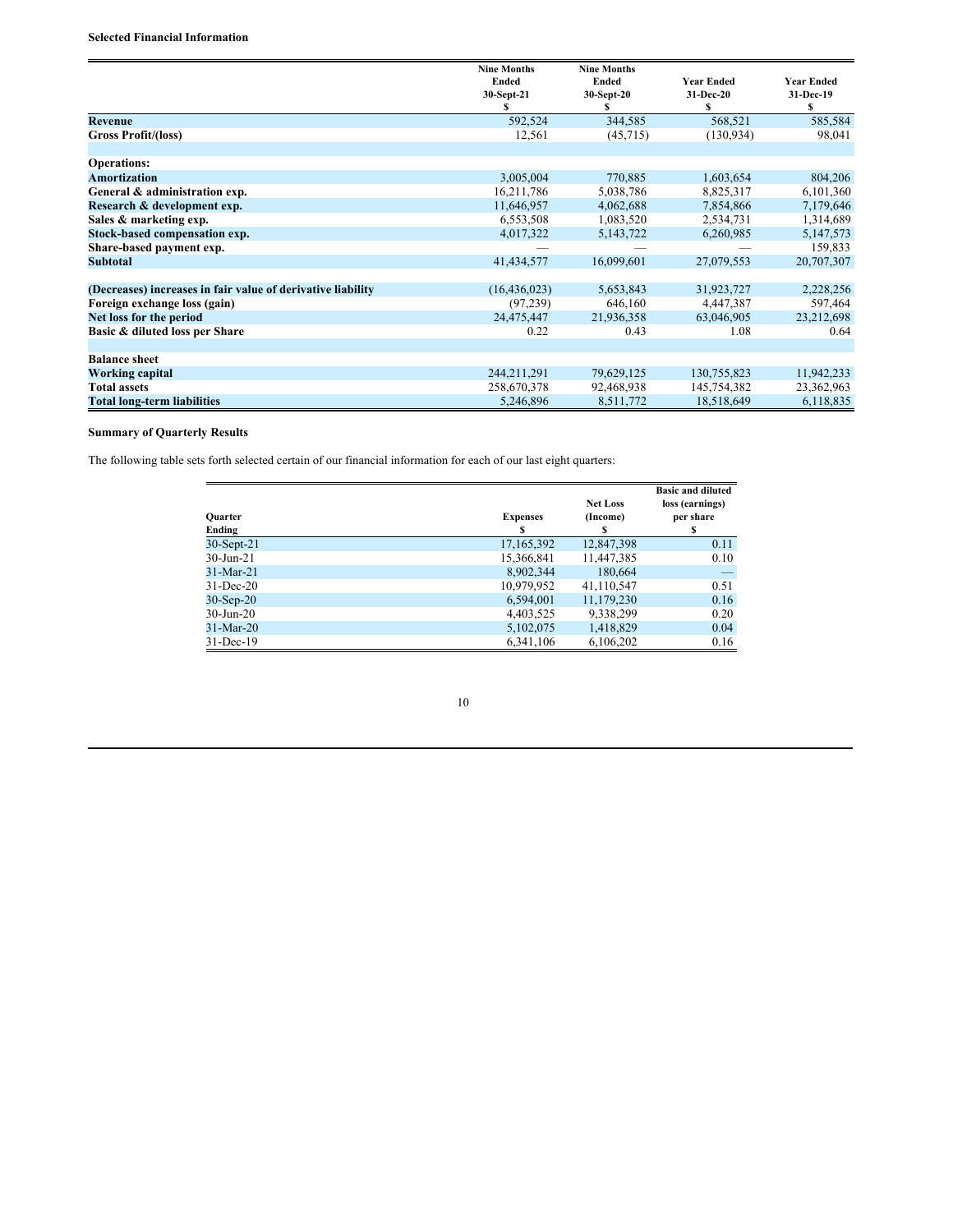#### **Results of Operations for the Three Months Ended September 30, 2021**

We had revenues of \$110,139 and \$245,691 for the three months ended September 30, 2021 and 2020, respectively, all of which was derived from sales of custom cars by our subsidiary, InterMeccanica. The cost of revenue was \$110,653 (2020: \$238,033) providing a gross loss of \$514 (2020: gross profit of \$7,658) or -0.5% (2020: 3.1%). Revenue for custom built vehicles is recognized when the Company has transferred control to the customer which generally occurs upon shipment. Currently, InterMeccanica has five Roadsters/Speedsters in various stages of production. The following table indicates the number of vehicles produced for either delivery to customers, testing or marketing purposes.

|                                                  | Production      | <b>Customer Deliveries</b> |                           |                 |
|--------------------------------------------------|-----------------|----------------------------|---------------------------|-----------------|
| <b>Three Months Ended</b><br><b>Vehicle Type</b> |                 |                            | <b>Three Months Ended</b> |                 |
|                                                  | Sept 30<br>2021 | Sept 30<br>2020            | Sept 30<br>2021           | Sept 30<br>2020 |
| $S OLO$ – prototype, made in-house               |                 |                            |                           |                 |
| SOLO – pre-production, made by Zongshen          |                 |                            |                           |                 |
| SOLO – production, made by Zongshen              | 104             | 6                          |                           |                 |
| Roadster/Speedster                               |                 |                            |                           |                 |

During the three months ended September 30, 2021, we incurred a comprehensive loss of \$12,829,710, compared to a comprehensive loss of \$9,989,603 for the corresponding period in 2020. The largest expense items that resulted in comprehensive loss for the three months ended September 30, 2021 were:

- General and administrative expenses for the three months ended September 30, 2021 were \$7,345,102, compared to \$1,845,103 for the three months ended September 30, 2020. The following items are included in general and administrative expenses:
	- Rent expenses increased to \$456,014 for the three months ended September 30, 2021, compared to \$150,454 for the corresponding quarter ended September 30, 2020. The increase was related to the opening of retail locations and our Mesa office in the United States.
	- Office expenses increased to \$2,150,981 for the three months ended September 30, 2021, compared to \$313,041 for the corresponding quarter ended September 30, 2020. The increase was related to the implementation cost of the Company's Enterprise Resource Planning ("ERP") system and an increase in insurance expenses as well as travel expenses.
	- Legal and Professional expenses increased to \$571,552 for the three months ended September 30, 2021, compared to \$460,197 for the corresponding quarter ended September 30, 2020. The increase was related to recruiting fees.
	- Consulting fees increased to \$767,813 for the three months ended September 30, 2021, compared to \$203,633 for the corresponding quarter ended September 30, 2020. The increase was related to consulting services in connection with our Mesa assembly facility.
	- Investor relations expenses, not including the consulting fees above, were \$292,704 for the three months ended September 30, 2021, compared to \$57,352 for the corresponding quarter ended September 30, 2020. The increase was related to the cost of the Company's annual general meeting.
	- Salaries and employee related expenses increased to \$3,106,038 for the three months ended September 30, 2021, compared to \$660,426 for the corresponding quarter ended September 30, 2020. The increase was related to a severance payment to the Company's former CEO and the addition of new employees due to the growth of the Company.
- Research and development expenses increased to \$5,290,452 for the three months ended September 30, 2021, compared to \$1,541,450 for the corresponding quarter ended September 30, 2020. We continue to further enhance our first electric vehicle, the SOLO, together with our eRoadster, an all-electric, two-seater vehicle. All costs related to our pre-production vehicles are being expensed to research and development.

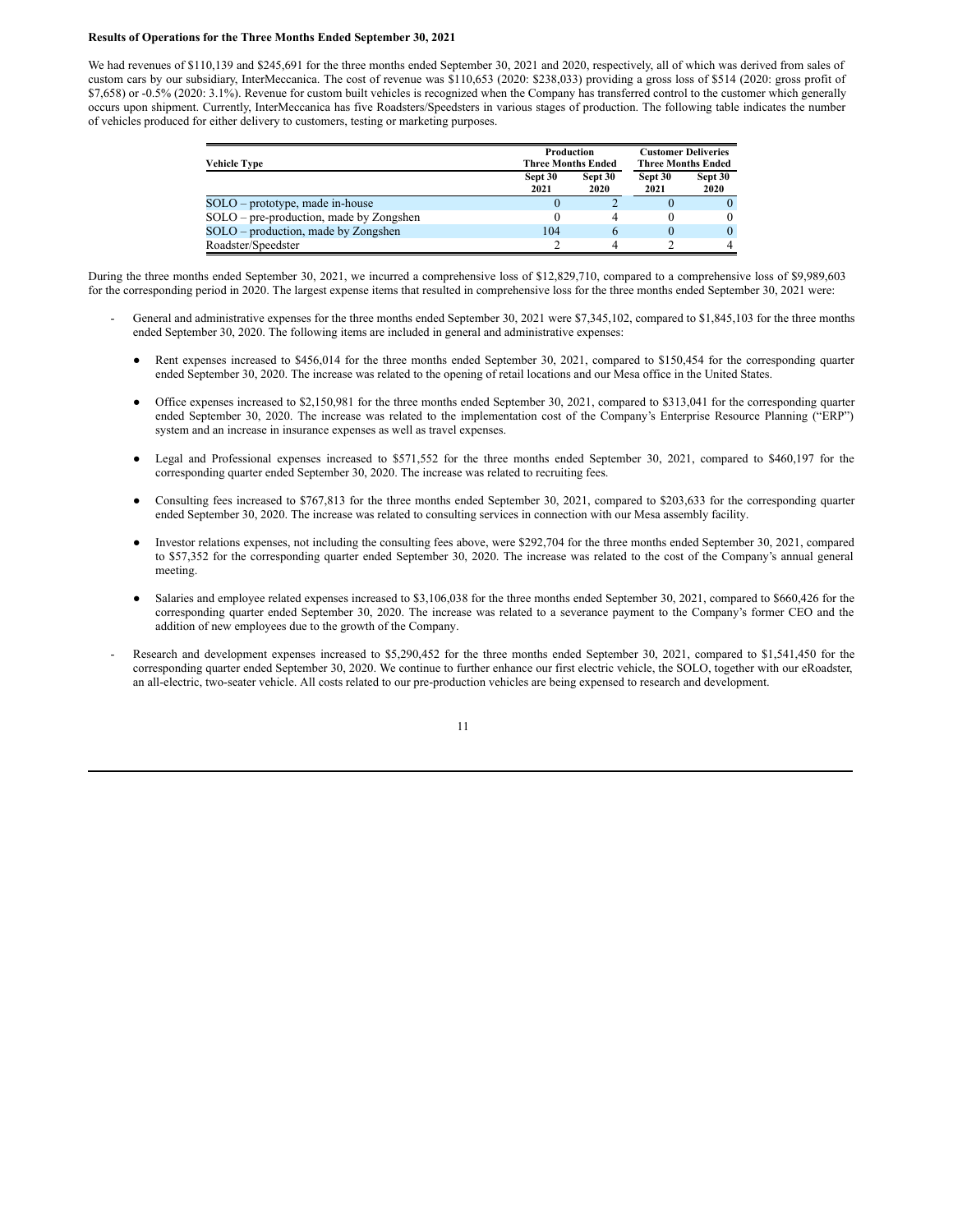- Sales and marketing expenses increased to \$2,593,227 for the three months ended September 30, 2021, compared to \$525,660 for the corresponding quarter ended September 30, 2020. Our sales team has expanded significantly. We opened multiple retail locations and implemented new branding and marketing strategies.
- Stock-based compensation charges for the three months ended September 30, 2021 were \$833,973 (2020: \$2,237,334). We issued 90,604 stock options to employees at exercise price of \$3.55 per share during the three months ended September 30, 2021. We also issued 450,442 restricted stock units ("RSU"s) and 51,468 deferred stock units ("DSU"s) to executives and directors, respectively, during the same period. The stock-based compensation charges related to stock options issued during current and previous quarters where charges are recognized over their vesting periods. We use the Black-Scholes Option Pricing Model of calculating the stock-based compensation expense under the graded vesting method.

Our operating loss for the three months ended September 30, 2021 increased to \$17,165,906 (2020: \$6,586,343). The increase in operating loss was caused by the aforementioned expenses for the quarter.

We recognized a gain related to changes in the fair values of derivative liabilities of \$4,178,638 (2020: loss of \$3,638,409) during the quarter mainly caused by the decrease of our share price from \$4.27 at June 30, 2021 to \$3.56 at September 30, 2021. Warrants priced in Canadian dollars are classified as derivative liabilities because our functional currency is the USD. As a result of this difference in currencies, the proceeds that will be received by us if our warrants are exercised are not fixed and will vary based on foreign exchange rates, hence the warrants are accounted for as a derivative under IFRS and are required to be recognized and measured at fair value at each reporting period. Any changes in fair value for warrants derivative liabilities from period to period are recorded as a non-cash gain or loss in our Consolidated Statements of Comprehensive Loss. Prior to January 1, 2021, the company's functional currency was the Canadian dollar. The warrant derivative liabilities and associated income statement impact for comparative period were related to the USD warrants.

We also had a foreign exchange loss of \$11,804 on net working capital (2020: loss of \$1,029,997) related to the fluctuations in the Canadian dollar as compared to the USD.

Net loss and comprehensive loss for the three months ended September 30, 2021 was \$12,847,398 and \$12,829,710, respectively (2020: \$11,179,230 and \$9,989,603).

## **Results of Operations for the Nine Months Ended September 30, 2021**

We had revenues of \$592,524 and \$344,585 for the nine months ended September 30, 2021 and 2020, respectively, all of which were derived from sales of custom cars by our subsidiary, InterMeccanica. The cost of revenue was \$579,963 (2020: \$390,300) providing a gross profit of \$12,561 (2020: gross loss of \$45,715) or 2.1% (2020: -13.3%). Revenue from custom build vehicles is recognized when the Company has transferred control to the customer which generally occurs upon shipment. Currently, InterMeccanica has five Roadsters/Speedsters in various stages of production. The following table indicates the number of vehicles produced for either delivery to customers, testing or marketing purposes.

|                                                 | Production      | <b>Customer Deliveries</b> |                 |                 |  |
|-------------------------------------------------|-----------------|----------------------------|-----------------|-----------------|--|
| <b>Nine Months Ended</b><br><b>Vehicle Type</b> |                 | <b>Nine Months Ended</b>   |                 |                 |  |
|                                                 | Sept 30<br>2021 | Sept 30<br>2020            | Sept 30<br>2021 | Sept 30<br>2020 |  |
| $S OLO$ – prototype, made in-house              | $_{0}$          | o                          | $_{0}$          |                 |  |
| SOLO – pre-production, made by Zongshen         | $_{0}$          | $^{(1)}$                   |                 |                 |  |
| SOLO – production, made by Zongshen             | 152             | 6                          | $\theta$        |                 |  |
| Roadster/Speedster                              |                 |                            |                 |                 |  |

During the nine months ended September 30, 2021, we incurred a comprehensive loss of \$24,472,092, compared to a comprehensive loss of \$21,584,654 for the corresponding period in 2020. The largest expense items that resulted in the comprehensive loss for the nine months ended September 30, 2021 were:

- General and administrative expenses for the nine months ended September 30, 2021 were \$16,211,786, compared to \$5,038,786 for the nine months ended September 30, 2020. The following items are included in general and administrative expenses:
	- Rent expense increased to \$1,153,370 for the nine months ended September 30, 2021, compared to \$ \$302,686 for the corresponding period ended September 30, 2020. The increase was related to the opening of retail locations and our Mesa office in the United States.

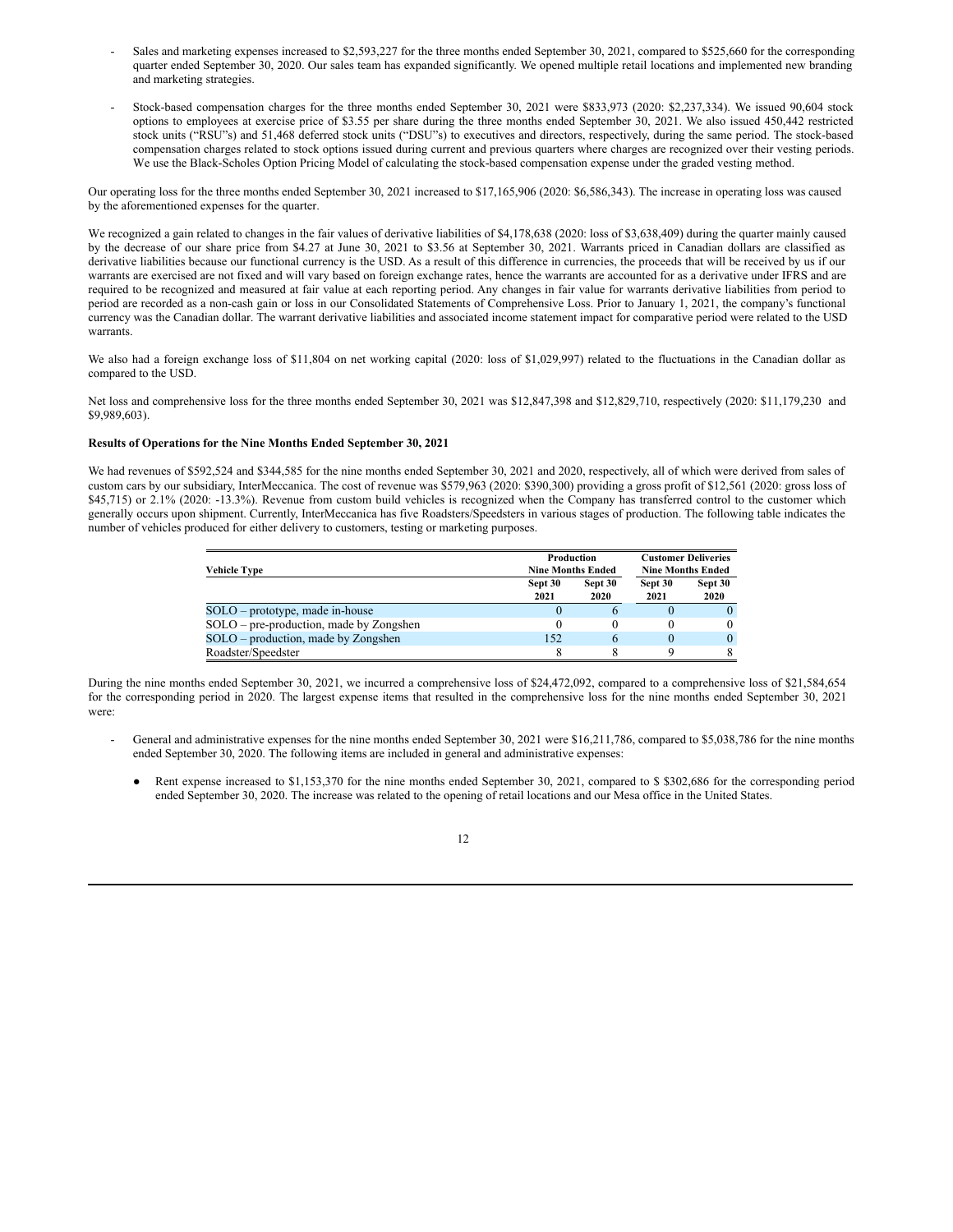- Office expenses increased to \$5,637,354 for the nine months ended September 30, 2021, compared to \$882,454 for the corresponding period ended September 30, 2020. The increase was related to the implementation cost of the Company's ERP system, as well as increases in insurance costs, software license subscription, travel expenses and office supplies.
- Legal and Professional expenses were \$1,395,295 for the nine months ended September 30, 2021, a slight increase from \$1,336,623 for the corresponding period ended September 30, 2020.
- Consulting fees were \$2,492,575 for the nine months ended September 30, 2021, compared to \$770,867 for the corresponding period ended September 30, 2020. The increase was related to the consulting services in connection with our Mesa assembly facility.
- Investor relations expenses, not including the consulting fees above, were \$564,190 for the nine months ended September 30, 2021, compared to \$219,143 for the corresponding period ended September 30, 2020. The increase was related to the Company's most recent shelf registration statement filing and costs related to the Company's annual general meeting.
- Salaries and employee related expenses increased to \$4,969,002 for the nine months ended September 30, 2021, compared to \$1,527,013 for the corresponding period ended September 30, 2020. The increase was related to a severance payment to the Company's former CEO, performance incentive increases to certain salaried employees and the addition of new employees due to the growth of the Company.
- Research and development expenses increased to \$11,646,957 for the nine months ended September 30, 2021, compared to \$4,062,688 for the corresponding period ended September 30, 2020. We continue to further enhance our first electric vehicle, the SOLO, together with our eRoadster, an all-electric, two-seater vehicle. All costs related to our pre-production vehicles are being expensed to research and development.
- Sales and marketing expenses increased to \$6,553,508 for the nine months ended September 30, 2021, compared to \$1,083,520 for the corresponding period ended September 30, 2020. Our sales team has expanded significantly. We opened multiple retail locations and implemented new branding and marketing strategies.
- Stock-based compensation charges for the nine months ended September 30, 2021 were \$4,017,322 (2020: \$5,143,722). We issued 1,300,604 stock options to employees at exercise prices between \$3.55 and \$7.75 per share during the nine months ended September 30, 2021. We also issued 450,442 RSUs and 51,468 DSUs to executives and directors, respectively, during the same period. The stock-based compensation charges relate to stock options issued during previous quarters where charges are recognized over the stock option vesting period. We use the Black-Scholes Option Pricing Model of calculating the stock-based compensation expense under the graded vesting method.

Our operating loss for the nine months ended September 30, 2021 increased to \$41,422,016 (2020: \$16,145,316). The increase in operating loss was caused by the aforementioned expenses for the quarter.

We recognized a gain related to changes in the fair values of derivative liabilities of \$16,436,023 (2020: loss of \$5,653,843) during the nine months ended September 30, 2021 mainly caused by the decrease of our share price from \$6.19 at December 31, 2020 to \$3.56 at September 30, 2021. Warrants priced in Canadian dollars are classified as derivative liabilities because our functional currency is in USD. As a result of this difference in currencies, the proceeds that will be received by us if our warrants are exercised are not fixed and will vary based on foreign exchange rates, hence the warrants are accounted for as a derivative under IFRS and are required to be recognized and measured at fair value at each reporting period. Any changes in fair value for warrants derivative liabilities from period to period are recorded as a non-cash gain or loss in our Consolidated Statements of Comprehensive Loss. Prior to January 1, 2021, the company's functional currency was the Canadian dollar. The warrants derivative liabilities and associated income statement impact for comparative period were related to the USD warrants.

We also had a foreign exchange gain of \$97,239 on net working capital (2020: loss of \$646,160), related to the fluctuations in the Canadian dollar as compared to the USD.

Net loss and comprehensive loss for the nine months ended September 30, 2021 was \$24,475,447 and \$24,472,092, respectively (2020: \$21,936,358 and \$21,584,654).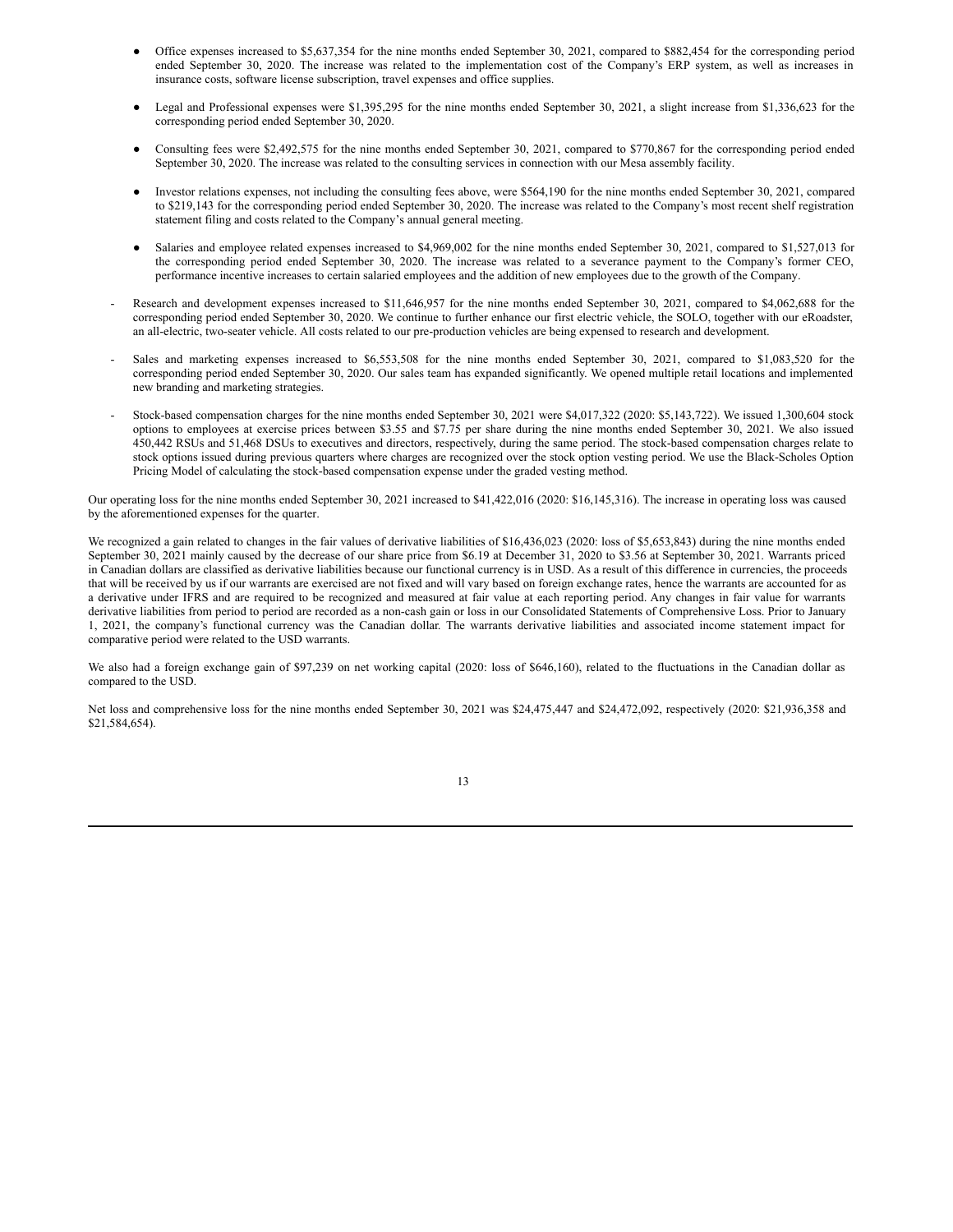#### **Liquidity and Capital Resources**

#### *Liquidity*

Our Company's operations consist of the designing, developing and manufacturing of electric vehicles. Our financial success depends upon our ability to market and sell our electric vehicles and to raise sufficient working capital to enable us to execute our business plan. Our Company's historical capital needs have been met by the sale of our stock. Equity funding might not be possible at the times required by the Company. If no funds can be raised and sales of its electric vehicles do not produce sufficient net cash flow, then we may require a significant curtailing of operations to ensure our survival or we may be required to cease operations.

Our financial statements have been prepared on a basis which assumes that our Company will be able to realize its assets and discharge its liabilities in the normal course of business for the foreseeable future. We incurred a net loss of \$24,475,447 during the nine months ended September 30, 2021 and had cash and cash equivalents and a working capital surplus of \$228,813,286 and \$244,211,291 respectively. Our ability to meet our obligations as they fall due and to continue to operate depends on the continued financial support of our creditors and our shareholders. In the past we have relied on sales of our equity securities to meet our cash requirements. Funding from this or other sources might not be sufficient in the future to continue our operations. Even if we are able to obtain new financing, it may not be on commercially reasonable terms or terms that are acceptable to us. Failure to obtain such financing on a timely basis could cause us to reduce or terminate our operations.

As of September 30, 2021, we had 114,944,673 issued and outstanding shares and 137,535,356 shares on a fully-diluted basis. Our common shares and certain of our warrants began trading on the Nasdaq Capital Market on August 9, 2018.

We had \$244,211,291 of working capital surplus as at September 30, 2021, compared to \$130,755,823 of working capital surplus as at December 31, 2020. The increase in working capital resulted from cash generated from financing activities of \$149,566,751 (2020: \$78,917,044), offset by working capital used in operations of \$46,503,406 (2020: \$11,981,213) and investing activities of \$3,704,090 (2020: \$607,228) related to the additions to property, plant and equipment.

#### *Capital Resources*

As at September 30, 2021, we had cash and cash equivalents of \$228,813,286 (2020: \$129,450,676).

#### *Financings*

On December 21, 2020, the Company contracted with Stifel, Nicolaus & Company, Incorporated and Roth Capital Partners, LLC (each, an "Agent", and collectively, the "Agents") to sell common shares of the Company having an aggregate offering price of up to \$100,000,000 through the Agents (the "Sales Agreement"). On February 8, 2021, the Company contracted with the Agents to sell additional common shares having an aggregate offering price of up to \$100,000,000 through the Agents (the "December Sales Agreement").

On September 30, 2021, the Company contracted with the Agents to sell additional common shares having an aggregate offering price of up to \$200,000,000 through the Agents (the "September Sales Agreement").

In accordance with the terms of each of the Sales Agreement, the December Sales Agreement and the September Sales Agreement, the Company may offer and sell common shares from time to time through the Agent selected by the Company (the "Designated Agent"), acting as sales agent or, with consent of the Company, as principal. The common shares may be offered and sold by any method permitted by law deemed to be an "at the market" offering (the "ATM Offering ") as defined in Rule 415 promulgated under the Securities Act, including sales made directly on or through the Nasdaq Capital Market on any other existing trading market for the common shares, and, if expressly authorized by the Company, in negotiated transactions.

During the nine months ended September 30,2021, we issued the following common shares pursuant to the ATM Offering under the Sales Agreement and the December Sales Agreement:

|                           | Number of                 |                 |
|---------------------------|---------------------------|-----------------|
|                           | <b>Shares</b>             | Cash            |
| <b>Issuance of Shares</b> | <b>Issued</b>             | <b>Proceeds</b> |
| ATM offerings             | 20,365,495<br>$\triangle$ | 146,558,984     |
| Share issuance costs      |                           | (4,065,421)     |

As of September 30, 2021, no common shares had been issued for the ATM Offering under the September Sales Agreement.

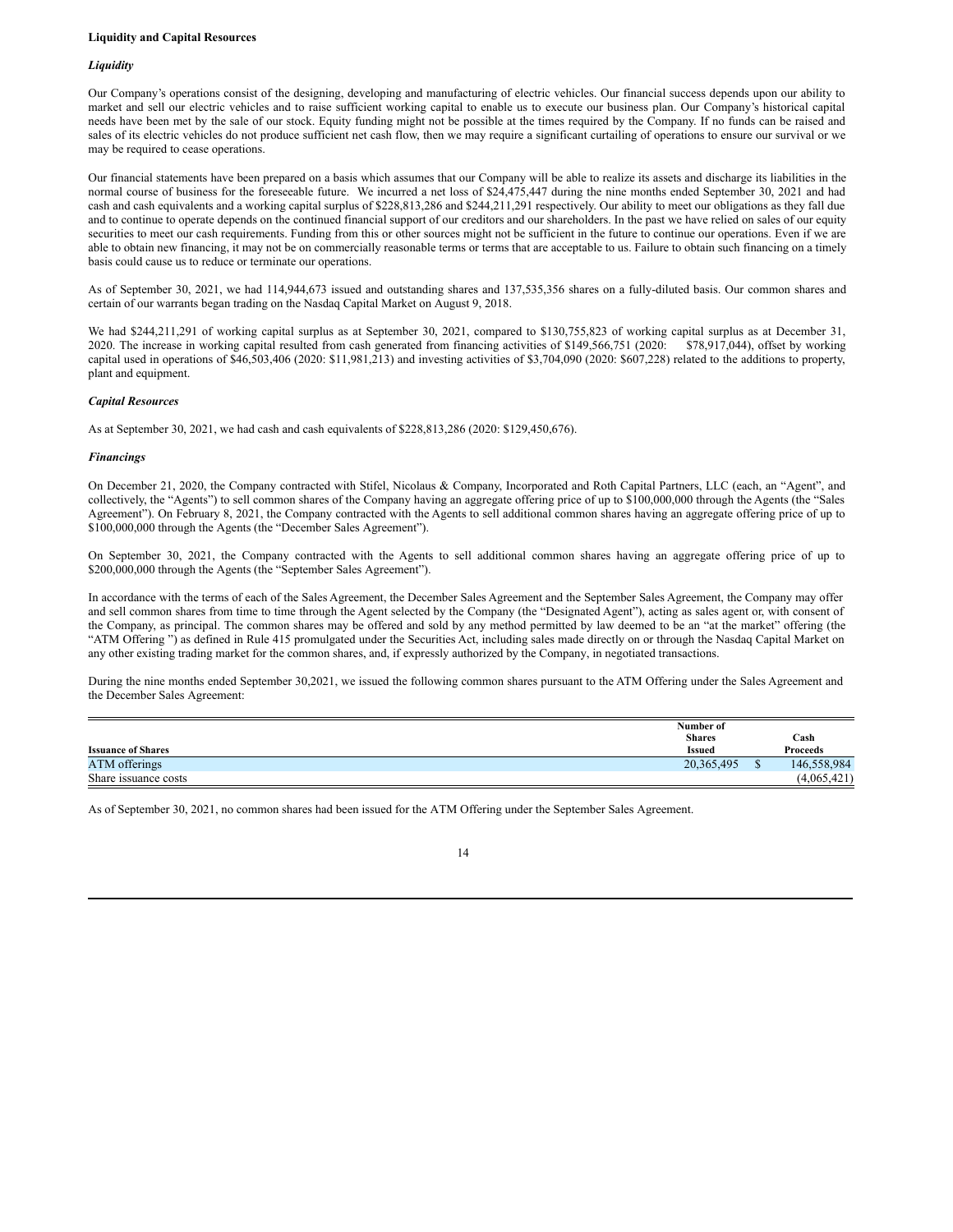#### *Statement of Cash Flows*

During the nine-month period ended September 30, 2021, our net cash increased by \$99,359,255 (2020: \$66,328,603), which included net cash provided by financing activities of \$149,566,751 (2020: \$78,917,044), offset by cash used in operating activities of \$46,503,406 (2020: \$11,981,213), net cash used in investing activities of \$3,704,090 (2020: \$607,228) and the positive effect of the exchange rate on cash and cash equivalents of \$3,355 (2020: \$1,174,829).

## *Cash Flow used in Operating Activities*

Cash flow used in operating activities totaled \$46,503,406 and \$11,981,213 during the nine months ended September 30, 2021 and 2020, respectively. Cash used in operating activities increased in 2021 as a result of a decrease in accounts receivable of \$282,242, a decrease in pre-paid expenses of \$10,266,438, a decrease in inventory of \$2,668,847, a decrease in trade payables and accrued liabilities of \$217,417, an increase in customer deposits and construction contract liability of \$215,392 and a net loss during the period of \$24,475,447.

## *Cash Flow used in Investing Activities*

During the nine-month period ended September 30, 2021, investing activities used cash of \$3,704,090 for expenditures on plant and equipment and investments in restricted cash, as compared to investing activities using cash of \$607,228 for the same period last year, from the net result of expenditures on plant and equipment and investments in restricted cash.

## *Cash flow provided by Financing Activities*

During the nine month period ended September 30, 2021, financing activities provided cash of \$149,566,751 from the proceeds on issuance of common shares, proceeds from the issuance of common shares for warrants and stock options exercised, interest received and lease payments received for net investment in sublease, which was offset by cash used for payment of withholding taxes for RSUs and DSUs issued and exercised, interest paid and repayment of leases, as compared to \$78,917,044 for the same period last year from proceeds on issuance of common shares, proceeds from the issuance of common shares for warrants and stock options exercised, interest received and lease payments received for net investment in sublease, which was offset by cash used for interest paid and repayment of leases and shareholder loan.

#### **Trends and Uncertainties**

Due to our short operating history, except as noted below, we are not aware of any trends that have or are reasonably likely to have a current or future effect on our financial condition, changes in financial condition, revenues or expenses, results of operations, liquidity, capital expenditures or capital resources that is material to investors.

#### **Off-Balance Sheet Arrangements**

We have no off-balance sheet arrangements that would require disclosure.

#### **Transactions with Related Parties**

In addition to the amounts or arrangements disclosed herein, the following transactions with related parties have occurred.

#### *Related party balances*

The following amounts are due to related parties

|                      | September 30,<br>2021 | December 31.<br>2020 |
|----------------------|-----------------------|----------------------|
| Due to related party | 26.786                | 280,432              |

These amounts are unsecured, non-interest bearing and have no fixed terms of repayment.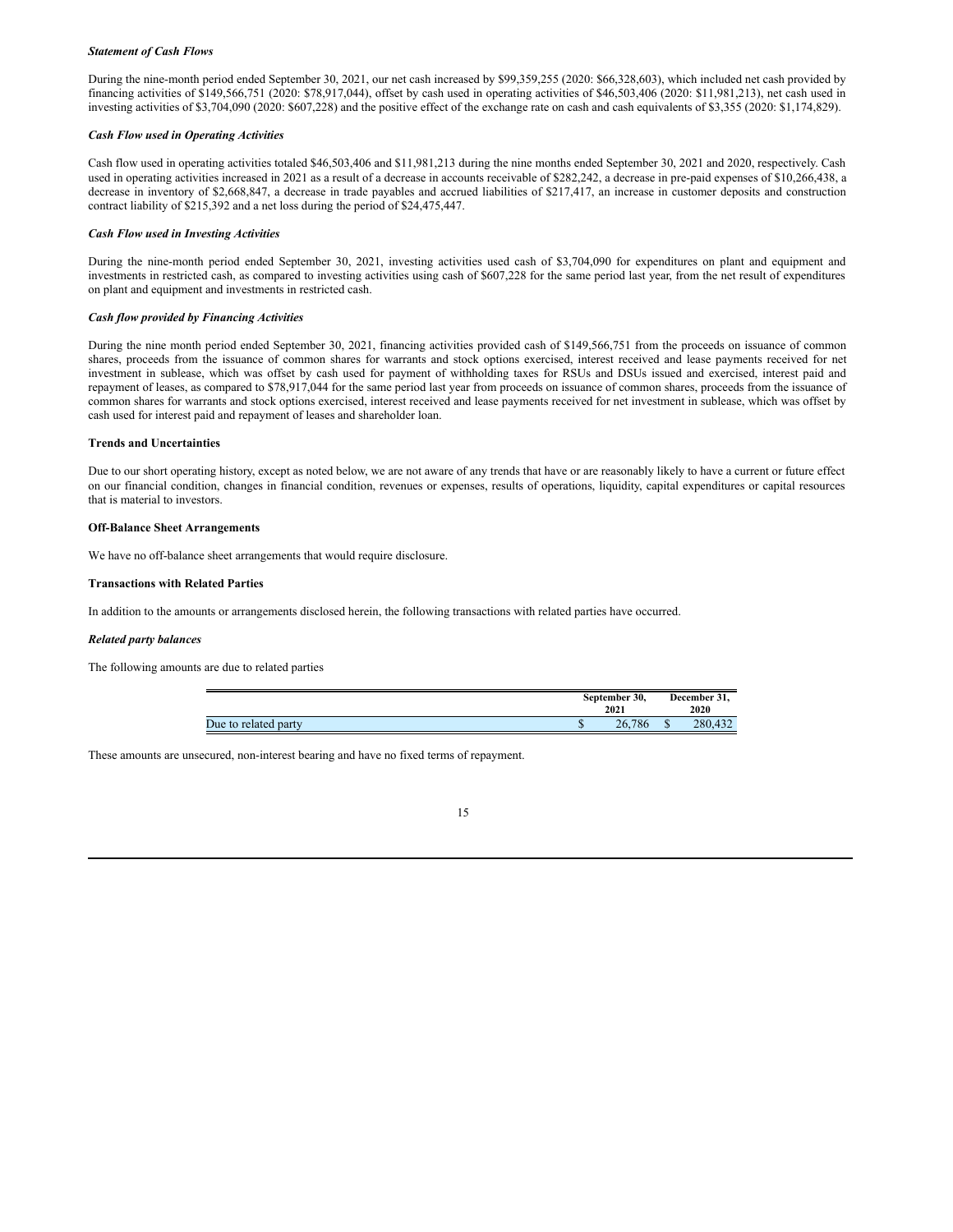#### *Key management personnel compensation*

|                          |   | <b>Nine Month Ended</b> |   |              |  |  |
|--------------------------|---|-------------------------|---|--------------|--|--|
|                          |   | September 30            |   | September 30 |  |  |
|                          |   | 2021                    |   | 2020         |  |  |
| Consulting fees          | S |                         | S | 91,591       |  |  |
| Salary                   |   | 3,095,936               |   | 756,628      |  |  |
| Director fees            |   | 262,641                 |   | 247,846      |  |  |
| Stock-based compensation |   | 2,442,098               |   | 3,959,926    |  |  |
|                          |   | 5,800,675               |   | 5,055,991    |  |  |

## **Incentive Stock Options**

We granted an aggregate of 1,300,604 stock options during the nine months ended September 30, 2021. The following table represents the number of stock options that are outstanding as at September 30, 2021.

| Date of Grant    | <b>Number of Options</b> | <b>Price Per Option</b> |      | <b>Expiry Date</b> |
|------------------|--------------------------|-------------------------|------|--------------------|
| $11$ -Jun- $15$  | 1,245,455                | $CAD \$                 | 0.30 | $11-Jun-22$        |
| 13-Aug-15        | 81,818                   | CAD <sub>\$</sub>       | 0.30 | 13-Aug-22          |
| $9-Dec-15$       | 321,591                  | $CAD$ \$                | 0.80 | $9-Dec-22$         |
| $7-Mar-16$       | 12,500                   | CAD <sub>\$</sub>       | 0.80 | $7-Mar-23$         |
| 17-Feb-17        | 45,104                   | CAD<br>- \$             | 2.00 | 17-Feb-24          |
| 8-Aug-17         | 40,000                   | CAD<br>-S               | 2.00 | 8-Aug-24           |
| $5 - Jan-18$     | 121,246                  | \$                      | 9.60 | $5-Jan-25$         |
| $8-Aug-18$       | 18,754                   | \$                      | 6.18 | $8-Aug-25$         |
| $30-Nov-18$      | 193,629                  | \$                      | 5.00 | $30-Nov-23$        |
| 19-Mar-19        | 1,035,000                | \$                      | 3.40 | 19-Mar-26          |
| 24-Jun-19        | 700,000                  | \$                      | 2.62 | 25-Jun-22          |
| $4 - Aug-19$     | 1,250,000                | \$                      | 2.45 | $4-Aug-26$         |
| 9-Aug-19         | 131,818                  | \$                      | 2.53 | $9-Aug-26$         |
| $6$ -Dec-19      | 2,405,000                | \$                      | 1.91 | $6$ -Dec-26        |
| $22$ -Jul- $20$  | 1,179,708                | \$                      | 3.41 | 22-Jul-27          |
| 11-Nov-20        | 190,000                  | \$                      | 3.77 | 22-Jul-27          |
| 11-Nov-20        | 50,000                   | \$                      | 3.77 | $11-Nov-27$        |
| $11-Jan-21$      | 225,000                  | \$                      | 7.23 | 11-Jan-28          |
| 17-Feb-21        | 110,000                  | \$                      | 7.75 | 17-Feb-28          |
| $1-May-21$       | 55,000                   | \$                      | 4.15 | $1-May-28$         |
| $1-May-21$       | 750,000                  | \$                      | 4.15 | $1-May-31$         |
| $15 -$ Jul $-21$ | 90,604                   | \$                      | 3.55 | 15-Jul-28          |

## **Subsequent Events**

Subsequent to September 30, 2021, the Company issued 1,400,000 common shares at CAD \$4 per share for gross proceeds of CAD \$5,600,000 pursuant to the exercise of warrants by investor.

Subsequent to September 30, 2021, the Company issued 291 common shares for cashless exercise of 14,065 stock options at price of \$3.41 per common share.

Subsequent to September 30, 2021, the Company issued 698,000 common shares for the ATM Offering for gross proceeds of \$2,810,229. Share issuance cost related to the ATM Offering are \$75,890.

## **Critical Accounting Policies and Estimates**

Critical accounting policies, the policies we believe are most important to the presentation of our financial statements and require the most difficult, subjective and complex judgments, are outlined under "Critical Accounting Policies and Estimates" in the Company's Annual Report on Form 20-F. This section should be read in conjunction with the Company's Annual Report on Form 20-F for the financial year ended December 31, 2020 filed on March 23, 2021.

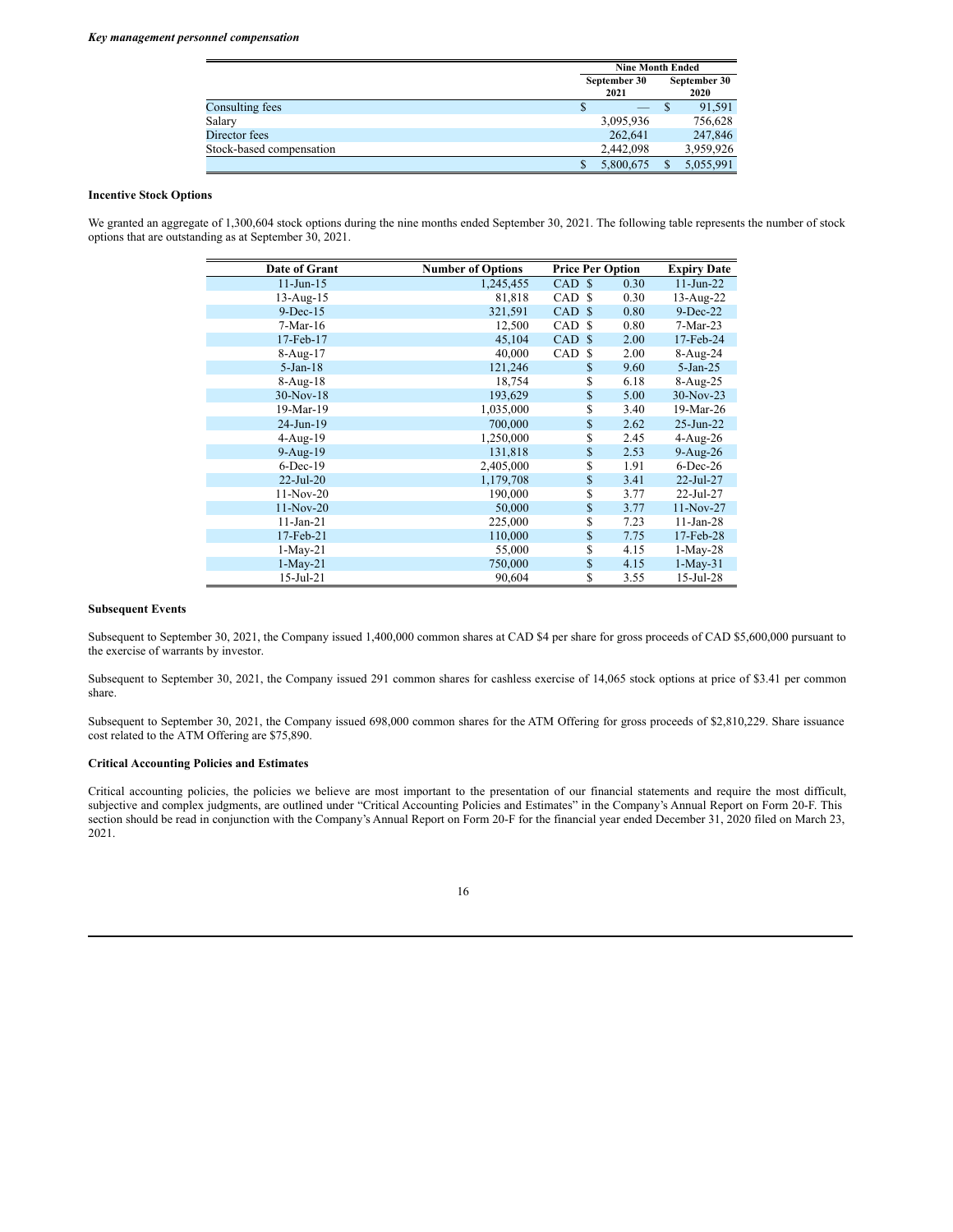#### *Statement of compliance with International Financial Reporting Standards*

Our interim condensed consolidated financial statements have been prepared in accordance with IFRS as issued by the IASB.

#### *Basis of preparation*

Our interim condensed consolidated financial statements have been prepared on an accrual basis and are based on historical costs except for derivative liabilities which are measured at fair value. The Company's functional and presentation currency is USD.

## *Consolidation*

Our interim consolidated financial statements include the accounts of the Company and its wholly-owned subsidiaries, EMV Automotive USA Inc., from the date of incorporation of January 22, 2018, InterMeccanica, from the date of its acquisition on October 18, 2017, EMV Automotive Technology (Chongqing) Inc., from the date of its incorporation on October 15, 2019, SOLO EV, LLC, from the date of its formation on November 22, 2019, and ElectraMeccanica USA LLC, from the date of its formation on March 19, 2021. Inter-company balances and transactions, including unrealized income and expenses arising from inter-company transactions, are eliminated on consolidation.

#### *Significant estimates and assumptions*

The preparation of financial statements in accordance with IFRS requires the Company to make estimates and assumptions concerning the future. The Company's management reviews these estimates and underlying assumptions on an ongoing basis, based on experience and other factors, including expectations of future events that are believed to be reasonable under the circumstances. Revisions to estimates are adjusted for prospectively in the period in which the estimates are revised.

Estimates and assumptions, where there is significant risk of material adjustments to assets and liabilities in future accounting periods, include the estimated recoverable amount of goodwill, intangible assets and other long-lived assets, the useful lives of plant and equipment, fair value measurements for financial instruments and share-based payments and the recoverability and measurement of deferred tax assets.

The COVID-19 outbreak brings significant uncertainty as to the potential impact on our operations, supply chains for parts and sales channels for our products and on the global economy as a whole. It is currently not possible to predict how long the pandemic will last or the time that it will take for economic activity to return to prior levels. Therefore, the Company has not changed any estimates and assumptions in the preparation of the financial statements.

#### *Significant judgments*

The preparation of financial statements in accordance with IFRS requires the Company to make judgments, apart from those involving estimates, in applying accounting policies. The most significant judgments in applying the Company's financial statements include:

- the assessment of the Company's ability to continue operations and whether there are events or conditions that may give rise to significant uncertainty;
- the assessment of the Company's functional currency
- the classification of financial instruments; and
- the calculation of income taxes require judgement in interpreting tax rules and regulations.

#### *Foreign currency translation*

The Company's functional currency is the USD. The functional currency of InterMeccanica is the Canadian dollar ("CAD"), the functional currency of EMV Automotive USA Inc. is USD and the functional currency of EMV Automotive Technology (Chongqing) Inc. is the Chinese RMB. The Company reassessed its functional currency during Q1 2021 and determined that the factors now supported USD as the functional currency. The Company has applied the change in functional currency from CAD to USD effective January 1, 2021. The change in functional currency is discussed in Note 3 of the Financial Statements.

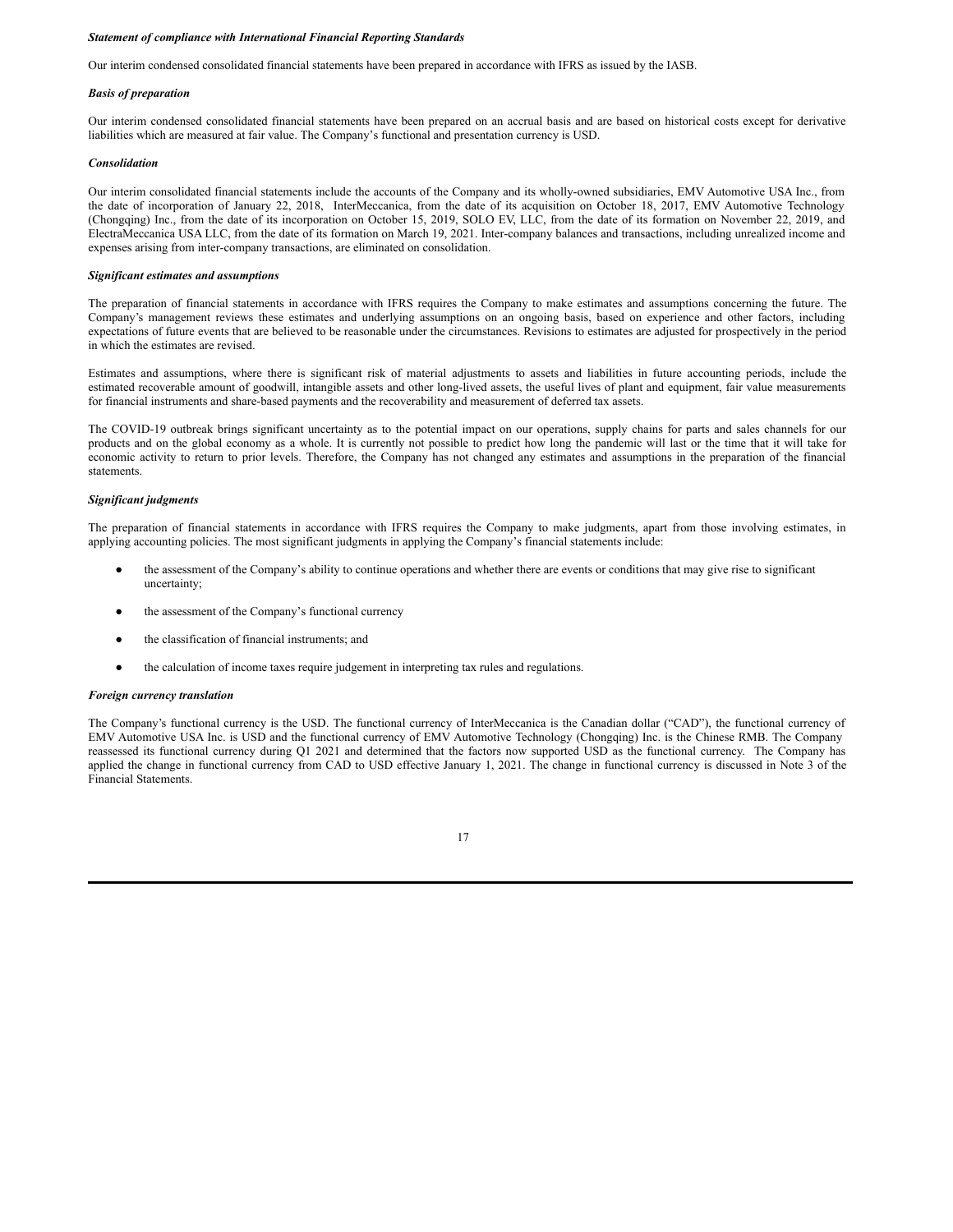#### *Transactions in foreign currency*

Each entity within the consolidated group records transactions using its functional currency, being the currency of the primary economic environment in which it operates. Foreign currency transactions are translated into the respective functional currency of each entity using the foreign currency rates prevailing at the date of the transaction. Period-end balances of monetary assets and liabilities in foreign currency are translated to the respective functional currencies using period-end foreign currency rates. Foreign currency gains and losses arising from the settlement of foreign currency transactions are recognized in profit or loss.

#### *Foreign operations translation*

The assets and liabilities of foreign operations are translated into USD at period-end foreign currency rates. Revenues and expenses of foreign operations are translated into USD at average rates for the period. Foreign currency translation gains and losses are recognized in other comprehensive loss.

#### *Presentation currency translation*

During the quarter ended December 31, 2020, the Company changed its presentation currency from the CAD to the USD. For preparing this September 30, 2021 financial information, comparative Income Statement and Statement of Cash Flows have been translated into USD using average foreign currency rates prevailing for the relevant reporting period of the year ended December 31, 2020. Assets and liabilities in the Statement of Financial Position at December 31, 2020 have been translated into USD at the closing foreign currency rates on that date. The equity section of the Statement of Financial Position, including foreign currency translation reserve, retained earnings, share capital and the other reserves, have been translated into USD using historical rates, and earnings per share has also been restated to USD to reflect the change in presentation currency.

#### **Item 3. Quantitative and Qualitative Disclosure About Market Risk**

We are exposed in varying degrees to a variety of financial instrument related risks. Our Board of Directors approves and monitors the risk management processes, inclusive of controlling and reporting structures. The type of risk exposure and the way in which such exposure is managed is provided as follows.

#### **Credit risk**

Credit risk is the risk that one party to a financial instrument will fail to discharge an obligation and cause the other party to incur a financial loss. The Company's primary exposure to credit risk is on its cash and cash equivalents held in bank accounts. The majority of cash is deposited in bank accounts held with major financial institutions in Canada. As most of the Company's cash is held by one financial institution there is a concentration of credit risk. This risk is managed by using major financial institutions that are high credit quality financial institutions as determined by rating agencies. The Company's secondary exposure to risk is on its receivables. This risk is minimal as receivables consist primarily of refundable government goods and services taxes and interest receivable from major financial institutions with high credit ratings.

#### **Liquidity risk**

Liquidity risk is the risk that the Company will not be able to meet its financial obligations as they fall due. The Company has a planning and budgeting process in place to help determine the funds required to support the Company's normal operating requirements on an ongoing basis. The Company ensures that there are sufficient funds to meet its short-term business requirements, taking into account its anticipated cash flows from operations and its holdings of cash and cash equivalents.

Historically, the Company's source of funding has been shareholder loans and the issuance of equity securities for cash, primarily through private placements and public offerings. The Company's access to financing is always uncertain. There can be no assurance of continued access to significant equity funding.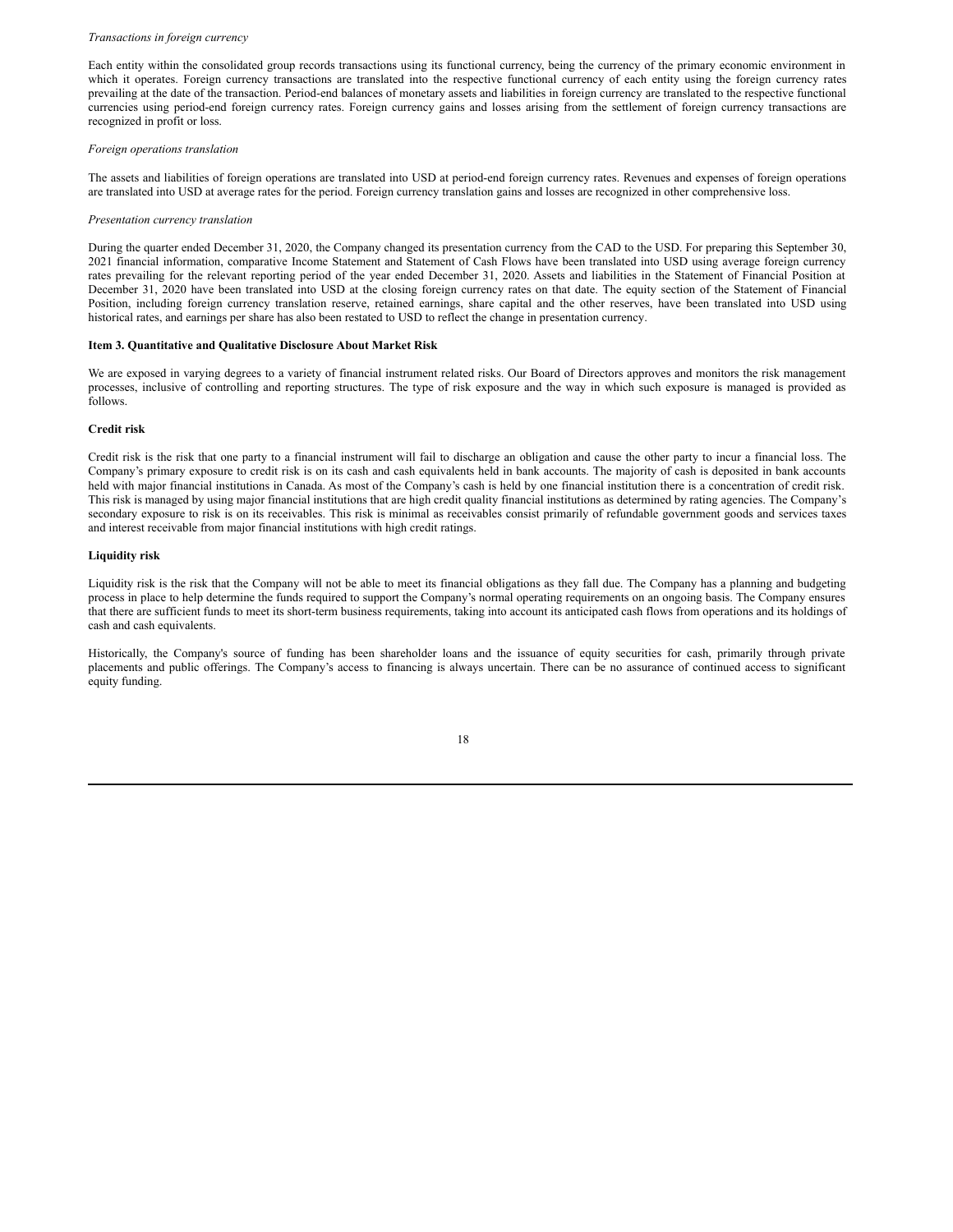The following is an analysis of the contractual maturities of the Company's non-derivative financial liabilities as at September 30, 2021:

|                             |     |                 |   | <b>Between one</b> | More than five |
|-----------------------------|-----|-----------------|---|--------------------|----------------|
| At September 30, 2021       |     | Within one year |   | and five years     | years          |
| Trade payables              | S   | 979,779         | S |                    |                |
| Accrued liabilities         |     | 1,324,827       |   |                    |                |
| Due to related parties      |     | 26,786          |   |                    |                |
| Lease liabilities           |     | 530.834         |   | 889,897            | 672,500        |
|                             | S   | 2,862,226       | S | 889,897            | \$<br>672,500  |
|                             |     |                 |   |                    |                |
|                             |     |                 |   |                    |                |
|                             |     |                 |   | <b>Between</b> one | More than five |
| <b>At December 31, 2020</b> |     | Within one year |   | and five years     | vears          |
| Trade payables              | \$. | 1,001,773       |   |                    |                |
| <b>Accrued liabilities</b>  |     | 2,179,134       |   |                    |                |
| Due to related parties      |     | 280,432         |   |                    |                |
| Lease liabilities           |     | 576,232         |   | 373,889            | 125,652        |

## **Foreign exchange risk**

Foreign currency risk is the risk that the fair values of future cash flows of a financial instrument will fluctuate because they are denominated in currencies that differ from the respective functional currency. The Company is exposed to currency risk as it incurs expenditures that are denominated in CAD while its functional currency is the USD. The Company does not hedge its exposure to fluctuations in foreign exchange rates.

The following is an analysis of the USD equivalent of financial assets and liabilities that are denominated in CAD:

|                                        | September 30<br>2021 | September 30<br>2020 Restated |
|----------------------------------------|----------------------|-------------------------------|
| Cash and cash equivalents              | 889.739              | 355,948                       |
| Restricted cash                        | 80,697               | 77,182                        |
| Receivables                            | 180.632              | 95,818                        |
| Lease liabilities                      | (1,511,194)          | (432, 103)                    |
| Trade payables and accrued liabilities | (912, 401)           | (427,709)                     |
|                                        | (1.272.527)          | (330, 864)                    |

Based on the above net exposures, as at September 30, 2021, a 10% change in the USD to the CAD exchange rate would impact the Company's net loss by \$127,253 (2020: \$53,334).

#### **Interest rate risk**

Interest rate risk is the risk that the fair value of future cash flows of a financial instrument will fluctuate because of changes in market interest rates. The Company is exposed to interest rate risk on its cash equivalents as these instruments have original maturities of 12 months or less and are therefore exposed to interest rate fluctuations on renewal. A 1% change in market interest rates would have a minimal impact on the Company's net loss for the nine months ended September 30, 2021 (2020: \$625,000).

## **Classification of financial instruments**

Financial assets included in our consolidated statements of financial position are as follows:

|                           | September 30,<br>2021 | December 31,<br>2020 |
|---------------------------|-----------------------|----------------------|
| Amortized cost:           |                       |                      |
| Cash and cash equivalents | 228,813,286           | 129,450,676          |
| Restricted cash           | 161.197               | 143,800              |
| Receivables               | 152,640               | 159,664              |
|                           | 229, 127, 123         | 129,754,140          |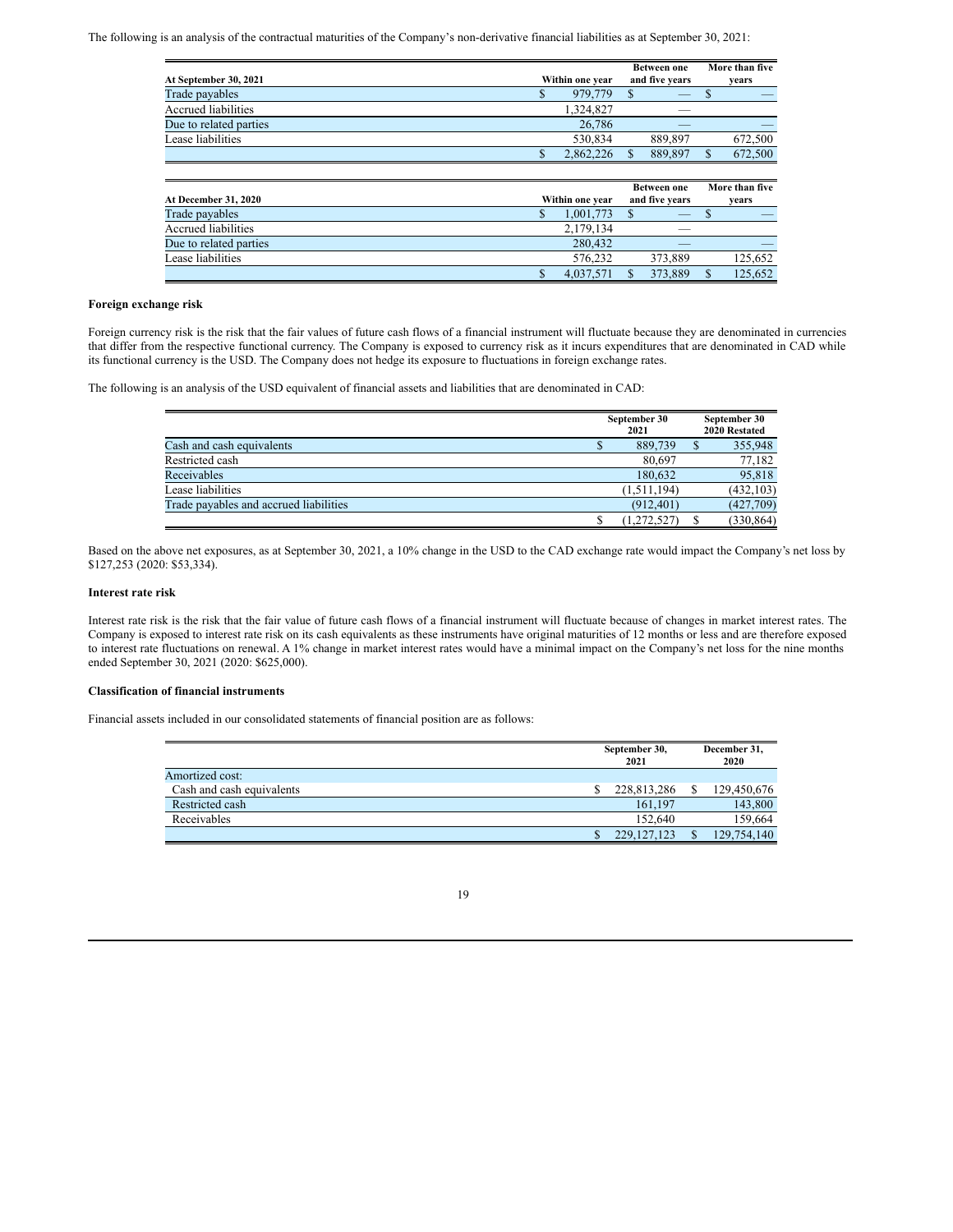Financial liabilities included in our consolidated statements of financial position are as follows:

|                                       | September 30 | December 31. |
|---------------------------------------|--------------|--------------|
|                                       | 2021         | 2020         |
| Non-derivative financial liabilities: |              |              |
| Trade payable and accrued liabilities | 2.331.392    | 3,461,339    |
| Lease liabilities                     | 2.093.231    | 1,075,773    |
| Derivative liability                  | 3.565.246    | 17.899.855   |
|                                       | 7.989.869    | 22,436,967   |

## **Fair value**

The fair value of the Company's financial assets and liabilities, other than the derivative liability which is measured at fair value, approximates their carrying amount.

Financial instruments measured at fair value are classified into one of three levels in the fair value hierarchy according to the relative reliability of the inputs used to estimate the fair values. The three levels of the fair value hierarchy are:

- level  $1$  Unadjusted quoted prices in active markets for identical assets or liabilities;
- level 2 Inputs other than quoted prices that are observable for the asset or liability either directly or indirectly; and
- level 3 Inputs that are not based on observable market data.

Financial liabilities measured at fair value as at September 30, 2021 consisted of the derivative liability, which includes non-transferrable warrants. The fair value of the non-transferrable warrants is classified as level 2 in the fair value hierarchy.

The fair value of the derivative liability relating to the non-transferrable warrants was calculated using the Black-Scholes Option Pricing Model using historical volatility of comparable companies as an estimate of future volatility. At September 30, 2021, if the volatility used was increased by 10%, the impact would be an increase to the derivative liability of \$227,681 (2020: \$300,936) with a corresponding increase in comprehensive loss.

## **Item 4. Controls and Procedures**

## **Evaluation of Disclosure Controls and Procedures**

Disclosure controls and procedures are defined in Rule 13a-15(e) and 15d-15(e) under the Exchange Act to mean controls and other procedures of an issuer that are designed to ensure that information required to be disclosed by the issuer in the reports that we file or submit under the Exchange Act is recorded, processed, summarized and reported, within the time periods specified in the SEC's rules and forms and includes, without limitation, controls and procedures designed to ensure that such information is accumulated and communicated to the issuer's management, including its principal executive and principal financial officers, or persons performing similar functions, as appropriate to allow timely decisions regarding required disclosure.

As required by Rule 13a-15 or 15d-15 under the Exchange Act, we have carried out an evaluation of the effectiveness of our disclosure controls and procedures as of the end of the period covered by this Quarterly Report, being September 30, 2021. This evaluation was carried out by our Chief Executive Officer and Chief Financial Officer. Based upon that evaluation, our Chief Executive Officer and Chief Financial Officer concluded that our disclosure controls and procedures were effective as of September 30, 2021.

## **Changes in Internal Control Over Financial Reporting**

There has been no change in the Company's internal control over financial reporting in the nine months ended September 30, 2021 that has materially affected, or is reasonably likely to materially affect, the Company's internal control over financial reporting.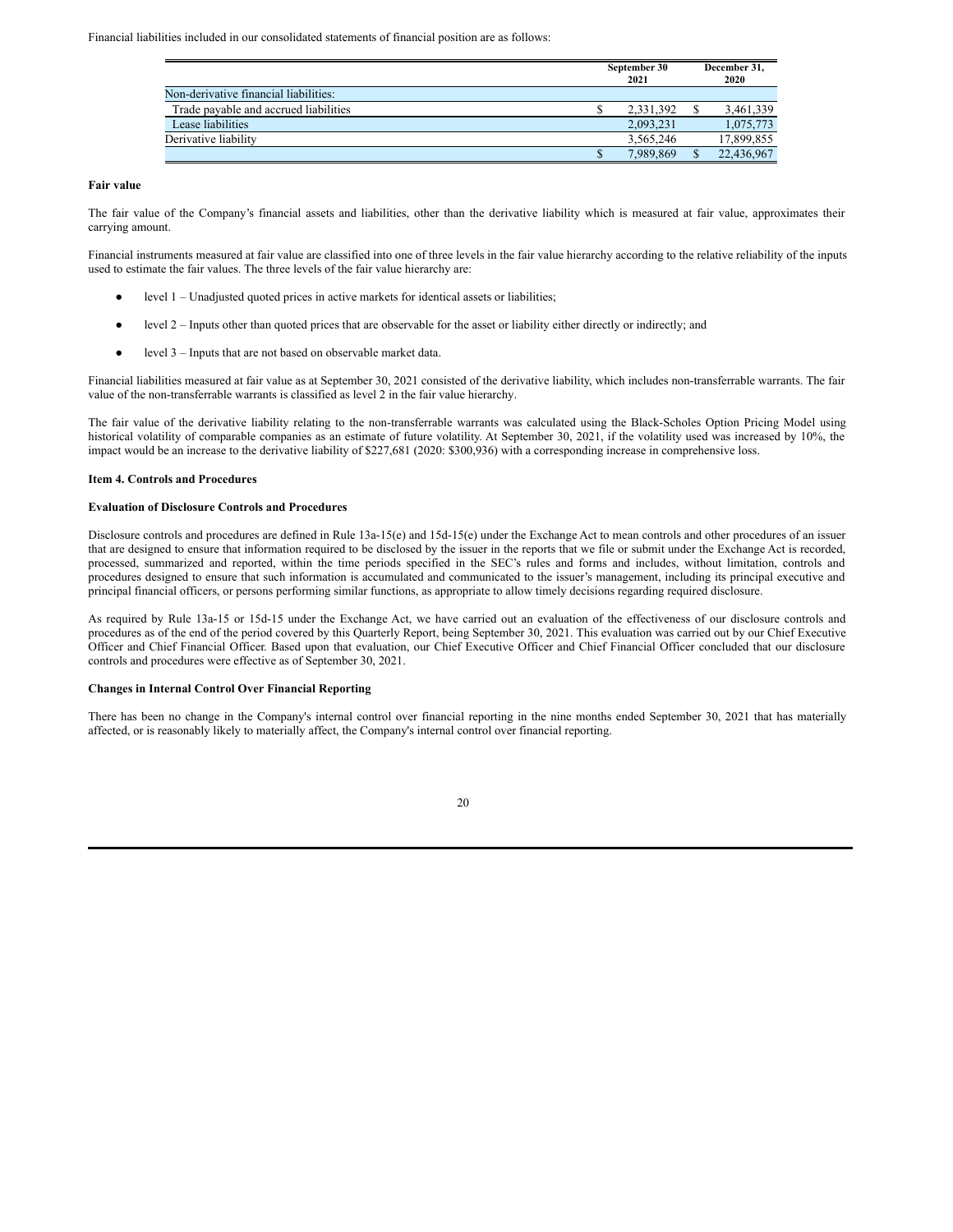## **PART II – OTHER INFORMATION**

## **Item 1. Legal Proceedings**

We are not a party to any pending legal proceeding. We are not aware of any pending legal proceeding to which any of our officers, directors, affiliates or any beneficial holders of 5% or more of our voting securities are adverse to us or have a material interest adverse to us.

## **Item 1A. Risk Factors**

An investment in our common shares carries a significant degree of risk. You should carefully consider the following risks, as well as the other information contained in this Quarterly Report, including our financial statements and related notes, before you make an investment decision concerning our shares. Any one of these risks and uncertainties has the potential to cause material adverse effects on our business, prospects, financial condition and operating results which could cause actual results to differ materially from any forward-looking statements expressed by us and a significant decrease in the value of our common shares. Refer to "Forward-Looking Statements" herein.

We have not been successful in preventing the material adverse effects that any of the following risks and uncertainties may cause. These potential risks and uncertainties may not be a complete list of the risks and uncertainties facing us. There may be additional risks and uncertainties that we are presently unaware of, or presently consider immaterial, that may become material in the future and have a material adverse effect on us. You could lose all or a significant portion of your investment due to any of these risks and uncertainties.

#### **Risks Related to our Business and Industry**

We have not generated enough cash flow from operations to cover our costs, and we will require a significant amount of capital to carry out our proposed business plan to develop, manufacture, sell and service electric vehicles; there is no assurance that any amount raised will be sufficient to *continue to fund operations of our Company.*

We incurred a net loss and comprehensive loss of \$24,475,447 and \$24,472,092, respectively, during the nine months ended September 30, 2021, and a net loss and comprehensive loss of \$63,046,905 and \$58,832,999, respectively, during the year ended December 31, 2020. Although we had cash and cash equivalents and a working capital surplus of \$ 228,813,286 and \$244,211,291, respectively, as at September 30, 2021, and of \$129,450,676 and \$130,755,823, respectively, at December 31, 2020, we believe that we will need significant additional equity financing to continue operations, among other things:

- we have begun the commercial production of our flagship vehicle, the SOLO, and we expect to incur significant ramp-up in costs and expenses through the launch of the vehicle;
- we anticipate that the gross profit generated from the sale of the SOLO will not be sufficient to cover our operating expenses, and our achieving profitability will depend, in part, on our ability to materially reduce the bill of materials and per unit manufacturing cost of our products; and
- we do not anticipate that we will be eligible to obtain bank loans, or other forms of debt financing on terms that would be acceptable to us.

We anticipate generating a significant loss for the next fiscal year.

We have minimal revenue and expect significant increases in costs and expenses to forestall profits for the foreseeable future, even if we generate revenues in the near term. Even though we have recently launched the SOLO into commercial production, and even if we launch the Tofino or other intended EVs, they might not become commercially successful. If we are to ever achieve profitability, we must have a successful commercial introduction and acceptance of our vehicles, which may not occur. We expect that our operating losses will increase substantially in 2021, and thereafter, and we also expect to continue to incur operating losses and to experience negative cash flows for the next several years.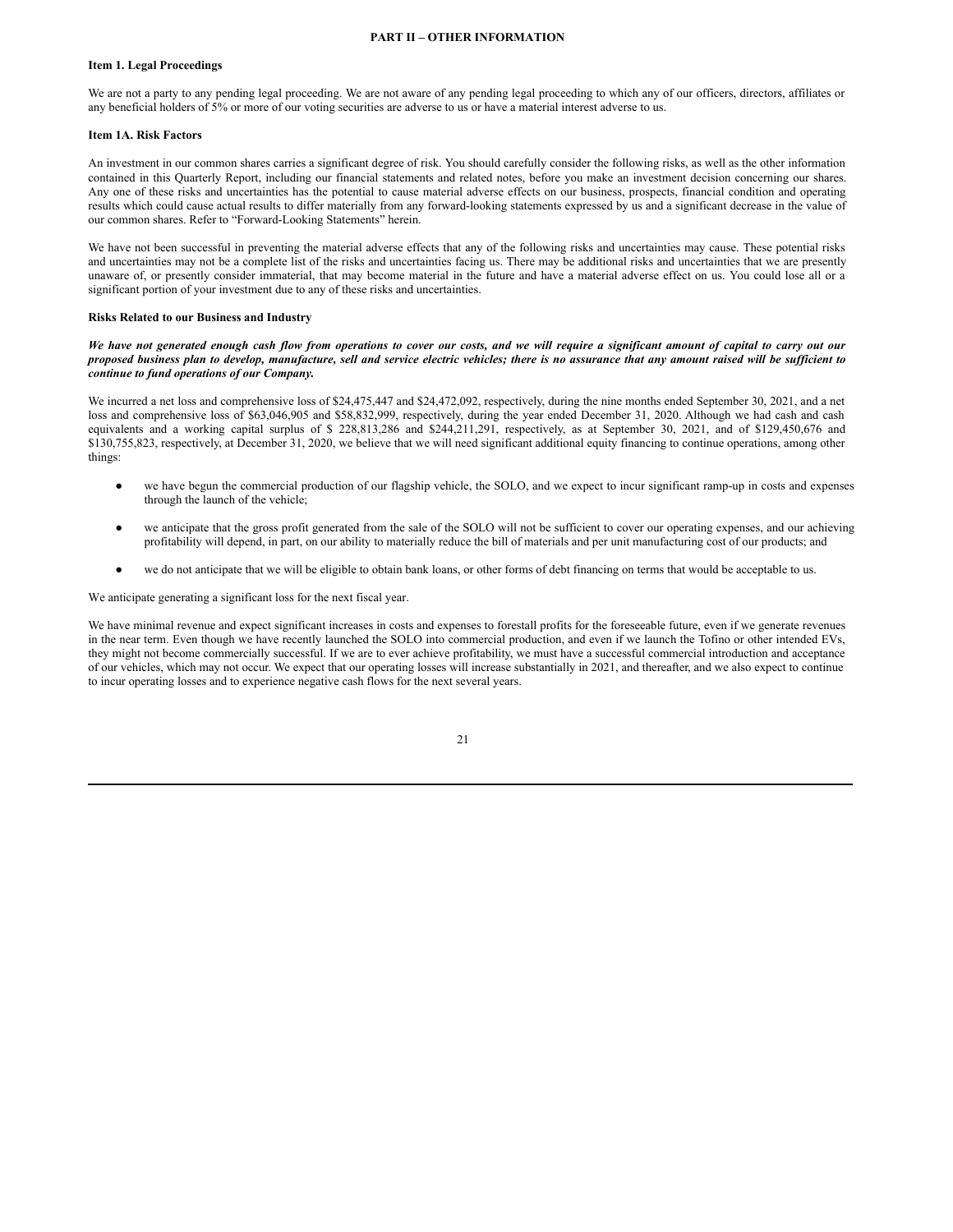#### *We have a limited operating history and have generated minimal revenues.*

Our limited operating history makes evaluating our business and future prospects difficult. We were formed in February 2015, and we have begun production of our first electric vehicle. To date we have no revenues from the sale of electric vehicles as any amounts received from the sale of our preproduction electric vehicles were netted off against research and development costs as cost recovery and have had minimal revenue from the sale of nonelectric custom cars. We intend to derive revenues from the sales of our SOLO vehicle, our Tofino vehicle, our e-Roadster and other intended EVs. The Tofino is still in the early design development stage, and the first commercially-produced SOLOs were delivered to certain of our initial customers commencing on October 4, 2021. Our vehicles require significant investment prior to commercial introduction and may never be successfully developed or commercially successful.

## We have a history of operating losses and we expect our operating losses to accelerate and materially increase for the foreseeable future.

We generated a net loss of \$24,475,447 for the nine months ended September 30, 2021, bringing our accumulated deficit to \$134,802,606. Without a gain related to changes in the fair values of derivative liabilities of \$16,436,023, we would have had a more significant net loss. Our loss before income taxes for the nine months ended September 30, 2021 increased to \$24,474,597, as compared to \$21,965,648 for the corresponding period in 2020. We anticipate generating a significant loss for the current fiscal year.

We have minimal revenue and expect significant increases in costs and expenses to forestall profits for the foreseeable future, even if we generate revenues in the near term. We have begun the commercial production of our flagship vehicle, the SOLO, and the first commercially-produced SOLOs were delivered to certain of our initial customers commencing on October 4, 2021. We expect to incur significant additional costs and expenses through the launch of the vehicle. Even with the launch of the SOLO into commercial production, and even if we are able to launch the Tofino, e-Roadster or other intended EVs, they might not become commercially successful. If we are to ever achieve profitability, we must have a successful commercial introduction and acceptance of our vehicles, which may not occur. We expect that our operating losses will increase substantially in 2021, and thereafter, and we also expect to continue to incur operating losses and to experience negative cash flows for the next several years.

We expect the rate at which we will incur losses to increase significantly in future periods from current levels as we:

- design, develop and manufacture our vehicles and their components;
- develop and equip our manufacturing facility;
- build up inventories of parts and components for the SOLO, the Tofino, the e-Roadster and other intended EVs;
- open ElectraMeccanica stores;
- expand our design, development, maintenance and repair capabilities;
- develop and increase our sales and marketing activities; and
- develop and increase our general and administrative functions to support our growing operations.

Because we will incur the costs and expenses from these efforts before we receive any revenues with respect thereto, our losses in future periods will be significantly greater than the losses we would incur if we developed the business more slowly. In addition, we may find that these efforts are more expensive than we currently anticipate or that these efforts may not result in profits or even revenues, which would further increase our losses.

### Our ability to achieve profitability will depend, in part, on our ability to materially reduce the bill of materials and per unit manufacturing cost of our *products.*

We anticipate that the gross profit generated from the sale of the SOLO will not be sufficient to cover our operating expenses for the foreseeable future. To achieve our operating and strategic goals while remaining competitive, we will, among other things, need to reduce the bill of materials and the per-unit manufacturing cost of the SOLO. We expect the primary factors to contribute to a reduced bill of materials and per unit manufacturing cost to include:

● continued product development to make the SOLO easier and cheaper to mass produce commercially;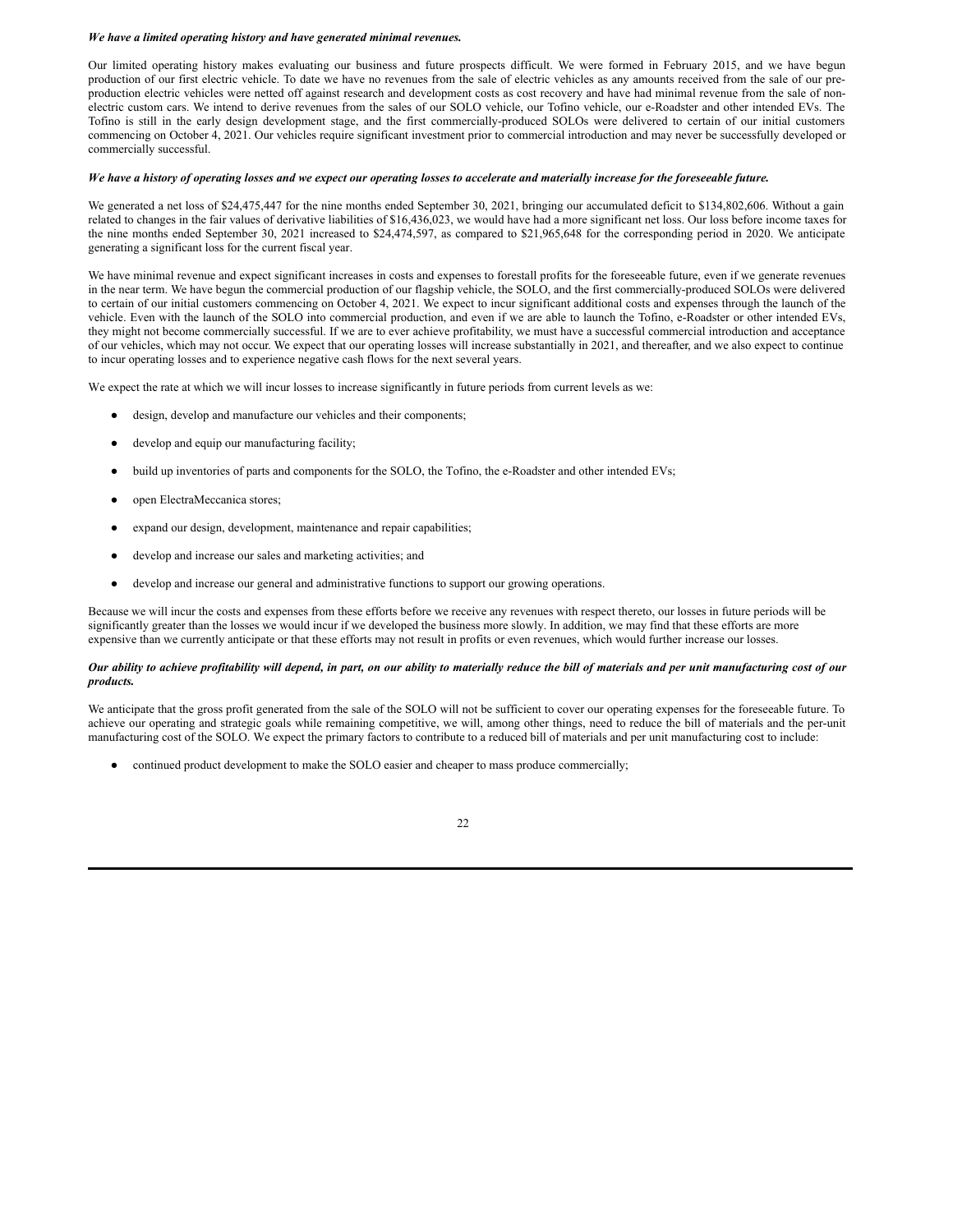- our ability to utilize less expensive suppliers and components that meet the requirements for the SOLO;
- increasing the volume of components that we purchase in order to take advantage of volume-based pricing discounts;
- improving assembly efficiency;
- enhancing the automation of our strategic manufacturing partner's facility to increase volume and reduce labor costs; and
- increasing our volume to leverage manufacturing overhead costs.

Continued product development is subject to feasibility and engineering risks. Any increase in manufacturing volumes is dependent upon a corresponding increase in sales. The occurrence of one or more factors that negatively impact the manufacturing or sales of the SOLO, or reduce our manufacturing efficiency, may prevent us from achieving our desired reduction in manufacturing costs, which would negatively affect our operating results and may prevent us from attaining profitability.

### We currently have negative operating cash flows, and if we are unable to generate positive operating cash flows in the future our viability as an *operating business will be adversely af ected.*

We have made significant up-front investments in research and development, sales and marketing and general and administrative expenses to rapidly develop and expand our business. We are currently incurring expenditures related to our operations that have generated a negative operating cash flow. Operating cash flow may decline in certain circumstances, many of which are beyond our control. We might not generate sufficient revenues in the near future. Because we continue to incur such significant future expenditures for research and development, sales and marketing and general and administrative expenses, we may continue to experience negative cash flow until we reach a sufficient level of sales with positive gross margins to cover operating expenses. An inability to generate positive cash flow until we reach a sufficient level of sales with positive gross margins to cover operating expenses or raise additional capital on reasonable terms will adversely affect our viability as an operating business.

## We may require additional capital to carry out our proposed business plan for the next 12 months if our cash on hand and revenues from the sale of our *cars are not suf icient to cover our cash requirements.*

If our cash on hand, revenue from the sale of our cars, if any, and cash received upon the exercise of outstanding warrants, if any are exercised, are not sufficient to cover our cash requirements, we will need to raise additional funds through the sale of our equity securities, in either private placements or registered offerings and/or shareholder loans. If we are unsuccessful in raising enough funds through such capital-raising efforts we may review other financing possibilities such as bank loans. Financing might not be available to us or, if available, may not be available on terms that are acceptable to us.

Our ability to obtain the necessary financing to carry out our business plan is subject to a number of factors, including general market conditions and investor acceptance of our business plan. These factors may make the timing, amount, terms and conditions of such financing unattractive or unavailable to us. If we are unable to raise sufficient funds, we will have to significantly reduce our spending, delay or cancel our planned activities or substantially change our current corporate structure. We might not be able to obtain any funding, and we might not have sufficient resources to conduct our business as projected, both of which could mean that we would be forced to curtail or discontinue our operations.

#### *Terms of future financings may adversely impact your investment.*

We may have to engage in common equity, debt or preferred stock financing in the future. Your rights and the value of your investment in our securities could be reduced. Interest on debt securities could increase costs and negatively impacts operating results. Preferred stock could be issued in series from time to time with such designation, rights, preferences and limitations as needed to raise capital. The terms of preferred stock could be more advantageous to those investors than to the holders of common shares. In addition, if we need to raise equity capital from the sale of common shares, institutional or other investors may negotiate terms at least as, and possibly more, favorable than the terms of your investment. Common shares which we sell could be sold into any market which develops, which could adversely affect the market price.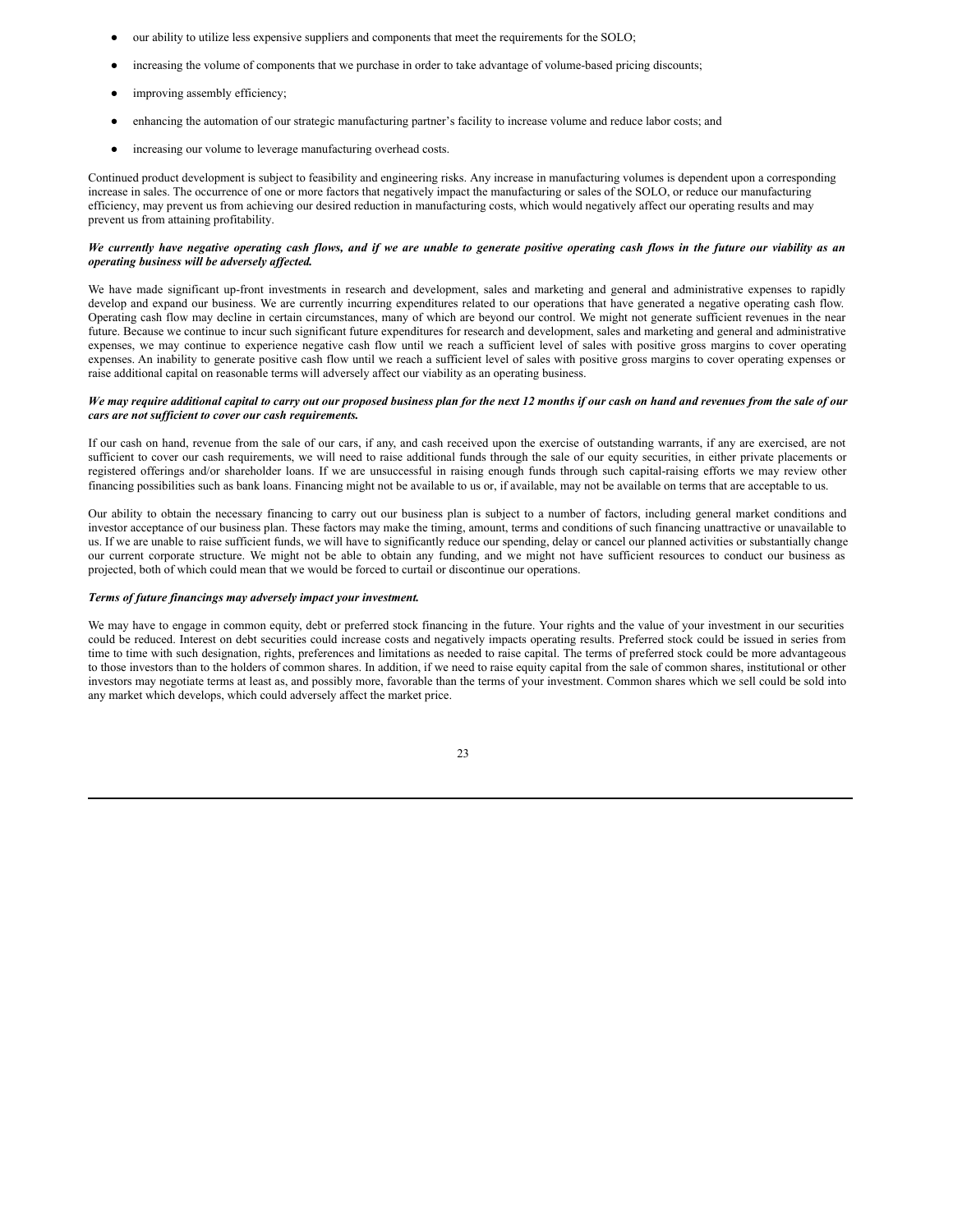#### *Our future growth depends upon consumers' willingness to adopt three-wheeled single-seat electric vehicles.*

Our growth highly depends upon the adoption by consumers of, and we are subject to an elevated risk of, any reduced demand for alternative fuel vehicles in general and electric vehicles in particular. If the market for three-wheeled, single seat electric vehicles does not develop as we expect, or develops more slowly than we expect, our business, prospects, financial condition and operating results will be negatively impacted. The market for alternative fuel vehicles is relatively new, rapidly evolving, characterized by rapidly changing technologies, price competition, additional competitors, evolving government regulation and industry standards, frequent new vehicle announcements and changing consumer demands and behaviors. Factors that may influence the adoption of alternative fuel vehicles, and specifically electric vehicles, include:

- perceptions about electric vehicle quality, safety (in particular with respect to lithium-ion battery packs), design, performance and cost, especially if adverse events or accidents occur that are linked to the quality or safety of electric vehicles;
- perceptions about vehicle safety in general and, in particular, safety issues that may be attributed to the use of advanced technology, including vehicle electronics and braking systems;
- the limited range over which electric vehicles may be driven on a single battery charge;
- the decline of an electric vehicle's range resulting from deterioration over time in the battery's ability to hold a charge;
- concerns about electric grid capacity and reliability, which could derail our efforts to promote electric vehicles as a practical solution to vehicles which require gasoline;
- the availability of alternative fuel vehicles, including plug-in hybrid electric vehicles;
- improvements in the fuel economy of the internal combustion engine;
- the availability of service for electric vehicles;
- the environmental consciousness of consumers;
- volatility in the cost of oil and gasoline;
- government regulations and economic incentives promoting fuel efficiency and alternate forms of energy;
- access to charging stations, standardization of electric vehicle charging systems and consumers' perceptions about convenience and cost to charge an electric vehicle;
- the availability of tax and other governmental incentives to purchase and operate electric vehicles or future regulation requiring increased use of nonpolluting vehicles; and
- perceptions about and the actual cost of alternative fuel.

The influence of any of the factors described above may cause current or potential customers not to purchase our electric vehicles, which would materially adversely affect our business, operating results, financial condition and prospects.

### The range of our electric vehicles on a single charge declines over time which may negatively influence potential customers' decisions whether to *purchase our vehicles.*

The range of our electric vehicles on a single charge declines principally as a function of usage, time and charging patterns. For example, a customer's use of their vehicle as well as the frequency with which they charge the battery of their vehicle can result in additional deterioration of the battery's ability to hold a charge. We currently expect that our battery pack will retain approximately 85% of its ability to hold its initial charge after approximately 3,000 charge cycles and eight years, which will result in a decrease to the vehicle's initial range. Such battery deterioration and the related decrease in range may negatively influence potential customer decisions whether to purchase our vehicles, which may harm our ability to market and sell our vehicles.

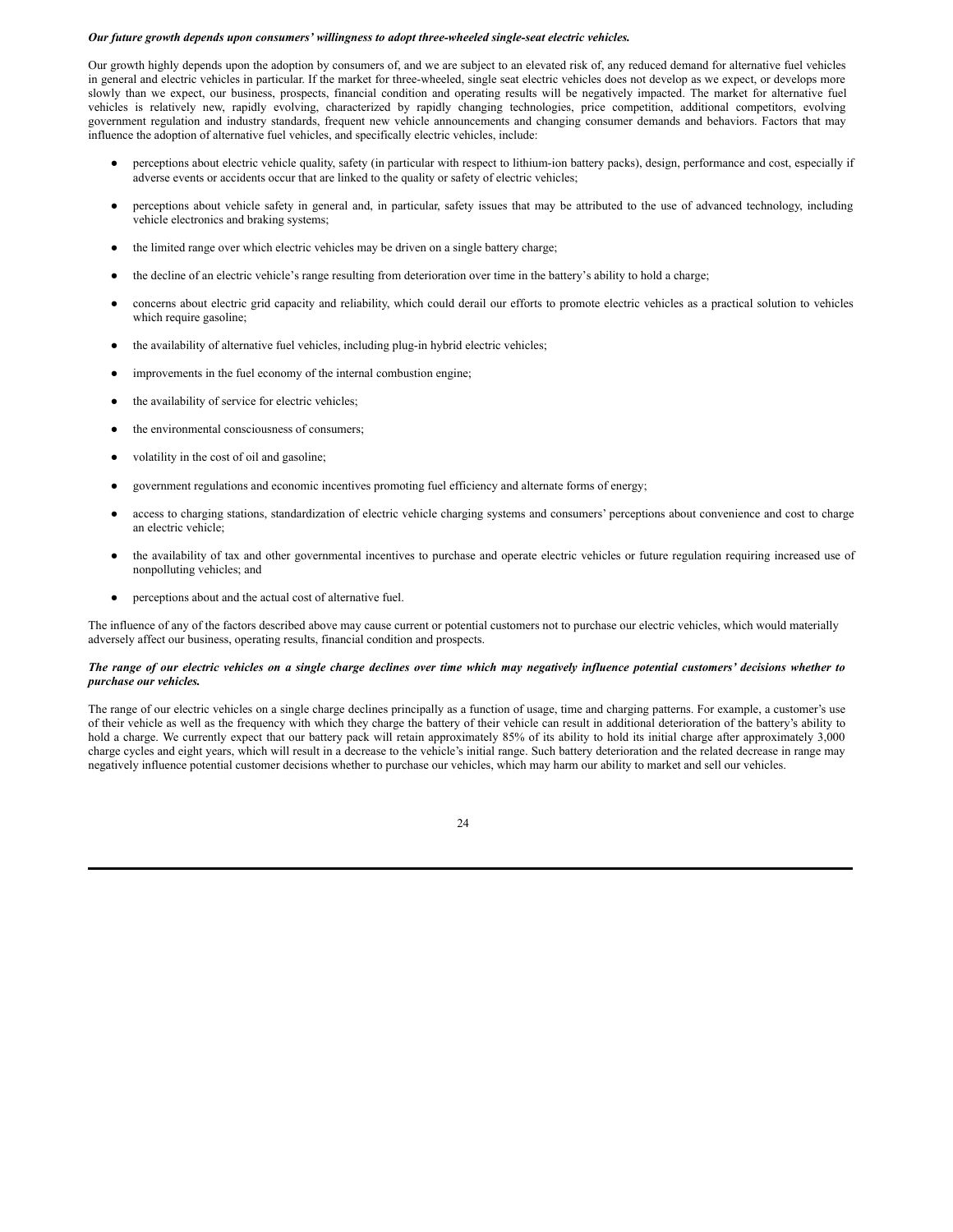## Developments in alternative technologies or improvements in the internal combustion engine may materially adversely affect the demand for our *electric vehicles.*

Significant developments in alternative technologies, such as advanced diesel, ethanol, fuel cells or compressed natural gas, or improvements in the fuel economy of the internal combustion engine, may materially and adversely affect our business and prospects in ways we do not currently anticipate. For example, fuel which is abundant and relatively inexpensive in North America, such as compressed natural gas, may emerge as consumers' preferred alternative to petroleum-based propulsion. Any failure by us to develop new or enhanced technologies or processes, or to react to changes in existing technologies, could materially delay our development and introduction of new and enhanced electric vehicles, which could result in the loss of competitiveness of our vehicles, decreased revenue and a loss of market share to competitors.

#### If we are unable to keep up with advances in electric vehicle technology, we may suffer a decline in our competitive position.

We may be unable to keep up with changes in electric vehicle technology and, as a result, may suffer a decline in our competitive position. Any failure to keep up with advances in electric vehicle technology would result in a decline in our competitive position which would materially and adversely affect our business, prospects, operating results and financial condition. Our research and development efforts may not be sufficient to adapt to changes in electric vehicle technology. As technologies change, we plan to upgrade or adapt our vehicles and introduce new models to continue to provide vehicles with the latest technology and, in particular, battery cell technology. However, our vehicles may not compete effectively with alternative vehicles if we are not able to source and integrate the latest technology into our vehicles. For example, we do not manufacture battery cells which makes us depend upon other suppliers of battery cell technology for our battery packs.

## If we are unable to design, develop, market and sell new electric vehicles and services that address additional market opportunities, our business, *prospects and operating results will suf er.*

We may not be able to successfully develop new electric vehicles and services, address new market segments or develop a significantly broader customer base. To date, we have focused our business on the sale of the SOLO, a three-wheeled, single seat electric vehicle, and have targeted mainly urban residents of modest means and fleets. We will need to address additional markets and expand our customer demographic to further grow our business. Our failure to address additional market opportunities would harm our business, financial condition, operating results and prospects.

## *Demand in the vehicle industry is highly volatile.*

Volatility of demand in the vehicle industry may materially and adversely affect our business, prospects, operating results and financial condition. The markets in which we will be competing have been subject to considerable volatility in demand in recent periods. Demand for automobile sales depends to a large extent on general, economic, political and social conditions in a given market and the introduction of new vehicles and technologies. As a new startup manufacturer, we will have fewer financial resources than more established vehicle manufacturers to withstand changes in the market and disruptions in demand.

#### *We depend on a third-party for our near-term manufacturing needs.*

In October 2017, we entered into a Manufacturing Agreement with Zongshen, a wholly-owned subsidiary of Zongshen Industrial Group Co. Ltd., an affiliate of Zongshen Power Machinery Co., Ltd., located in Chongqing, China, which has now been amended on June 23, 2021. The delivery of SOLO vehicles to our future customers and the revenue derived therefrom depends on Zongshen's ability to fulfil its obligations under that Manufacturing Agreement. Zongshen's ability to fulfil its obligations is outside of our control and depends on a variety of factors, including Zongshen's operations, Zongshen's financial condition and geopolitical and economic risks that could affect China. Our Manufacturing Agreement with Zongshen provides that non-performance by either us or Zongshen shall be excused to the extent that such performance is rendered impossible by strike, fire, flood, earthquake or governmental acts, orders or restrictions; provided that either we or Zongshen, as applicable, use commercially reasonable efforts to mitigate the impact of such non-performance. Notwithstanding any such efforts, any such non-performance by either us or Zongshen shall be cause for termination of the Manufacturing Agreement by the other party if the non-performance continues for more than six months. The novel coronavirus (COVID-19) pandemic or measures taken by the Chinese government relating thereto may result in non-performance by Zongshen under our Manufacturing Agreement. If Zongshen is unable to fulfil its obligations or is only able to partially fulfil its obligations under our existing Manufacturing Agreement with them, or if Zongshen either voluntarily or is forced to terminate our agreement with them, either as a result of the coronavirus outbreak, the Chinese government's measures relating thereto or otherwise, we will not be able to produce or sell our SOLO vehicle in the volumes anticipated and on the timetable that we anticipate, if at all.

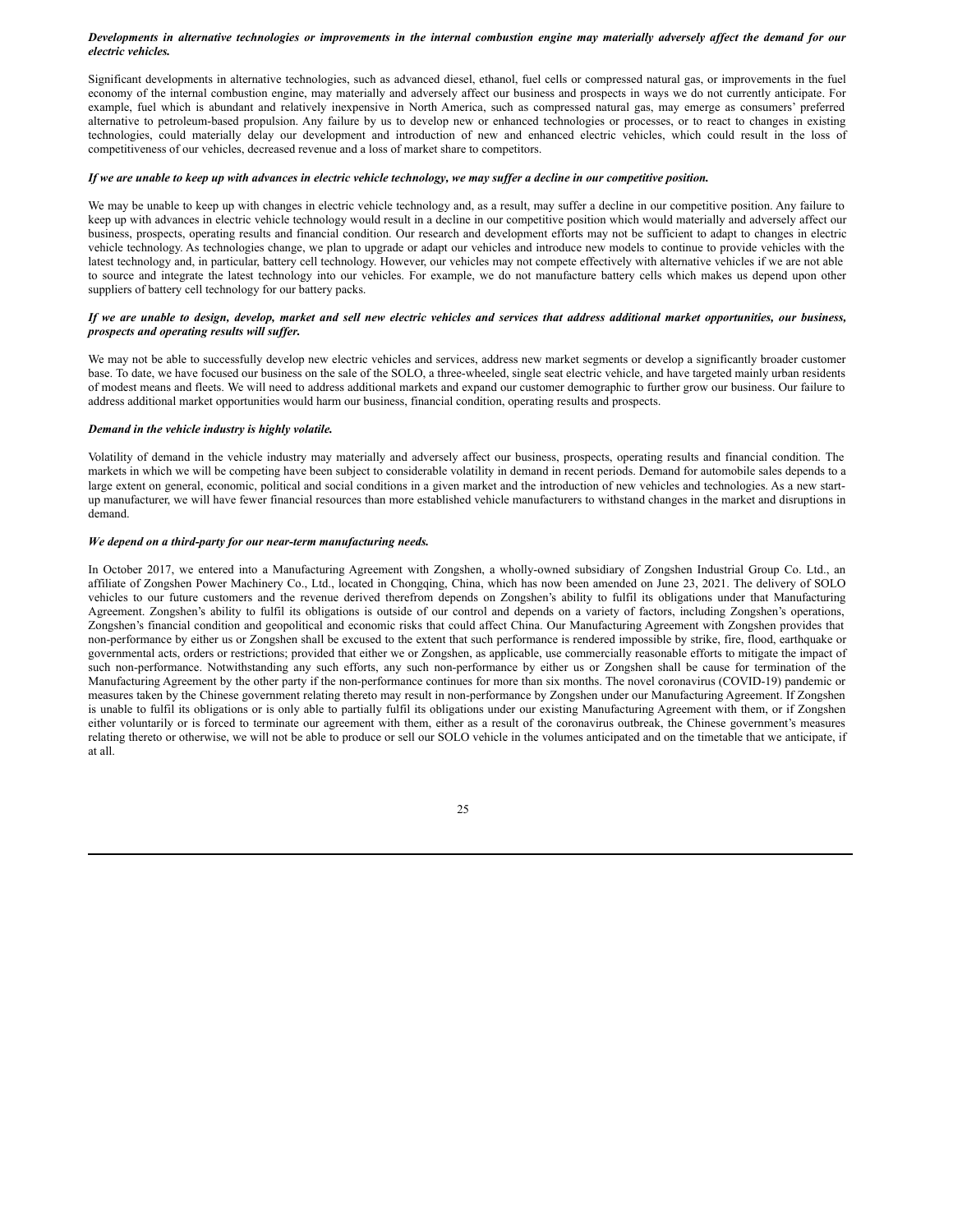The Chinese government exerts substantial influence over the manner in which Chinese companies conduct their business activities. China is experiencing substantial problems with environmental pollution and energy consumption. Efforts by the Chinese government to control pollution and energy consumption are making it harder for Chinese factories to operate. Our Chinese manufacturers are subject to multiple laws governing environmental protection, as well as standards set by the relevant governmental authorities. It is possible that Chinese national, provincial and local governmental agencies will adopt stricter environmental and consumption controls. There can be no assurance that future changes in Chinese laws and regulations will not impose costly compliance requirements on our Chinese manufacturers or otherwise adversely affect their business activities, which in turn could increase the costs associated with operating our business or otherwise adversely affect our financial condition and operating results.

## The impact of the novel coronavirus (COVID-19) pandemic on the global economy and our operations remains uncertain, which could have a material adverse impact on our business, results of operations and financial condition and on the market price of our common shares.

In December 2019, a strain of novel coronavirus (now commonly known as COVID-19) was reported to have surfaced in Wuhan, China. COVID-19 has since spread rapidly throughout many countries, and, on March 12, 2020, the World Health Organization declared COVID-19 to be a pandemic. In an effort to contain and mitigate the spread of COVID-19, many countries, including the United States, Canada and China, have imposed unprecedented restrictions on travel, and there have been business closures and a substantial reduction in economic activity in countries that have had significant outbreaks of COVID-19. Although our manufacturing partner, Zongshen, reports that its operations have not been materially affected at this point, significant uncertainty remains as to the potential impact of the COVID-19 pandemic on our and Zongshen's operations (including, without limitation, staffing levels), supply chains for parts and sales channels for our products, and on the global economy as a whole. It is currently not possible to predict how long the pandemic will last or the time that it will take for economic activity to return to prior levels. The COVID-19 pandemic has resulted in significant financial market volatility and uncertainty in recent months. A continuation or worsening of the levels of market disruption and volatility seen in the recent past could have an adverse effect on our ability to access capital, on our business, results of operations and financial condition, and on the market price of our common shares.

#### We do not currently have all arrangements in place that are required to allow us to fully execute our business plan.

To sell our vehicles as envisioned we will need to enter into certain additional agreements and arrangements that are not currently in place. These include entering into agreements with distributors, arranging for the transportation of the commercially-produced SOLOs to be delivered pursuant to our Manufacturing Agreement with Zongshen and obtaining battery and other essential supplies in the quantities that we require. If we are unable to enter into such agreements, or are only able to do so on terms that are unfavorable to us, we may not be able to fully carry out our business plans.

#### We depend on certain key personnel, and our success will depend on our continued ability to retain and attract such qualified personnel.

Our success depends on the efforts, abilities and continued service of Kevin Pavlov, our Chief Executive Officer and Chief Operating Officer, Bal Bhullar, our Chief Financial Officer, Henry Reisner, our Executive Vice-President and President of InterMeccanica, and Isaac Moss, our Chief Administrative Officer and Corporate Secretary. A number of these key employees and consultants have significant experience in the automobile manufacturing and technology industries. A loss of service from any one of these individuals may adversely affect our operations, and we may have difficulty or may not be able to locate and hire suitable replacements. We have obtained "key person" insurance on certain key personnel.

## Since we have little experience in mass-producing electric vehicles, any delays or difficulties in transitioning from producing custom vehicles to mass*producing vehicles may have a material adverse ef ect on our business, prospects and operating results.*

Our management team has experience in producing custom designed vehicles and is now switching focus to mass producing electric vehicles in a rapidly evolving and competitive market. If we are unable to implement our business plans in the timeframe estimated by management and successfully transition into a mass-producing electric vehicle manufacturing business, then our business, prospects, operating results and financial condition will be negatively impacted and our ability to grow our business will be harmed.

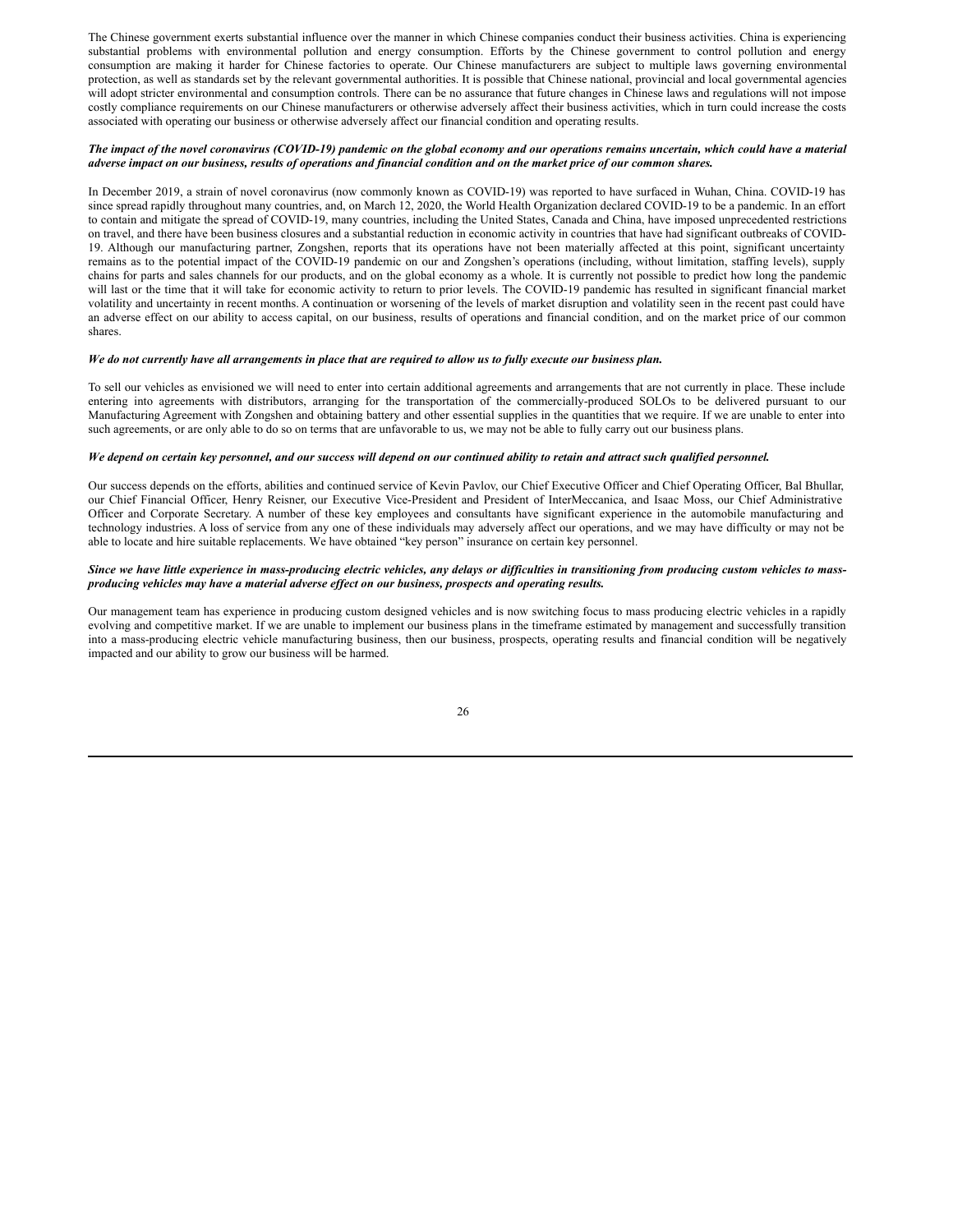### We are subject to numerous environmental and health and safety laws and any breach of such laws may have a material adverse effect on our business *and operating results.*

We are subject to numerous environmental and health and safety laws, including statutes, regulations, bylaws and other legal requirements. These laws relate to the generation, use, handling, storage, transportation and disposal of regulated substances, including hazardous substances (such as batteries), dangerous goods and waste, emissions or discharges into soil, water and air, including noise and odors (which could result in remediation obligations), and occupational health and safety matters, including indoor air quality. These legal requirements vary by location and can arise under federal, provincial, state or municipal laws. Any breach of such laws and/or requirements would have a material adverse effect on our Company and its operating results.

## Our vehicles are subject to motor vehicle standards and the failure to satisfy such mandated safety standards would have a material adverse effect on *our business and operating results.*

All vehicles sold must comply with federal, state and provincial motor vehicle safety standards. In both Canada and the United States vehicles that meet or exceed all federally mandated safety standards are certified under the federal regulations. In this regard, Canadian and U.S. motor vehicle safety standards are substantially the same. Rigorous testing and the use of approved materials and equipment are among the requirements for achieving federal certification. Failure by us to have the SOLO, the Tofino or any future model EV satisfy motor vehicle standards would have a material adverse effect on our business and operating results.

## If we are unable to reduce and adequately control the costs associated with operating our business, including costs associated with manufacturing, sales, materials, transportation and logistics, our business, financial condition, operating results and prospects will suffer.

If we are unable to reduce and/or maintain a sufficiently low level of costs for designing, manufacturing, marketing, selling, transporting, distributing and servicing our electric vehicles relative to their selling prices, or if we experience significant increases in these costs and are unable to raise our prices to offset such increases, our operating results, gross margins, business and prospects could be materially and adversely impacted. Further, since our preorder vehicles are at fixed sales prices, if we experience significant increases in costs associated with operating our business, our profitability from these preorder vehicles may be negatively impacted absent the flexibility to increase such sales prices.

#### If our vehicles fail to perform as expected, our ability to develop, market and sell our electric vehicles could be harmed.

Our vehicles may contain defects in design and manufacture that may cause them not to perform as expected or that may require repair. For example, our vehicles use a substantial amount of software code to operate. Software products are inherently complex and often contain defects and errors when first introduced. While we have performed extensive internal testing, we currently have a very limited frame of reference by which to evaluate the performance of our SOLO in the hands of our customers and currently have no frame of reference by which to evaluate the performance of our vehicles after several years of customer driving. With the e-Roadster, we are in the prototype phase, and with the Tofino, we are still in early design development phase, whereby the similar evaluations are further behind.

#### We have very limited experience servicing our vehicles. If we are unable to address the service and warranty requirements of our future customers our *business will be materially and adversely af ected.*

If we are unable to successfully address the service requirements of our future customers our business and prospects will be materially and adversely affected. In addition, we anticipate the level and quality of the service we will provide our customers will have a direct impact on the success of our future vehicles. If we are unable to satisfactorily service our customers, our ability to generate customer loyalty, grow our business and sell additional vehicles could be impaired.

We have very limited experience servicing our vehicles. We have begun production of the SOLO vehicles for targeted customer deliveries during the last quarter of 2021. The total number of production SOLOs that we have produced as at September 30, 2021 is 182. The total number of SOLOs that we have produced as pre-production as of September 30, 2021 is 124 (64 from Canada and 60 from Zongshen). Throughout its history, our subsidiary, InterMeccanica, has produced approximately 2,500 cars, which include providing after sales support and servicing. We only have limited experience servicing the SOLO as a limited number of SOLOs have been produced. Servicing electric vehicles on a mass scale is different than servicing electric vehicles and vehicles with internal combustion engines and requires specialized skills, including high voltage training and servicing techniques on a mass scale. On October 14, 2021, we announced our strategic agreement with Robert Bosch LLC ("Bosch") to establish a service network of independent automobile repair shops approved by Bosch (the "Bosch Car Service Network"). The Bosch Car Service Network will support service and maintenance operations for ElectraMeccanica's flagship SOLO EV beginning with commercial launch locations throughout the western United States and then expanding throughout the rest of the United States.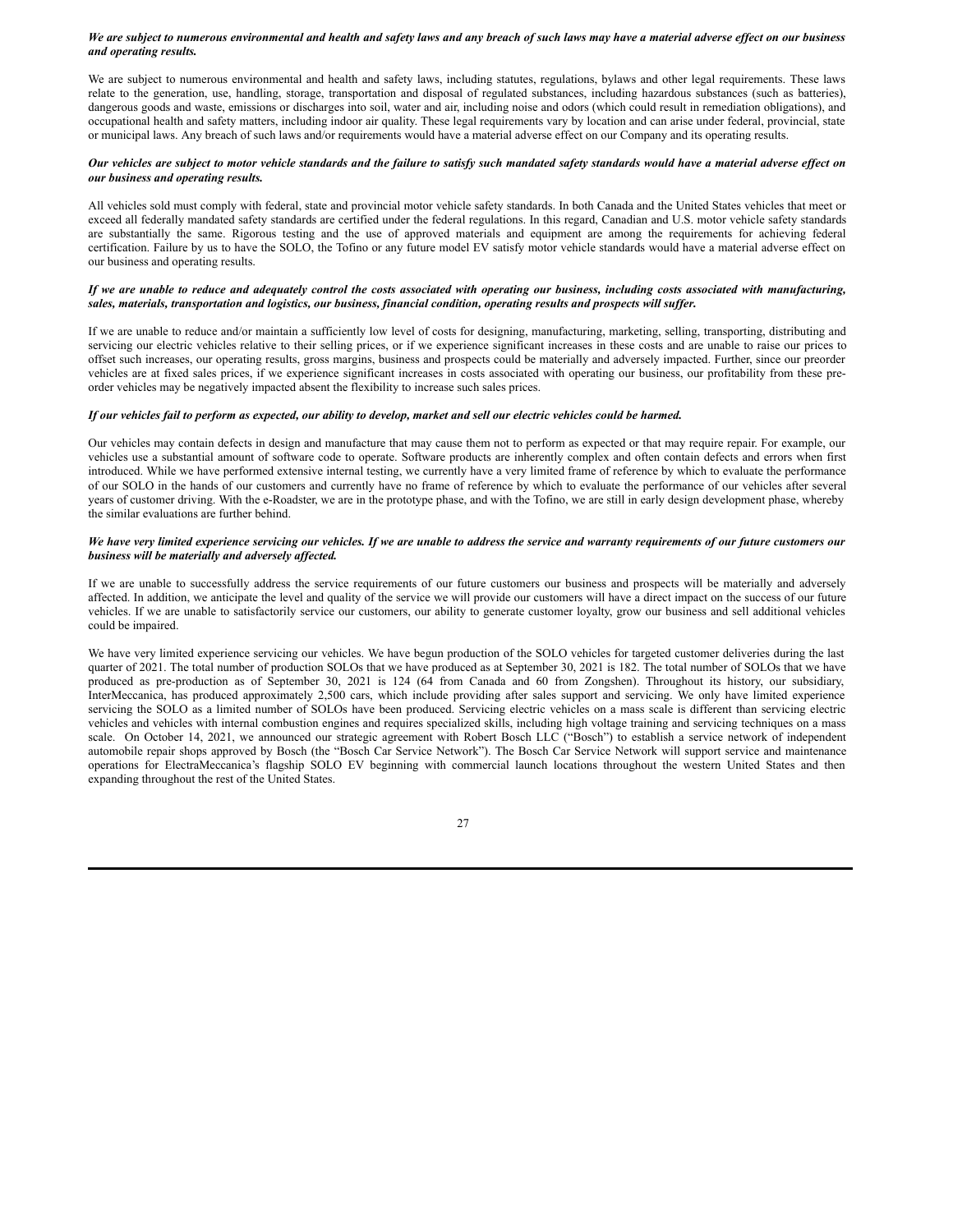<span id="page-31-0"></span>In addition, we presently expect that our warranty covering the SOLO will cover 24 months and that the battery pack will cover a five year/45,000 miles warranty period. For additional information on the warranty information please visit https://www.electrameccanica.com/warranty/ .

## We may not succeed in establishing, maintaining and strengthening the ElectraMeccanica brand, which would materially and adversely affect *customer acceptance of our vehicles and components and our business, revenues and prospects.*

Our business and prospects heavily depend on our ability to develop, maintain and strengthen the ElectraMeccanica brand. Any failure to develop, maintain and strengthen our brand may materially and adversely affect our ability to sell our planned electric vehicles. If we are not able to establish, maintain and strengthen our brand, we may lose the opportunity to build a critical mass of customers. Promoting and positioning our brand will likely depend significantly on our ability to provide high quality electric cars and maintenance and repair services, and we have very limited experience in these areas. In addition, we expect that our ability to develop, maintain and strengthen the ElectraMeccanica brand will also depend heavily on the success of our marketing efforts. To date we have limited experience with marketing activities as we have relied primarily on the internet, word of mouth and attendance at industry trade shows to promote our brand. To further promote our brand, we may be required to change our marketing practices, which could result in substantially increased advertising expenses, including the need to use traditional media such as television, radio and print. The automobile industry is intensely competitive, and we may not be successful in building, maintaining and strengthening our brand. Many of our current and potential competitors, particularly automobile manufacturers headquartered in Detroit, Japan and the European Union, have greater name recognition, broader customer relationships and substantially greater marketing resources than we do. If we do not develop and maintain a strong brand, our business, prospects, financial condition and operating results will be materially and adversely impacted.

#### Increases in costs, disruption of supply or shortage of raw materials, in particular lithium-ion cells, could harm our business.

We may experience increases in the cost or a sustained interruption in the supply or shortage of raw materials. Any such increase or supply interruption could materially negatively impact our business, prospects, financial condition and operating results. We use various raw materials in our business including aluminum, steel, carbon fiber and non-ferrous metals such as copper and cobalt. The prices for these raw materials fluctuate depending on market conditions and global demand for these materials and could adversely affect our business and operating results. For instance, we are exposed to multiple risks relating to price fluctuations for lithium-ion cells. These risks include:

- the inability or unwillingness of current battery manufacturers to build or operate battery cell manufacturing plants to supply the numbers of lithiumion cells required to support the growth of the electric or plug-in hybrid vehicle industry as demand for such cells increases;
- disruption in the supply of cells due to quality issues or recalls by the battery cell manufacturers; and
- an increase in the cost of raw materials, such as cobalt, used in lithium-ion cells.

Our business depends on the continued supply of battery cells for our vehicles. We do not currently have any agreements for the supply of batteries and depend upon the open market for their procurement. Any disruption in the supply of battery cells from our supplier could temporarily disrupt the planned production of our vehicles until such time as a different supplier is fully qualified. Moreover, battery cell manufacturers may choose to refuse to supply electric vehicle manufacturers to the extent they determine that the vehicles are not sufficiently safe. Furthermore, current fluctuations or shortages in petroleum and other economic conditions may cause us to experience significant increases in freight charges and raw material costs. Substantial increases in the prices for our raw materials would increase our operating costs, and could reduce our margins if we cannot recoup the increased costs through increased electric vehicle prices. We might not be able to recoup increasing costs of raw materials by increasing vehicle prices. We have also already announced an estimated price for the base model of our SOLO, and the Tofino. However, any attempts to increase the announced or expected prices in response to increased raw material costs could be viewed negatively by our potential customers, result in cancellations of SOLO, e-Roadster and Tofino reservations and could materially adversely affect our brand, image, business, prospects and operating results.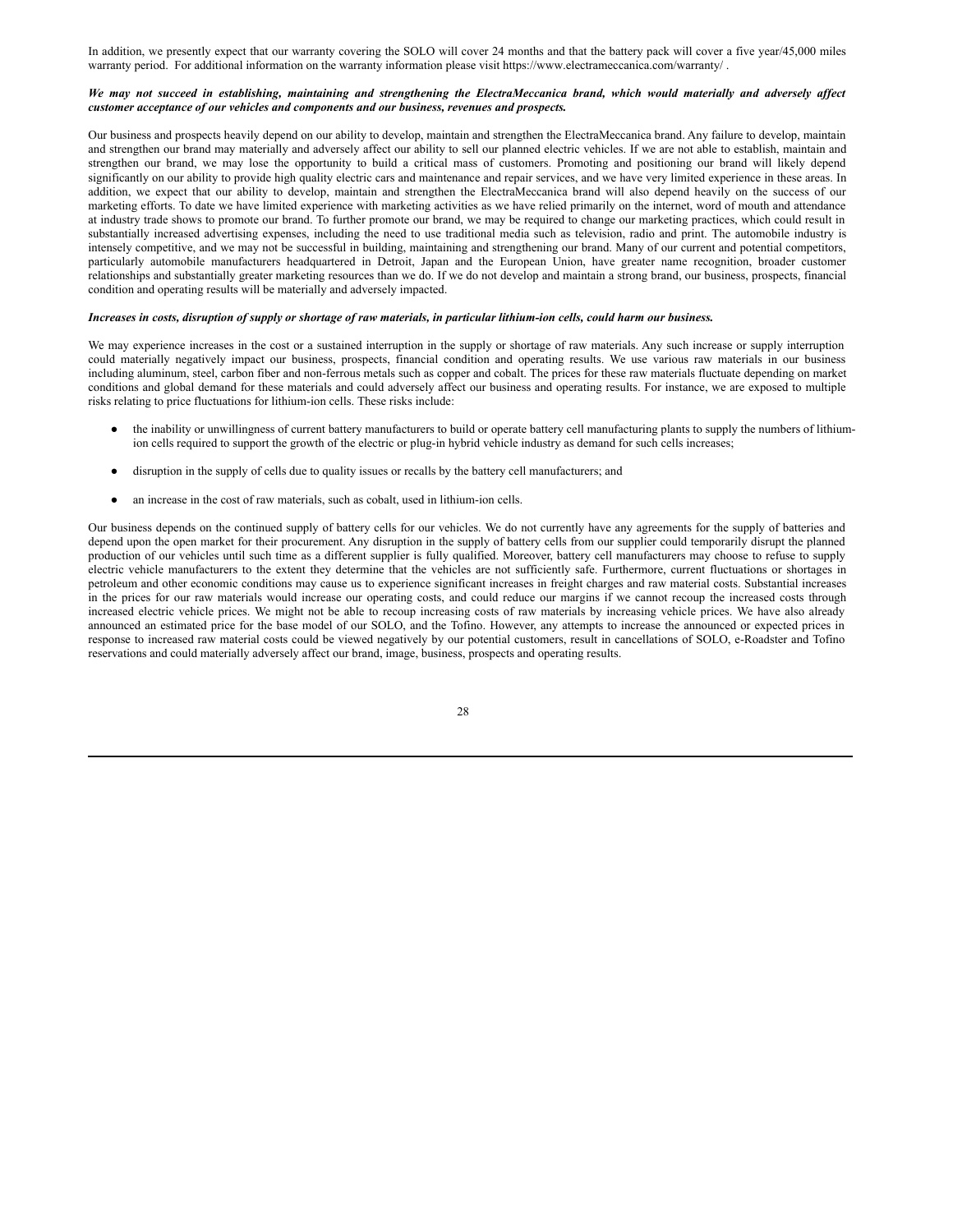## We rely upon independent third-party transportation providers for our vehicle shipments and are subject to increased shipping costs as well as the *potential inability of our third-party transportation providers to deliver on a timely basis.*

We currently rely upon independent third-party transportation providers for our vehicle shipments. Our utilization of these delivery services for shipments is subject to risks which may impact a shipping company's ability to provide delivery services that adequately meet our shipping needs, including risks related to employee strikes, labor and capacity constraints, and inclement weather. In addition, we are subject to increased shipping costs when fuel prices increase and due to other economic factors affecting supply and demand within the transportation industry. If we change the shipping companies we use, we could face logistical difficulties that could adversely affect deliveries, and we would incur costs and expend resources in connection with such change. Moreover, we may not be able to obtain terms as favorable as those received from our current independent third-party transportation providers which, in turn, would increase our costs and may impact our overall profitability.

## The unavailability, reduction or elimination of government and economic incentives could have a material adverse effect on our business, financial *condition, operating results and prospects.*

Any reduction, elimination or discriminatory application of government subsidies and economic incentives that are offered to purchasers of EVs or persons installing home charging stations, the reduced need for such subsidies and incentives due to the perceived success of the electric vehicle, fiscal tightening or other reasons may result in the diminished competitiveness of the alternative fuel vehicle industry generally or our electric vehicles in particular. This could materially and adversely affect the growth of the alternative fuel automobile markets and our business, prospects, financial condition and operating results.

## If we fail to manage future growth effectively, we may not be able to market and sell our vehicles successfully.

Any failure to manage our growth effectively could materially and adversely affect our business, prospects, operating results and financial condition. We plan to expand our operations in the near future in connection with the planned production of our vehicles. Our future operating results depend to a large extent on our ability to manage this expansion and growth successfully. Risks that we face in undertaking this expansion include:

- training new personnel;
- forecasting production and revenue;
- controlling expenses and investments in anticipation of expanded operations;
- establishing or expanding design, manufacturing, sales and service facilities;
- implementing and enhancing administrative infrastructure, systems and processes;
- addressing new markets; and
- establishing international operations.

We intend to continue to hire a number of additional personnel, including design and manufacturing personnel and service technicians, for our electric vehicles. Competition for individuals with experience in designing, manufacturing and servicing electric vehicles is intense, and we may not be able to attract, assimilate, train or retain additional highly qualified personnel in the future. The failure to attract, integrate, train, motivate and retain these additional employees could seriously harm our business and prospects.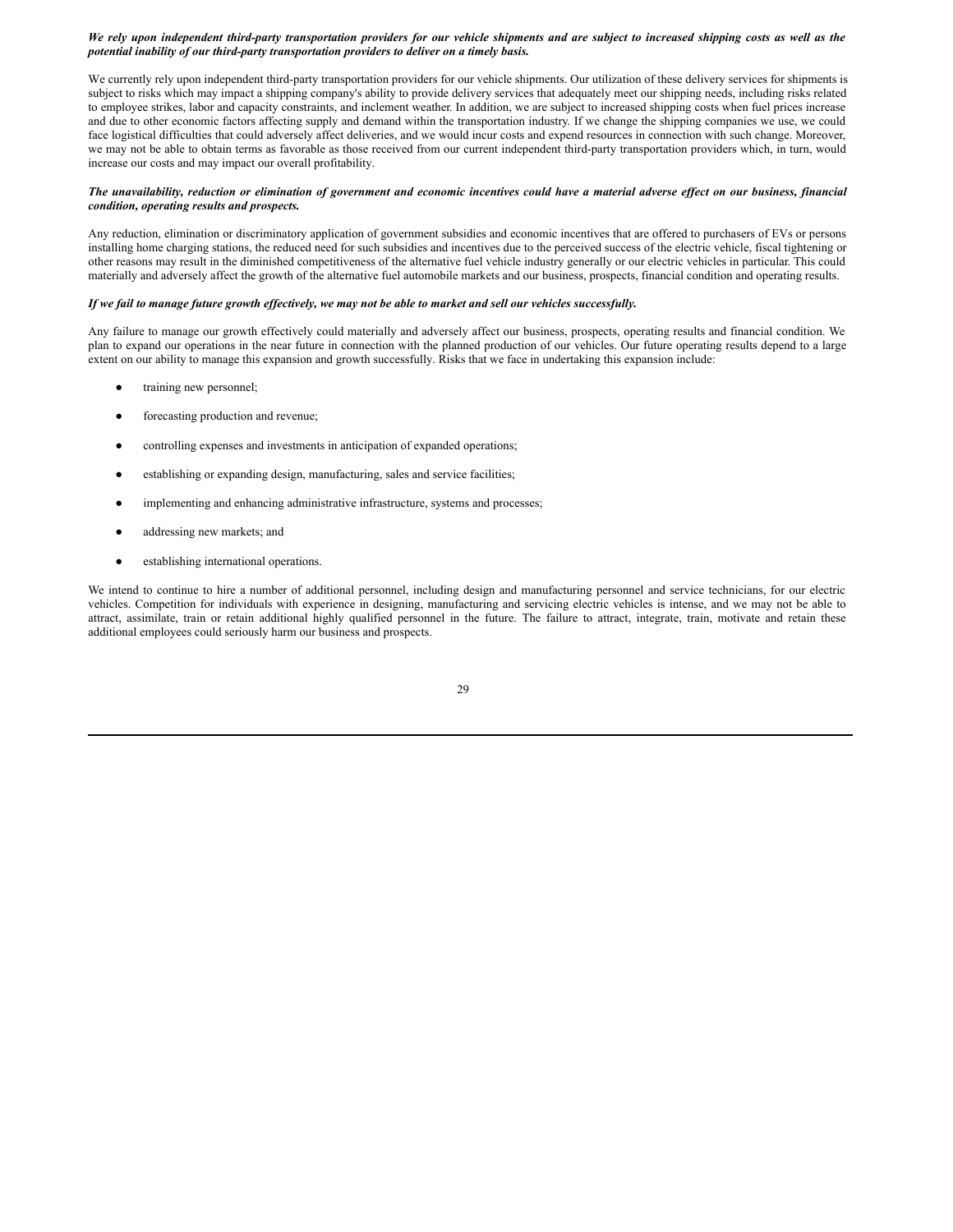#### *Our business may be adversely af ected by labor and union activities.*

Although none of our employees are currently represented by a labor union, it is common throughout the automobile industry generally for many employees at automobile companies to belong to a union, which can result in higher employee costs and increased risk of work stoppages. We have a Manufacturing Agreement with Zongshen to produce SOLO vehicles. Zongshen's workforce is not currently unionized, though they may become so in the future or industrial stoppages could occur in the absence of a union. We also directly and indirectly depend upon other companies with unionized work forces, such as parts suppliers and trucking and freight companies, and work stoppages or strikes organized by such unions could have a material adverse impact on our business, financial condition or operating results. If a work stoppage occurs within our business, or that of Zongshen or our key suppliers, it could delay the manufacture and sale of our electric vehicles and have a material adverse effect on our business, prospects, operating results or financial condition. Additionally, if we expand our business to include full in-house manufacturing of our vehicles, our employees might join or form a labor union and we may be required to become a union signatory.

## We may become subject to product liability claims, which could harm our financial condition and liquidity if we are not able to successfully defend or *insure against such claims.*

We may become subject to product liability claims, which could harm our business, prospects, operating results and financial condition. The automobile industry experiences significant product liability claims and we face inherent risk of exposure to claims in the event our vehicles do not perform as expected or malfunction resulting in personal injury or death. Our risks in this area are particularly pronounced given we have limited field experience of our vehicles. A successful product liability claim against us could require us to pay a substantial monetary award. Moreover, a product liability claim could generate substantial negative publicity about our vehicles and business and inhibit or prevent commercialization of other future vehicle candidates which would have a material adverse effect on our brand, business, prospects and operating results. We plan to maintain product liability insurance for all our vehicles on a claims-made basis, but any such insurance might not be sufficient to cover all potential product liability claims. Any lawsuit seeking significant monetary damages either in excess of our coverage or outside of our coverage may have a material adverse effect on our reputation, business and financial condition. We may not be able to secure additional product liability insurance coverage on commercially acceptable terms or at reasonable costs when needed, particularly if we do face liability for our products and are forced to make a claim under our policy.

#### Our patent applications may not result in issued patents, which may have a material adverse effect on our ability to prevent others from interfering with *our commercialization of our products.*

The registration and enforcement of patents involves complex legal and factual questions and the breadth and effectiveness of patented claims is uncertain. We cannot be certain that we are the first to file patent applications on these inventions, nor can we be certain that our pending patent applications will result in issued patents or that any of our issued patents will afford sufficient protection against someone creating competing products, or as a defensive portfolio against a competitor who claims that we are infringing its patents. In addition, patent applications filed in foreign countries are subject to laws, rules and procedures that differ from those of the United States, and thus we cannot be certain that foreign patent applications, if any, will result in issued patents in those foreign jurisdictions or that such patents can be effectively enforced, even if they relate to patents issued in the United States.

## We may need to defend ourselves against patent or trademark infringement claims, which may be time-consuming and would cause us to incur *substantial costs.*

Companies, organizations or individuals, including our competitors, may hold or obtain patents, trademarks or other proprietary rights that would prevent, limit or interfere with our ability to make, use, develop, sell or market our vehicles or components, which could make it more difficult for us to operate our business. From time to time, we may receive communications from third parties that allege our products are covered by their patents or trademarks or other intellectual property rights. Companies holding patents or other intellectual property rights may bring suits alleging infringement of such rights or otherwise assert their rights. If we are determined to have infringed upon a third party's intellectual property rights, we may be required to do things that include one or more of the following:

- cease making, using, selling or offering to sell processes, goods or services that incorporate or use the third-party intellectual property;
- pay substantial damages;
- seek a license from the holder of the infringed intellectual property right, which license may not be available on reasonable terms or at all;
- redesign our vehicles or other goods or services to avoid infringing the third-party intellectual property; or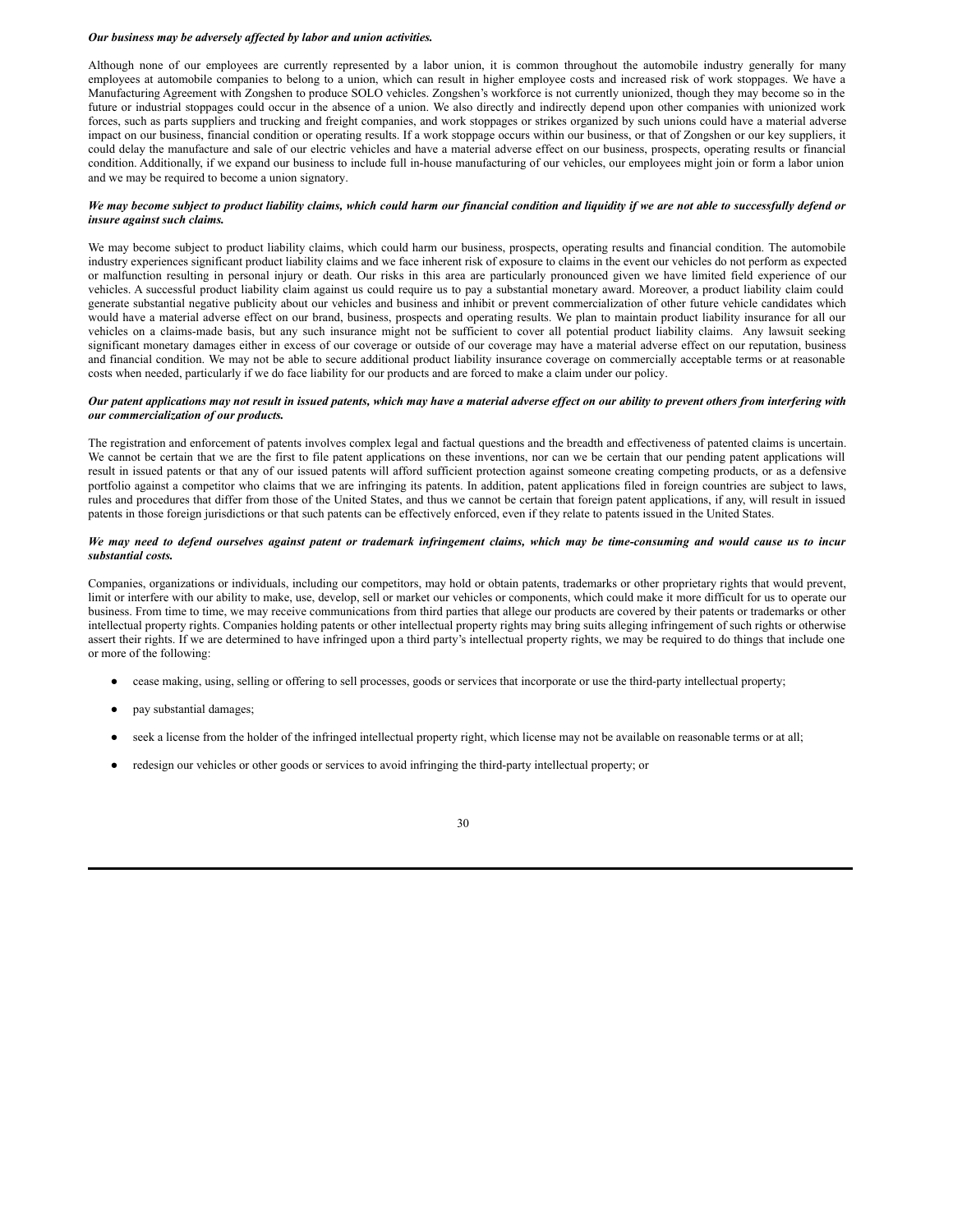● establish and maintain alternative branding for our products and services.

In the event of a successful claim of infringement against us and our failure or inability to obtain a license to the infringed technology or other intellectual property right, our business, prospects, operating results and financial condition could be materially adversely affected. In addition, any litigation or claims, whether or not valid, could result in substantial costs, negative publicity and diversion of resources and management attention.

### You may face difficulties in protecting your interests, and your ability to protect your rights through the U.S. federal courts may be limited because we are incorporated under the laws of the Province of British Columbia, a substantial portion of our assets are in Canada and all of our executive officers *and most of our directors reside outside the United States*

We are organized pursuant to the laws of the Province of British Columbia under the Business Corporations Act (British Columbia). Three of our four officers, our auditor and all but four of our directors reside outside the United States. In addition, a substantial portion of their assets and our assets are located outside of the United States. As a result, you may have difficulty serving legal process within the United States upon us or any of these persons. You may also have difficulty enforcing, both in and outside of the United States, judgments you may obtain in U.S. courts against us or these persons in any action, including actions based upon the civil liability provisions of U.S. federal or state securities laws. Furthermore, there is substantial doubt as to the enforceability in Canada against us or against any of our directors, officers and any experts named in this Quarterly Report who are not residents of the United States, in original actions or in actions for enforcement of judgments of U.S. courts, of liabilities based solely upon the civil liability provisions of the U.S. federal securities laws. In addition, shareholders in British Columbia companies may not have standing to initiate a shareholder derivative action in U.S. federal courts. As a result, our public shareholders may have more difficulty in protecting their interests through actions against us, our management, our directors or our major shareholders than would shareholders of a corporation incorporated in a jurisdiction in the United States.

## *Global economic conditions could materially adversely impact demand for our products and services.*

Our operations and performance depend significantly on economic conditions. Uncertainty about global economic conditions could result in customers postponing purchases of our products and services in response to tighter credit, unemployment, negative financial news and/or declines in income or asset values and other macroeconomic factors, which could have a material negative effect on demand for our products and services and, accordingly, on our business, results of operations or financial condition.

#### *We are vulnerable to an ongoing trade dispute between the United States and China*

A growing trade dispute between the United States and China could increase the proposed sales price of our products or decrease our profits, if any. In June 2018, the previous U.S. administration imposed tariffs on \$34 billion of Chinese exports, including a 25% duty on cars built in China and shipped to the United States. Following the imposition of these tariffs, China has imposed additional tariffs on U.S. goods manufactured in the United States and exported to China. Subsequently, the U.S. administration indicated that it may impose tariffs on up to US\$500 billion on goods manufactured in China and imported into the United States. These tariffs may escalate a nascent trade war between China and the United States. This trade conflict could affect our business because we intend to mass produce the SOLO in China and our intended principal market is the west coast of North America. If a trade war were to escalate, or if tariffs were imposed on any of our products, we could be forced to increase the proposed sales price of such products or reduce the margins, if any, on such products.

Recently, U.S. Customs and Border Protection ruled that the SOLO has a classification under the Harmonized Tariff Schedule of the United States that applies to passenger vehicles for less than 10 people with only electric motors. The total applicable duty for this classification was recently raised to 27.5% (2.5% is a "most-favored-nation" tariff for this classification and 25% derives from this classification being on the China 301 List 1). We envision that the suggested retail purchase price for our SOLO will be US\$18,500. As the landscape for tariffs involving imports to the United States from the PRC has been changing over the past year and may change again, we have not determined how to adjust the purchase price in the United States in response to the recent tariff increase.

On January 15, 2020, the United States and the PRC signed the Phase 1 Trade Agreement which came into force on February 14, 2020. Notwithstanding the coming into force of the Phase 1 Trade Agreement, the United States will maintain its tariffs on cars built in China and shipped to the United States.

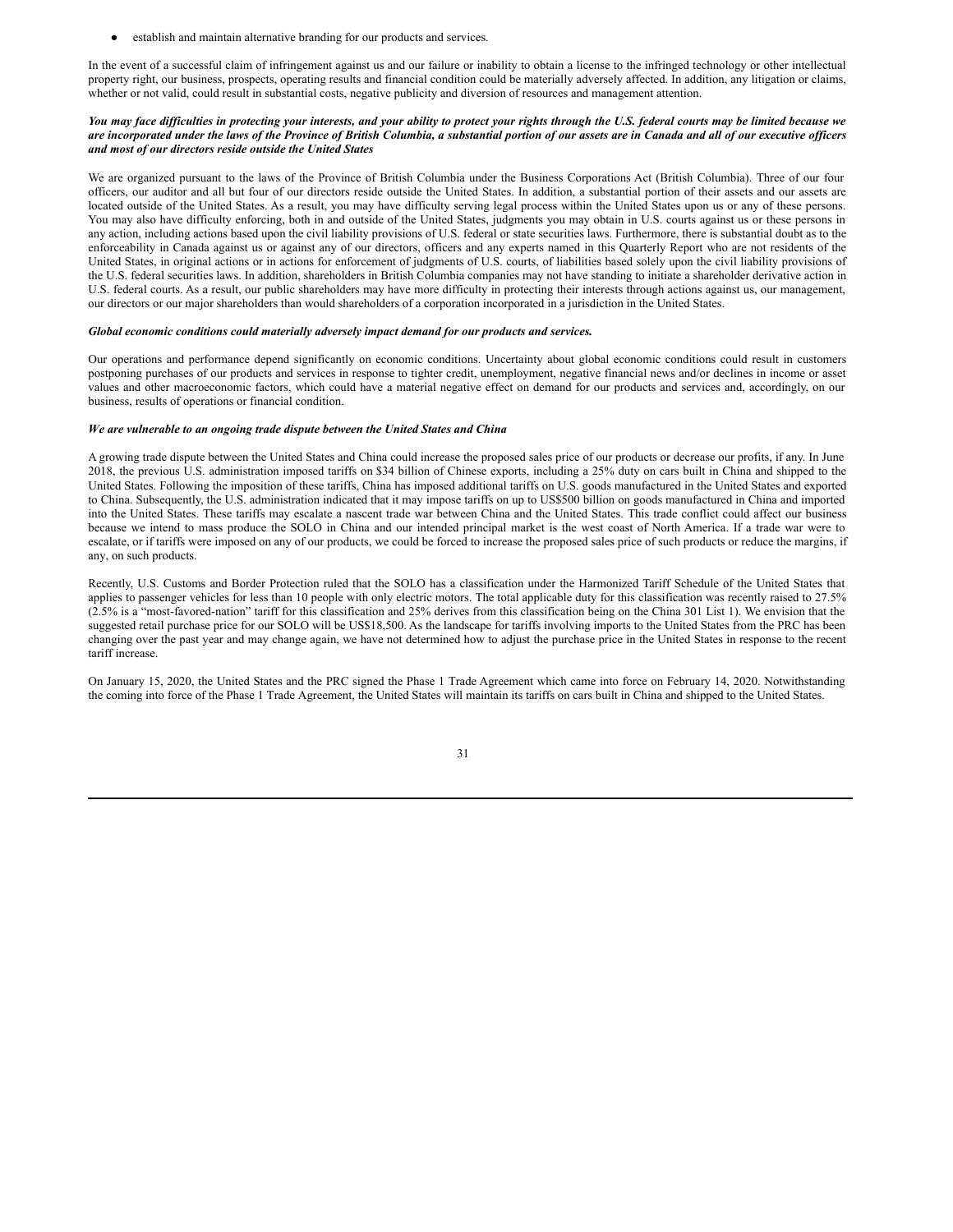#### Uncertainties in the interpretation and enforcement of Chinese laws and regulations could limit the legal protections available to you and us.

The legal system in the PRC is based on written statutes. Unlike common law systems, it is a system in which legal cases have limited value as precedents. In the late 1970s the PRC government began to promulgate a comprehensive system of laws and regulations governing economic matters in general. The overall effect of legislation over the past three decades has significantly increased the protections afforded to various production services in the PRC. Zongshen, our manufacturing partner, is subject to various PRC laws and regulations generally applicable to companies in China. However, since these laws and regulations are relatively new and the PRC legal system continues to rapidly evolve, the interpretations of many laws, regulations and rules are not always uniform and enforcement of these laws, regulations and rules involve uncertainties.

From time to time, we may have to resort to administrative and court proceedings to enforce our legal rights or Zongshen may have to resort to administrative and court proceedings to fulfill its obligations under the Manufacturing Agreement. However, since PRC administrative and court authorities have significant discretion in interpreting and implementing statutory and contractual terms, it may be more difficult to evaluate the outcome of administrative and court proceedings and the level of legal protection we enjoy than in more developed legal systems. Furthermore, the PRC legal system is based in part on government policies and internal rules (some of which are not published in a timely manner or at all) that may have retroactive effect. As a result, we or Zongshen may not be aware of our violation of these policies and rules until sometime after the violation. Such uncertainties, including uncertainty over the scope and effect of our contractual, property (including intellectual property) and procedural rights, and any failure to respond to changes in the regulatory environment in China, could materially and adversely affect our business and impede our ability to continue our operations.

#### **Risks Related to Our Common Shares**

#### *Our executive of icers and directors beneficially own a large controlling percentage of our common shares.*

As of November 9, 2021, our executive officers and directors beneficially owned, in the aggregate, approximately 12.03% of our common shares, which includes shares that our executive officers and directors have the right to acquire pursuant to warrants, stock options, RSUs and DSUs which have vested. As a result, they will be able to exercise a significant level of control over all matters requiring shareholder approval, including the election of directors, amendments to our Articles and approval of significant corporate transactions. This control could have the effect of delaying or preventing a change of control of our Company or changes in management and will make the approval of certain transactions difficult or impossible without the support of these shareholders.

## The continued sale of our equity securities will dilute the ownership percentage of our existing shareholders and may decrease the market price for our *common shares.*

Our Notice of Articles authorize the issuance of an unlimited number of common shares and the issuance of preferred shares. Our Board of Directors has the authority to issue additional shares of our capital stock to provide additional financing in the future and designate the rights of the preferred shares, which may include voting, dividend, distribution or other rights that are preferential to those held by the common shareholders. The issuance of any such common or preferred shares may result in a reduction of the book value or market price, if one exists at the time, of our outstanding common shares. Given our lack of revenues, we will likely have to issue additional equity securities to obtain working capital we require for the next 12 months. Our efforts to fund our intended business plans will therefore result in dilution to our existing shareholders. If we do issue any such additional common shares, such issuance also will cause a reduction in the proportionate ownership and voting power of all other shareholders. As a result of such dilution, if you acquire common shares your proportionate ownership interest and voting power could be decreased. Furthermore, any such issuances could result in a change of control or a reduction in the market price for our common shares.

Additionally, we had 10,184,077 options and 7,977,021 warrants outstanding as of November 9, 2021. The exercise price of some of these options and warrants is below our current market price, and you could purchase shares in the market at a price in excess of the exercise price of our outstanding warrants or options. If the holders of these options and warrants elect to exercise them, your ownership position will be diluted and the per share value of the common shares you have or acquire could be diluted as well. As a result, the market value of our common shares could significantly decrease as well.

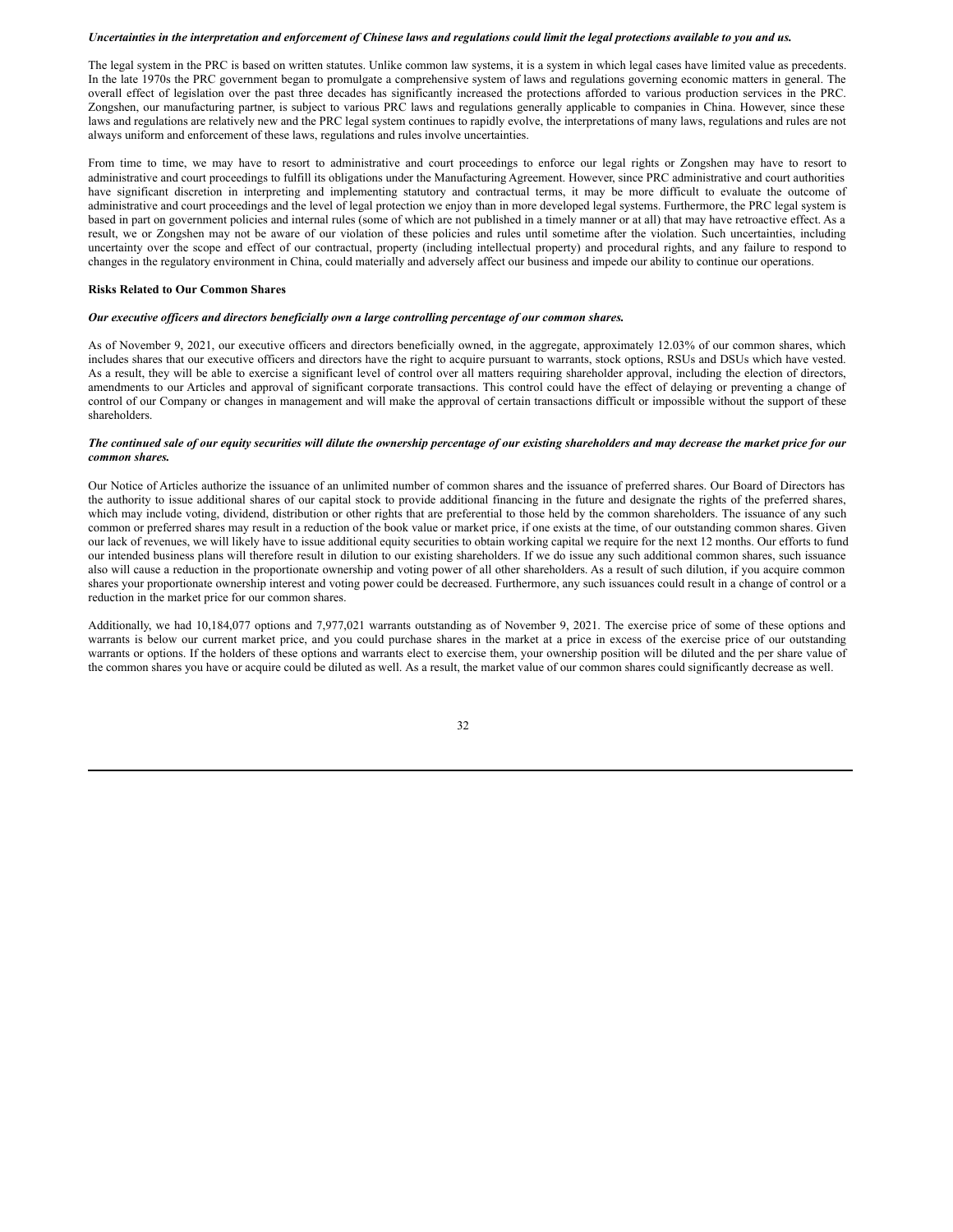#### Issuances of our preferred stock may adversely affect the rights of the holders of our common shares and reduce the value of our common shares.

Our Notice of Articles authorize the issuance of an unlimited number of shares of preferred stock. Our Board of Directors has the authority to create one or more series of preferred stock and, without shareholder approval, issue shares of preferred stock with rights superior to the rights of the holders of common shares. As a result, shares of preferred stock could be issued quickly and easily, adversely affecting the rights of holder of common shares and could be issued with terms calculated to delay or prevent a change in control or make removal of management more difficult. Although we currently have no plans to create any series of preferred stock and have no present plans to issue any shares of preferred stock, any creation and issuance of preferred stock in the future could adversely affect the rights of the holders of common shares and reduce the value of our common shares.

#### The market price of our common shares may be volatile and may fluctuate in a way that is disproportionate to our operating performance.

Our common shares began trading on the Nasdaq Capital Market in August 2018, and before that it had been trading on the OTCQB in September 2017. The historical volume of trading has been low (within the past year, the fewest number of our shares that were traded on the Nasdaq Capital Market was 28,706 shares daily), and the share price has fluctuated significantly (since trading began on the Nasdaq Capital Market our closing price has been as low as US\$0.91 and as high as US\$10.81). The share price for our common shares could decline due to the impact of any of the following factors:

- sales or potential sales of substantial amounts of our common shares;
- announcements about us or about our competitors;
- litigation and other developments relating to our patents or other proprietary rights or those of our competitors;
- conditions in the automobile industry;
- governmental regulation and legislation;
- variations in our anticipated or actual operating results;
- change in securities analysts' estimates of our performance, or our failure to meet analysts' expectations;
- change in general economic trends; and
- investor perception of our industry or our prospects.

Many of these factors are beyond our control. The stock markets in general, and the market for automobile companies in particular, have historically experienced extreme price and volume fluctuations. These fluctuations often have been unrelated or disproportionate to the operating performance of these companies. These broad market and industry factors could reduce the market price of our common shares regardless of our actual operating performance.

#### We do not intend to pay dividends and there will thus be fewer ways in which you are able to make a gain on your investment.

We have never paid any cash or stock dividends and we do not intend to pay any dividends for the foreseeable future. To the extent that we require additional funding currently not provided for in our financing plan, our funding sources may prohibit the payment of any dividends. Because we do not intend to declare dividends, any gain on your investment will need to result from an appreciation in the price of our common shares. There will therefore be fewer ways in which you are able to make a gain on your investment.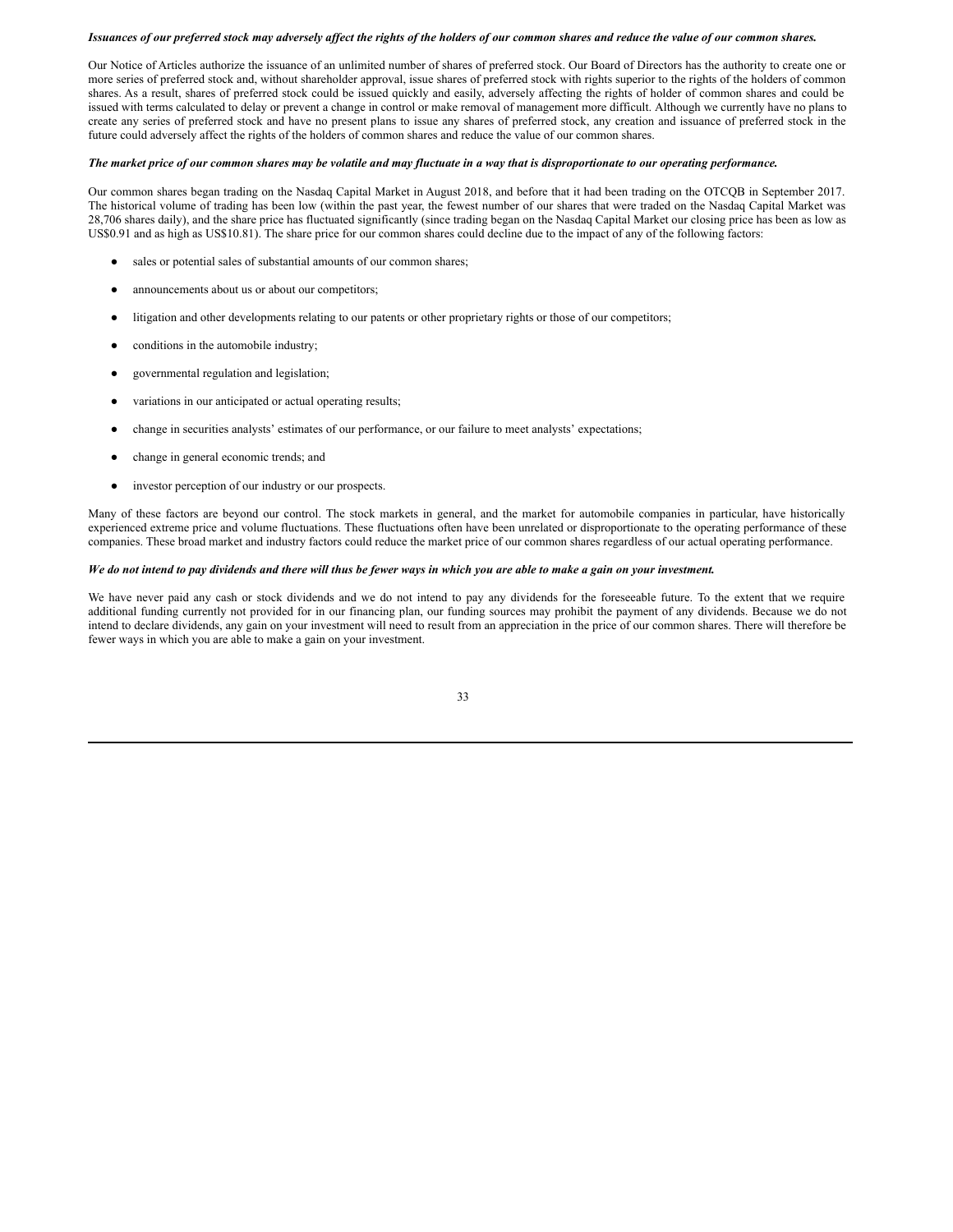#### FINRA sales practice requirements may limit your ability to buy and sell our common shares, which could depress the price of our shares.

Financial Industry Regulation Authority ("FINRA") rules require broker-dealers to have reasonable grounds for believing that an investment is suitable for a customer before recommending that investment to the customer. Prior to recommending speculative low-priced securities to their non-institutional customers, broker-dealers must make reasonable efforts to obtain information about the customer's financial status, tax status and investment objectives, among other things. Under interpretations of these rules, FINRA believes that there is a high probability such speculative low-priced securities will not be suitable for at least some customers. Thus, FINRA requirements may make it more difficult for broker-dealers to recommend that their customers buy our common shares, which may limit your ability to buy and sell our common shares, have an adverse effect on the market for our common shares and, thereby, depress their market prices.

#### Our common shares have been thinly traded, and you may be unable to sell at or near ask prices or at all if you need to sell your common shares to *raise money or otherwise desire to liquidate your shares.*

From October 2017 until August 2018, our common shares were quoted on the OTCQB where they were "thinly-traded", meaning that the number of persons interested in purchasing our common shares at or near bid prices at any given time was relatively small or non-existent. Since we listed on the Nasdaq Capital Market in August 2018, the volume of our common shares traded has increased, but that volume could decrease until we are thinly-traded again. That could occur due to a number of factors, including that we are relatively unknown to stock analysts, stock brokers, institutional investors and others in the investment community that generate or influence sales volume, and that even if we came to the attention of such persons, they tend to be riskaverse and might be reluctant to follow an unproven company such as ours or purchase or recommend the purchase of our common shares until such time as we became more seasoned. As a consequence, there may be periods of several days or more when trading activity in our common shares is minimal or non-existent, as compared to a seasoned issuer which has a large and steady volume of trading activity that will generally support continuous sales without an adverse effect on share price. Broad or active public trading market for our common shares may not develop or be sustained.

#### *Volatility in our common shares or warrant price may subject us to securities litigation.*

The market for our common shares may have, when compared to seasoned issuers, significant price volatility, and we expect that our share or warrant prices may continue to be more volatile than that of a seasoned issuer for the indefinite future. In the past, plaintiffs have often initiated securities class action litigation against a company following periods of volatility in the market price of its securities. We may, in the future, be the target of similar litigation. Securities litigation could result in substantial costs and liabilities and could divert management's attention and resources.

#### We are a foreign private issuer within the meaning of the rules under the Exchange Act, and as such we are exempt from certain provisions applicable *to United States domestic public companies.*

We are a foreign private issuer within the meaning of the rules under the Exchange Act. As such, we are exempt from certain provisions applicable to United States domestic public companies. For example:

- we are not required to provide as many Exchange Act reports, or as frequently, as a domestic public company;
- for interim reporting we are permitted to comply solely with our home country requirements, which are less rigorous than the rules that apply to domestic public companies;
- we are not required to provide the same level of disclosure on certain issues, such as executive compensation;
- we are exempt from provisions of Regulation FD aimed at preventing issuers from making selective disclosures of material information;
- we are not required to comply with the sections of the Exchange Act regulating the solicitation of proxies, consents or authorizations in respect of a security registered under the Exchange Act; and
- we are not required to comply with Section 16 of the Exchange Act requiring insiders to file public reports of their share ownership and trading activities and establishing insider liability for profits realized from any "short-swing" trading transaction.

Our shareholders may not have access to certain information they may deem important and are accustomed to receive from U.S. reporting companies.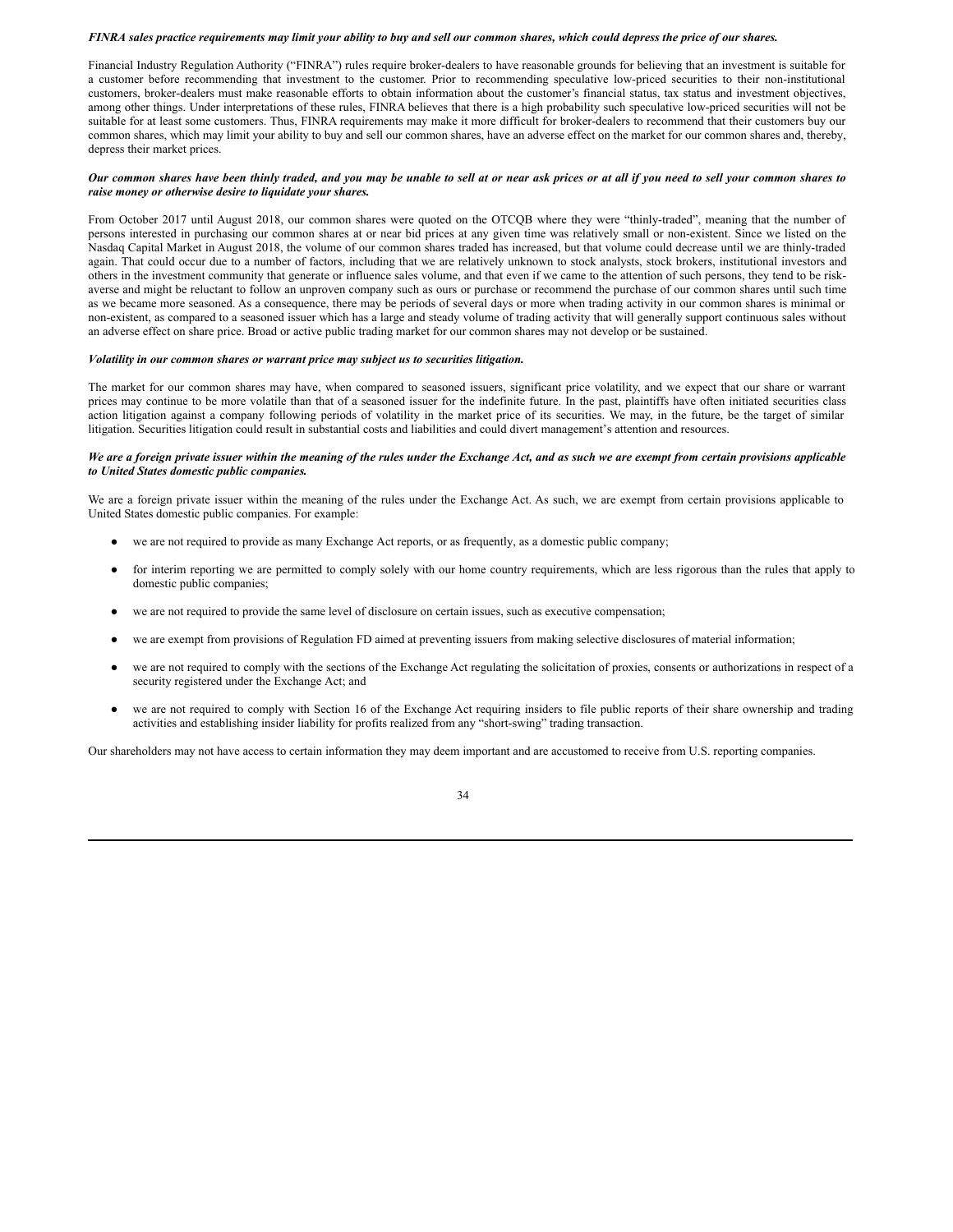## As an "emerging growth company" under applicable law, we will be subject to lessened disclosure requirements. Such reduced disclosure may make *our common shares less attractive to investors.*

For as long as we remain an "emerging growth company", as defined in the JOBS Act, we will elect to take advantage of certain exemptions from various reporting requirements that are applicable to other public companies that are not "emerging growth companies" and including, but not limited to, not being required to comply with the auditor attestation requirements of Section 404 of the Sarbanes-Oxley Act, reduced disclosure obligations regarding executive compensation in our periodic reports, exemptions from the requirements of holding a non-binding advisory vote on executive compensation and shareholder approval of any golden parachute payments not previously approved. Because of these lessened regulatory requirements our shareholders would be left without information or rights available to shareholders of more mature companies. If some investors find our common shares less attractive as a result, there may be a less active trading market for such securities and their market prices may be more volatile.

## We incur significant costs as a result of being a public company, which costs will grow after we cease to qualify as an "emerging growth company."

We incur significant legal, accounting and other expenses as a public company. The Sarbanes-Oxley Act, as well as rules subsequently implemented by the SEC and the Nasdaq Capital Market, impose various requirements on the corporate governance practices of public companies. We are an "emerging growth company", as defined in the JOBS Act, and will remain an emerging growth company until the earlier of : (1) the last day of the fiscal year (a) following May 23, 2022, (b) in which we have total annual gross revenue of at least US\$1.07 billion or (c) in which we are deemed to be a large accelerated filer, which means the market value of our common shares that is held by non-affiliates exceeds US\$700 million as of the prior June 30<sup>th</sup>; and (2) the date on which we have issued more than US\$1.0 billion in non-convertible debt during the prior three-year period. An emerging growth company may take advantage of specified reduced reporting and other requirements that are otherwise applicable generally to public companies. These provisions include exemption from the auditor attestation requirement under Section 404 of the Sarbanes-Oxley Act in the assessment of the emerging growth company's internal control over financial reporting and permission to delay adopting new or revised accounting standards until such time as those standards apply to private companies.

Compliance with these rules and regulations increases our legal and financial compliance costs and makes some corporate activities more time-consuming and costlier. After we are no longer an emerging growth company, we expect to incur significant expenses and devote substantial management effort toward ensuring compliance with the requirements of Section 404 and the other rules and regulations of the SEC. For example, as a public company we have been required to increase the number of independent directors and adopt policies regarding internal controls and disclosure controls and procedures. We have incurred additional costs in obtaining director and officer liability insurance. In addition, we incur additional costs associated with our public company reporting requirements. It may also be more difficult for us to find qualified persons to serve on our Board of Directors or as executive officers. We are currently evaluating and monitoring developments with respect to these rules and regulations, and we cannot predict or estimate with any degree of certainty the amount of additional costs we may incur or the timing of such costs.

#### **Item 2. Unregistered Sales of Equity Securities and Use of Proceeds**

None.

# **Item 3. Defaults Upon Senior Securities**

None.

**Item 4. Mine Safety Disclosures**

Not applicable.

# **Item 5. Other Information**

None.

## **Item 6. Exhibits**

This Quarterly Report was included as Exhibit 99.1 to the Company's Report of Foreign Private Issuer on Form 6-K filed with the U.S. Securities and Exchange Commission. Please see the other exhibits to such Form 6-K, which are incorporated by reference herein.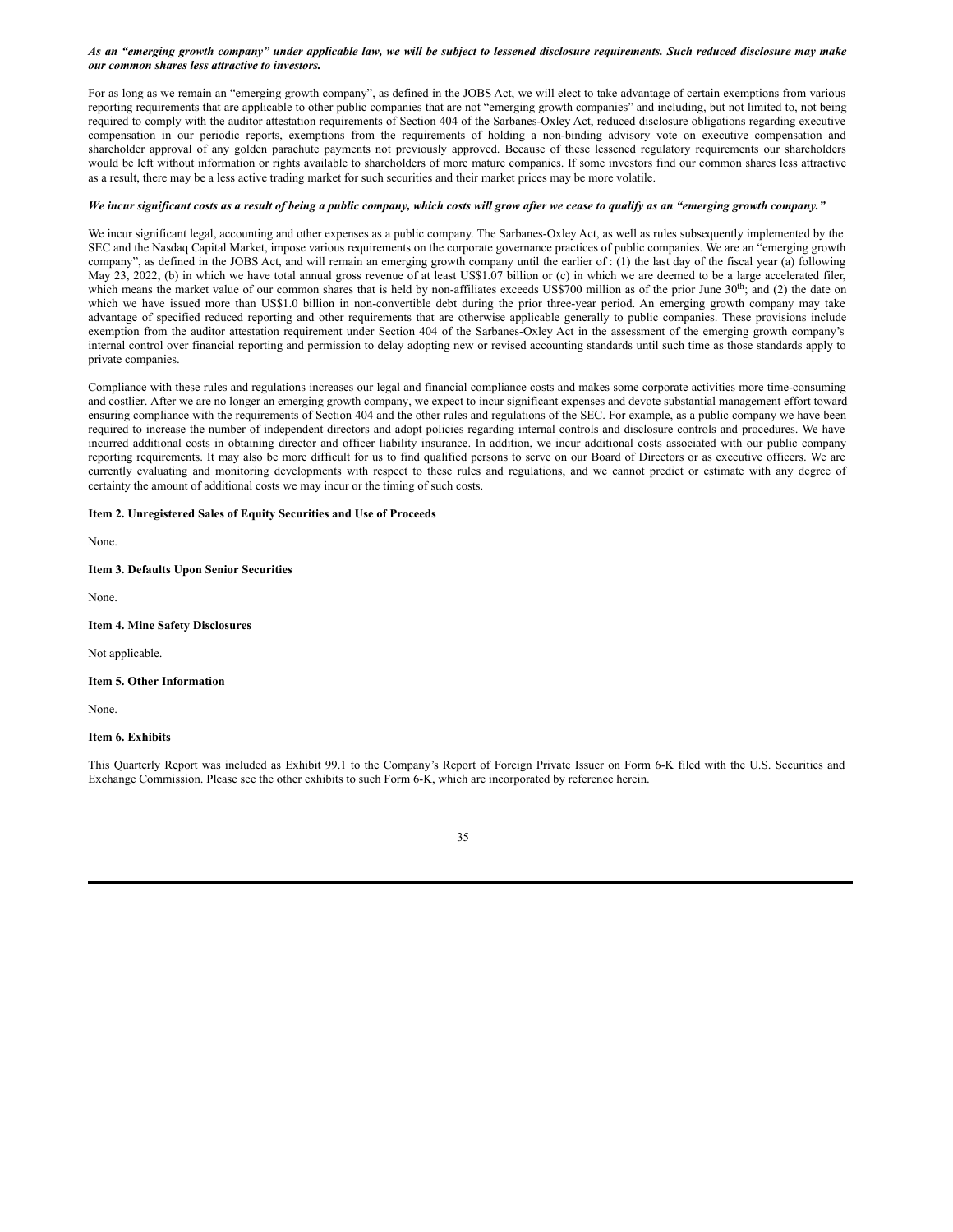**ElectraMeccanica Vehicles Corp.**

**Interim Condensed Consolidated Financial Statements**

**September 30, 2021 and 2020 (Unaudited)**

**Expressed in United States Dollars**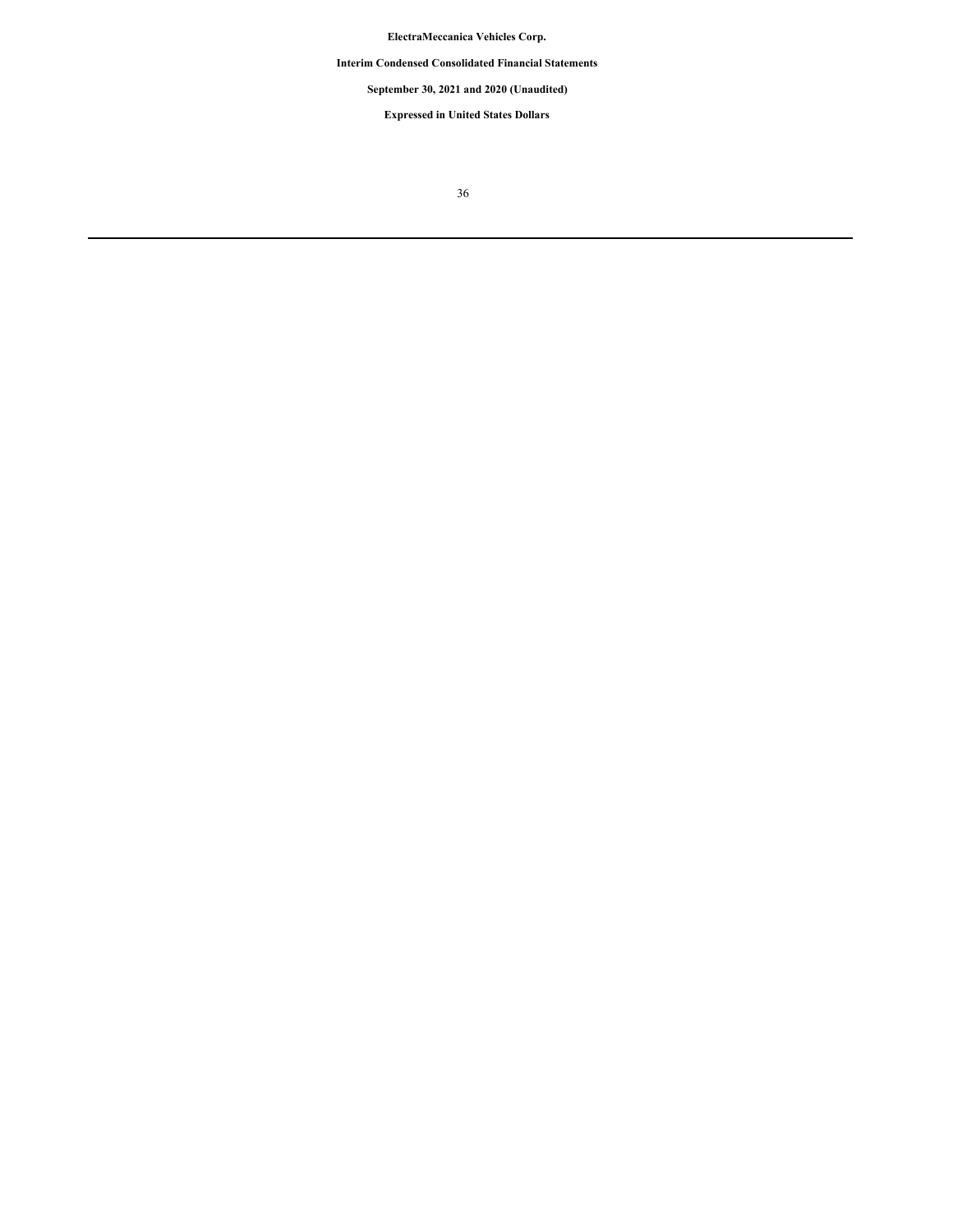ElectraMeccanica Vehicles Corp. Interim Condensed Unaudited Consolidated Statements of Financial Position (Expressed in United States dollars)

|                                        | <b>Note</b>    | September 30, 2021 |                 | December 31, 2020 |                 |
|----------------------------------------|----------------|--------------------|-----------------|-------------------|-----------------|
| <b>ASSETS</b>                          |                |                    |                 |                   |                 |
| <b>Current assets</b>                  |                |                    |                 |                   |                 |
| Cash and cash equivalents              | $\overline{4}$ | $\mathbb{S}$       | 228,813,286     | $\mathbf{s}$      | 129,450,676     |
| Receivables                            | 5              |                    | 333,272         |                   | 213,346         |
| Prepaid expenses                       |                |                    | 15,354,581      |                   | 5,039,150       |
| Inventory                              | 6              |                    | 3,306,642       |                   | 609,094         |
|                                        |                |                    | 247,807,781     |                   | 135,312,266     |
| <b>Non-current assets</b>              |                |                    |                 |                   |                 |
| Restricted cash                        |                |                    | 161,197         |                   | 143,800         |
| Plant and equipment                    | $\overline{7}$ |                    | 9,734,879       |                   | 9,290,308       |
| Net investment in sublease             | 8              |                    |                 |                   | 38,541          |
| Goodwill and other intangible assets   | $\mathbf Q$    |                    | 966,521         |                   | 969,467         |
| <b>TOTAL ASSETS</b>                    |                | S                  | 258,670,378     | S.                | 145,754,382     |
|                                        |                |                    |                 |                   |                 |
| <b>LIABILITIES</b>                     |                |                    |                 |                   |                 |
| <b>Current liabilities</b>             |                |                    |                 |                   |                 |
| Trade payables and accrued liabilities | 10             |                    | 2,331,392       |                   | 3,461,339       |
| Customer deposits                      |                |                    | 539,305         |                   | 329,221         |
| Construction contract liability        |                |                    | 194,959         |                   | 189,651         |
| Current portion of lease liabilities   | 11             |                    | 530,834         |                   | 576,232         |
|                                        |                |                    | 3,596,490       |                   | 4,556,443       |
| <b>Non-current liabilities</b>         |                |                    |                 |                   |                 |
| Derivative liabilities <sup>1</sup>    | 12             |                    | 3,565,246       |                   | 17,899,855      |
| <b>Lease</b> liabilities               | 11             |                    | 1,562,397       |                   | 499,541         |
| Deferred revenue                       |                |                    | 119,253         |                   | 119,253         |
| <b>TOTAL LIABILITIES</b>               |                |                    | 8,843,386       |                   | 23,075,092      |
|                                        |                |                    |                 |                   |                 |
| <b>EOUITY</b>                          |                |                    |                 |                   |                 |
| Share capital                          | 13             |                    | 363, 207, 765   |                   | 212,058,836     |
| Deficit                                |                |                    | (134, 802, 606) |                   | (110, 327, 159) |
| Reserves                               |                |                    | 21,421,833      |                   | 20,947,613      |
| <b>TOTAL EQUITY</b>                    |                |                    | 249,826,992     |                   | 122,679,290     |
| <b>TOTAL LIABILITIES AND EQUITY</b>    |                | S                  | 258,670,378     | s                 | 145,754,382     |

Nature and continuance of operations (Note 1) Commitments (Note 22)

On behalf of the Board of Directors

*/s/ Kevin Pavlov /s/ Bal Bhullar* Director Director

Footnote: The warrants derivative liabilities included in derivative liabilities are valued at fair value in accordance with International Financial Reporting Standards ("IFRS"). There are no circumstances in which the Company would be required to pay cash upon exercise or expiry of the warrants. See Note 12.

The accompanying notes are an integral part of these interim condensed consolidated financial statements

| ł<br>ł<br>×<br>v | I |  |
|------------------|---|--|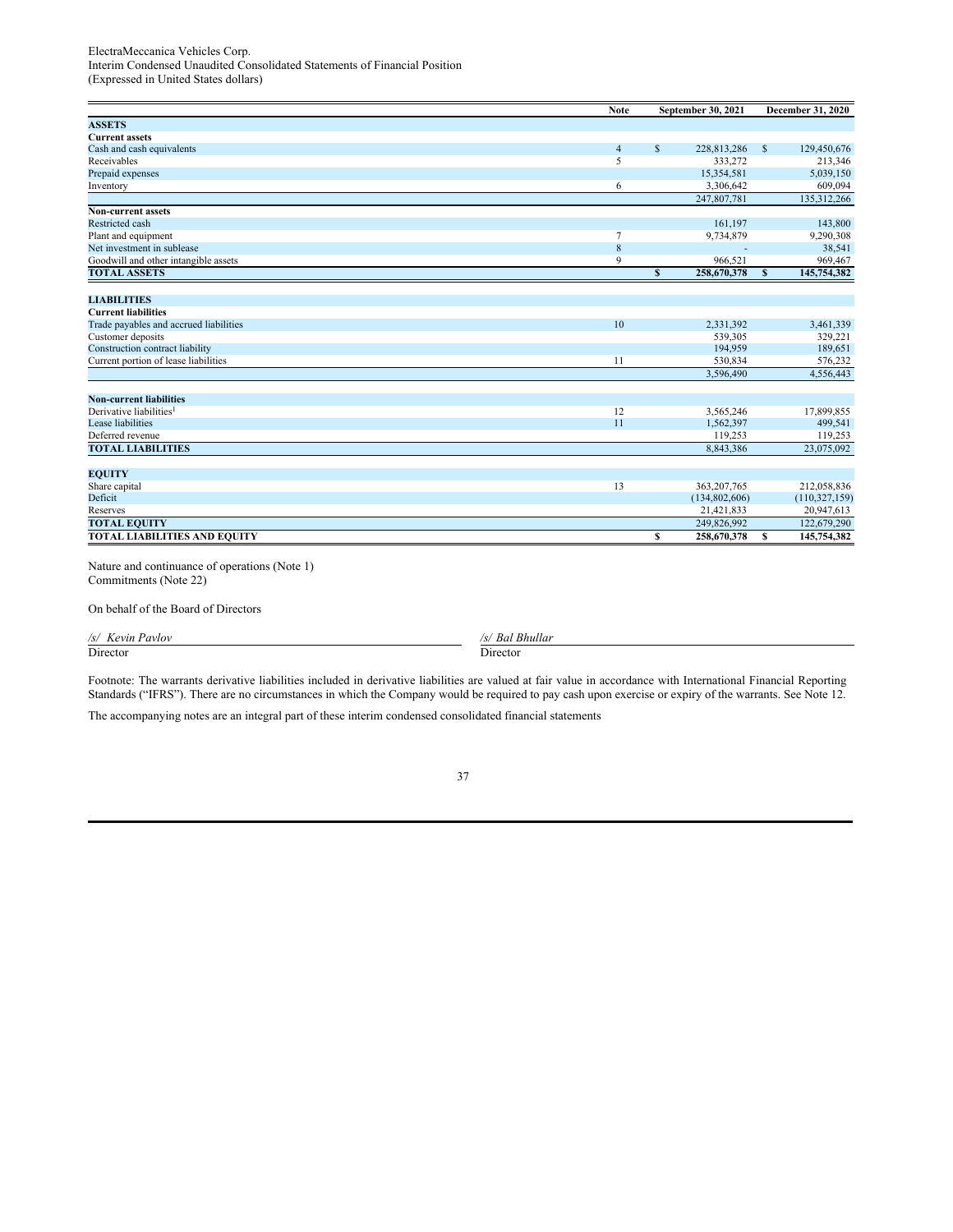ElectraMeccanica Vehicles Corp. Interim Condensed Unaudited Consolidated Statements of Comprehensive Loss (Expressed in United States dollars)

|                                                                            |                |             | <b>Three Months Ended</b> |              |                |              | <b>Nine Months Ended</b> |              |                |
|----------------------------------------------------------------------------|----------------|-------------|---------------------------|--------------|----------------|--------------|--------------------------|--------------|----------------|
|                                                                            |                |             |                           |              | September 30,  |              |                          |              | September 30,  |
|                                                                            |                |             | September 30,             |              | 2020 Restated  |              | September 30,            |              | 2020 Restated  |
|                                                                            | <b>Note</b>    |             | 2021                      |              | (Note 3)       |              | 2021                     |              | (Note 3)       |
| Revenue                                                                    |                | $\mathbf S$ | 110.139                   | $\mathbf{s}$ | 245,691        | $\mathbb{S}$ | 592.524                  | $\mathbb{S}$ | 344,585        |
| Cost of revenue                                                            |                |             | 110,653                   |              | 238,033        |              | 579,963                  | S            | 390,300        |
| Gross profit / (loss)                                                      |                |             | (514)                     |              | 7.658          |              | 12.561                   |              | (45, 715)      |
| <b>Operating expenses</b>                                                  |                |             |                           |              |                |              |                          |              |                |
| Amortization                                                               | $\overline{7}$ |             | 1,102,638                 |              | 444,454        |              | 3,005,004                |              | 770,885        |
| General and administrative expenses                                        | 15             |             | 7,345,102                 |              | 1,845,103      |              | 16,211,786               |              | 5,038,786      |
| Research and development expenses                                          | 16             |             | 5,290,452                 |              | 1,541,450      |              | 11,646,957               |              | 4,062,688      |
| Sales and marketing expenses                                               | 17             |             | 2,593,227                 |              | 525,660        |              | 6,553,508                |              | 1,083,520      |
| Stock-based compensation expense                                           | 13             |             | 833,973                   |              | 2,237,334      |              | 4,017,322                |              | 5,143,722      |
|                                                                            |                |             | 17,165,392                |              | 6,594,001      |              | 41,434,577               |              | 16,099,601     |
| <b>Operating loss</b>                                                      |                |             | (17, 165, 906)            |              | (6, 586, 343)  |              | (41, 422, 016)           |              | (16, 145, 316) |
| Other items                                                                |                |             |                           |              |                |              |                          |              |                |
| Interest income                                                            |                |             | (52,190)                  |              | (69, 833)      |              | (222, 303)               |              | (108, 686)     |
| Changes in fair value of warrant derivative                                | 12             |             | (4,178,638)               |              | 3,638,409      |              | (16, 436, 023)           |              | 5,653,843      |
| Lease modification loss                                                    |                |             |                           |              | 24,387         |              |                          |              | 24,387         |
| Other Income                                                               |                |             | (99, 484)                 |              | (20, 364)      |              | (191, 854)               |              | (395, 372)     |
| Foreign exchange (gain)/loss                                               |                |             | 11,804                    |              | 1,029,997      |              | (97, 239)                |              | 646,160        |
| <b>Loss before taxes</b>                                                   |                |             | (12, 847, 398)            |              | (11, 188, 939) |              | (24, 474, 597)           |              | (21,965,648)   |
| Current income tax (recovery)/expense                                      |                |             |                           |              | (1,204)        |              | 850                      |              | (404)          |
| Deferred Income tax (recovery)/expense                                     |                |             |                           |              | (8,505)        |              |                          |              | (28, 886)      |
| <b>Net loss</b>                                                            |                |             | (12, 847, 398)            |              | (11, 179, 230) |              | (24, 475, 447)           |              | (21, 936, 358) |
|                                                                            |                |             |                           |              |                |              |                          |              |                |
| Other comprehensive income/(loss)                                          |                |             | 17,688                    |              | 1,189,627      |              | 3,355                    |              | 351,704        |
| <b>Comprehensive Loss</b>                                                  |                | \$          | (12,829,710)              | S            | (9,989,603)    | s            | (24, 472, 092)           | S            | (21, 584, 654) |
| Loss per share - basic and fully diluted                                   |                | $\mathbf S$ | (0.11)                    | $\mathbf{s}$ | (0.16)         | $\mathbf{s}$ | (0.22)                   | $\mathbf{s}$ | (0.43)         |
|                                                                            |                |             |                           |              |                |              |                          |              |                |
| Weighted average number of shares outstanding – basic and<br>fully diluted |                |             | 113,670,604               |              | 69.948.843     |              | 110,110,785              |              | 51.080.739     |

The accompanying notes are an integral part of these interim condensed consolidated financial statements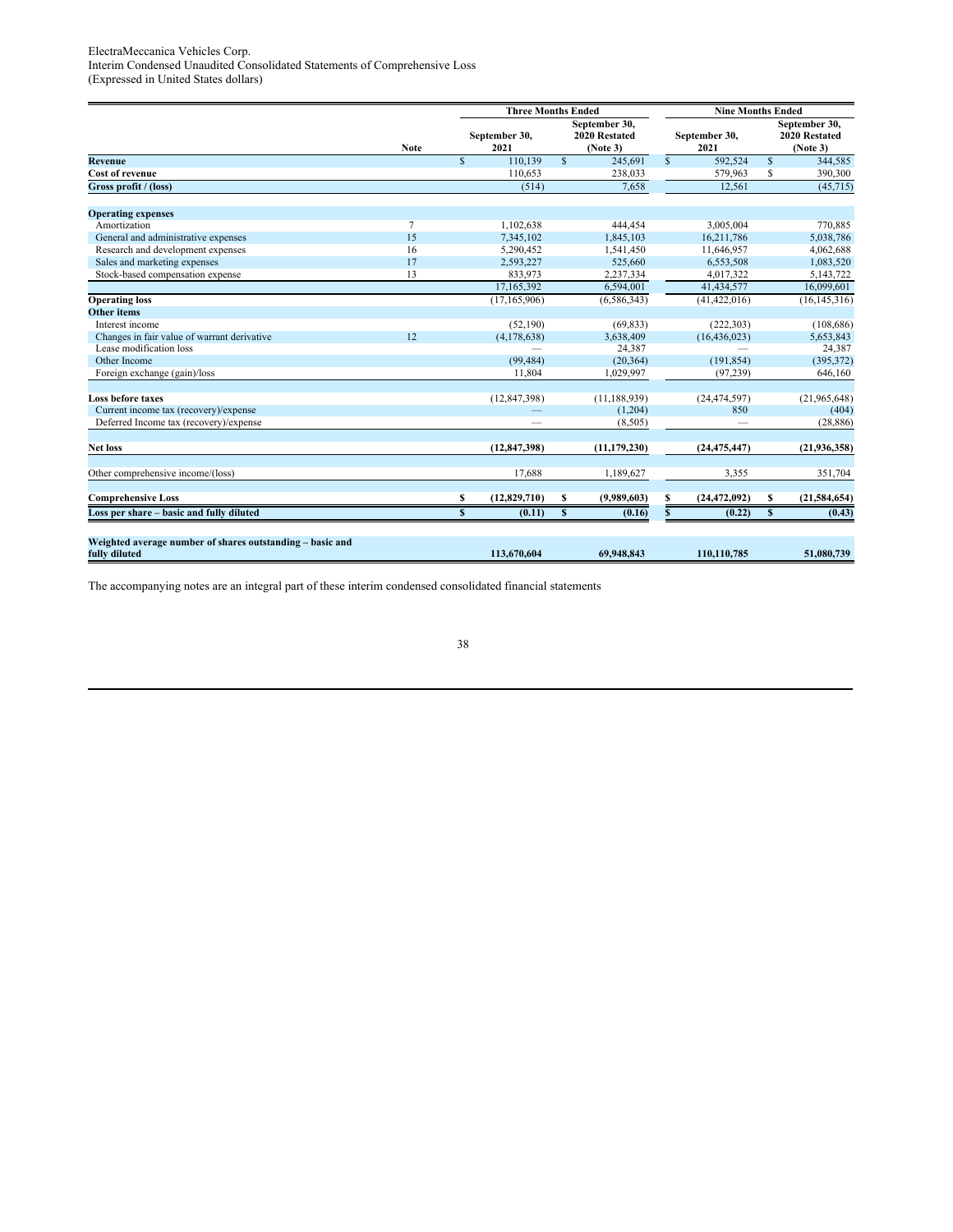## ElectraMeccanica Vehicles Corp. Interim Condensed Unaudited Consolidated Statements of Changes in Equity (Expressed in United States dollars)

|                                                 |              |                          | Share capital              |                                        | Foreign                                              |                                      |                            |
|-------------------------------------------------|--------------|--------------------------|----------------------------|----------------------------------------|------------------------------------------------------|--------------------------------------|----------------------------|
|                                                 |              |                          | Amount net                 | Share-based                            | Currency                                             |                                      |                            |
|                                                 |              | Number                   | of share                   | payment                                | <b>Translation</b>                                   |                                      |                            |
|                                                 | Note         | of shares                | issue cost                 | reserve                                | <b>Reserve</b>                                       | Deficit                              | <b>Total</b>               |
| <b>Balance at December 31, 2019 Restated</b>    |              | 37,049,374               | $\mathbf{S}$<br>50,616,051 | 11,006,367<br>S                        | 287,307<br>S                                         | (47, 280, 254)<br>$\mathbf{\hat{S}}$ | 14,629,471<br><sub>S</sub> |
| Shares issued for cash                          |              | 7,500                    | 7,870                      |                                        |                                                      |                                      | 7,870                      |
| Shares issuance costs                           |              |                          | (51, 913)                  |                                        |                                                      |                                      | (51, 913)                  |
| Stock-based compensation                        |              | -                        |                            | 1,884,570<br>$\overline{\phantom{a}}$  | $\overline{\phantom{a}}$                             | $\overline{\phantom{a}}$             | 1,884,570                  |
| Net loss for the period                         |              |                          |                            |                                        |                                                      | (1,418,829)                          | (1, 418, 829)              |
| Foreign currency translation reserve            |              |                          |                            |                                        | (1,411,147)                                          |                                      | (1,411,147)                |
| Balance at March 31, 2020 Restated (Note 3)     |              | 37,056,874               | 50,572,008                 | 12,890,937                             | (1.123.840)                                          | (48.699.083)                         | 13.640.022                 |
| Shares issued for cash                          |              | 25.913.365               | 36,363,090                 |                                        | $\overline{\phantom{0}}$<br>$\overline{\phantom{0}}$ | $\overline{\phantom{a}}$             | 36,363,090                 |
| Shares issued pursuant to exercise of warrants  |              | 187,500                  | 110,246                    |                                        | -<br>-                                               |                                      | 110,246                    |
| Shares issued pursuant to exercise of options   |              | 25,000                   | 9,538                      | (4,037)                                | $\overline{\phantom{a}}$                             |                                      | 5,501                      |
| Stock-based compensation                        |              |                          |                            | 1,021,818                              |                                                      |                                      | 1,021,818                  |
| Net loss for the period                         |              | $\overline{\phantom{a}}$ |                            | $\overline{\phantom{a}}$               | $\overline{\phantom{a}}$                             | (9,338,299)                          | (9,338,299)                |
| Foreign currency translation reserve            |              |                          |                            |                                        | 573,224                                              |                                      | 573,224                    |
| Balance at June 30, 2020 Restated (Note 3)      |              | 63,182,739               | 87.054.882                 | 13,908,718                             | (550, 616)                                           | (58.037.382)                         | 42,375,602                 |
| Shares issued for cash                          |              | 13,058,071               | 39,711,261                 |                                        |                                                      |                                      | 39,711,261                 |
| Shares issued pursuant to exercise of warrants  |              | 1,413,767                | 6,719,617                  | (55,909)                               | $\overline{\phantom{a}}$                             |                                      | 6,663,708                  |
| Shares issued pursuant to exercise of options   |              | 135,171                  | 93,634                     | (28, 209)                              |                                                      |                                      | 65,425                     |
| Stock-based compensation                        |              | $\overline{\phantom{a}}$ |                            | 2,237,333<br>$\sim$                    | $\overline{\phantom{a}}$                             |                                      | 2,237,333                  |
| Net loss for the period                         |              | $\overline{\phantom{a}}$ |                            | $\overline{\phantom{a}}$               | -                                                    | (11, 179, 230)                       | (11, 179, 230)             |
| Foreign currency translation reserve            |              |                          |                            |                                        | 1,189,627                                            |                                      | 1,189,627                  |
| Balance at September 30, 2020 Restated (Note 3) |              | 77,789,748               | 133,579,394                | 16,061,933                             | 639,011                                              | (69, 216, 612)                       | 81,063,726                 |
| Balance at December 31, 2020                    |              | 89,309,563               | 212,058,836                | 16,446,400                             | 4,501,213                                            | (110, 327, 159)                      | 122,679,290                |
| Effect of change in functional currency         | $\mathbf{3}$ |                          | (14, 539, 226)             |                                        |                                                      |                                      | (14, 539, 226)             |
| <b>Balance at January 1, 2021</b>               |              | 89,309,563               | 197,519,610                | 16,446,400                             | 4.501.213                                            | (110.327.159)                        | 108,140,064                |
| Shares issued for cash                          |              | 20.365.495               | 142,493,563                |                                        |                                                      |                                      | 142,493,563                |
| Shares issued pursuant to exercise of warrants  |              | 2,195,640                | 16,802,299                 | (1, 164)                               | -                                                    |                                      | 16,801,135                 |
| Shares issued pursuant to exercise of options   |              | 1,058,724                | 727,253                    | (277, 794)                             |                                                      |                                      | 449,459                    |
| Stock-based compensation                        | 13           | $\overline{\phantom{0}}$ |                            | 1,462,866<br>$\overline{\phantom{a}}$  | $\overline{\phantom{a}}$                             |                                      | 1,462,866                  |
| Net loss for the period                         |              | -                        |                            | -                                      | -                                                    | (180, 664)                           | (180, 664)                 |
| Foreign currency translation reserve            |              |                          |                            |                                        | (7, 859)                                             |                                      | (7,859)                    |
| <b>Balance at March 31, 2021</b>                |              | 112.929.422              | 357,542,725                | 17.630.308                             | 4.493.354                                            | (110.507.823)                        | 269,158,564                |
| Shares issuance costs                           |              |                          | (2,887)                    |                                        | $\overline{\phantom{0}}$<br>$\overline{\phantom{a}}$ |                                      | (2,887)                    |
| Shares issued pursuant to exercise of warrants  |              | 88,774                   | 404,354                    |                                        |                                                      |                                      | 404,354                    |
| Shares issued pursuant to exercise of options   |              | 21,825                   | 104,301                    | (53, 972)                              | $\overline{\phantom{a}}$                             |                                      | 50,329                     |
| Stock-based compensation                        | 13           |                          |                            | 1,720,483                              |                                                      |                                      | 1,720,483                  |
|                                                 |              |                          |                            |                                        | $\overline{\phantom{a}}$                             | (11, 447, 385)                       | (11, 447, 385)             |
| Net loss for the period                         |              |                          |                            |                                        |                                                      |                                      |                            |
| Foreign currency translation reserve            |              | $\overline{\phantom{a}}$ |                            | $\overline{\phantom{0}}$               | (6, 474)<br>$\overline{\phantom{a}}$                 | -                                    | (6, 474)                   |
| Balance at June 30, 2021                        |              | 113,040,021              | 358,048,493                | 19,296,819                             | 4,486,880                                            | (121, 955, 208)                      | 259,876,984                |
| Shares issuance costs                           |              |                          | (55, 123)                  |                                        |                                                      |                                      | (55, 123)                  |
| Shares issued pursuant to exercise of warrants  |              | 405,000                  | 1,682,416                  |                                        | -                                                    |                                      | 1,682,416                  |
| Shares issued pursuant to exercise of options   |              | 1,375,400                | 3,115,294                  | (2,469,544)                            |                                                      |                                      | 645,750                    |
| Shares issued pursuant to exercise of RSU       |              | 118,497                  | 397,060                    | (582, 333)                             |                                                      |                                      | (185, 273)                 |
| Shares issued pursuant to exercise of DSU       |              | 5,755                    | 19,625                     | (39, 250)                              |                                                      |                                      | (19,625)                   |
| Transfer of DSU to liabilities                  |              | -                        |                            | (122, 400)<br>$\overline{\phantom{a}}$ |                                                      |                                      | (122, 400)                 |
| Stock-based compensation                        | 13           |                          |                            | 833,973                                |                                                      |                                      | 833,973                    |
| Net loss for the period                         |              | -                        |                            | $\overline{\phantom{a}}$               | $\overline{\phantom{a}}$                             | (12, 847, 398)                       | (12, 847, 398)             |
| Foreign currency translation reserve            |              |                          |                            |                                        | 17.688                                               |                                      | 17,688                     |
| <b>Balance at September 30, 2021</b>            |              | 114,944,673              | 363,207,765                | 16.917.265                             | 4.504.568                                            | (134,802,606)                        | 249.826.992                |

The accompanying notes are an integral part of these consolidated financial statements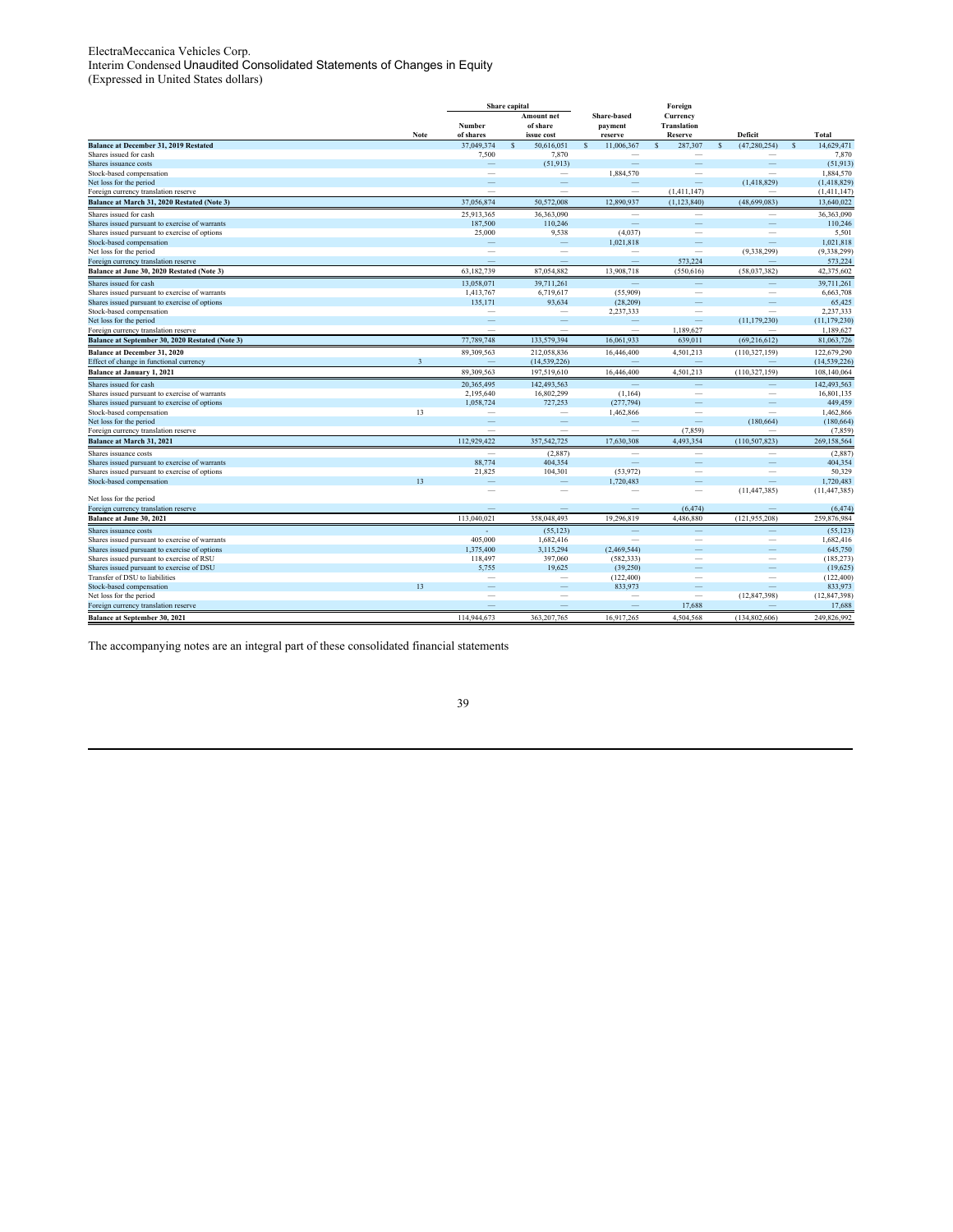## ElectraMeccanica Vehicles Corp. Interim Condensed Unaudited Consolidated Statements of Cash Flows (Expressed in United States dollars)

|                                                                |              | <b>Three Months Ended</b> |             |                                            |    | <b>Nine Months Ended</b> |              |                                            |  |
|----------------------------------------------------------------|--------------|---------------------------|-------------|--------------------------------------------|----|--------------------------|--------------|--------------------------------------------|--|
|                                                                |              | September 30,<br>2021     |             | September 30,<br>2020 Restated<br>(Note 3) |    | September 30,<br>2021    |              | September 30,<br>2020 Restated<br>(Note 3) |  |
| <b>Operating activities</b>                                    |              |                           |             |                                            |    |                          |              |                                            |  |
| Net loss for the period                                        | \$           | (12, 847, 398)            | S           | (11, 179, 230)                             | \$ | (24, 475, 447)           | \$           | (21, 936, 358)                             |  |
| Adjustments for:                                               |              |                           |             |                                            |    |                          |              |                                            |  |
| Amortization                                                   |              | 1,102,638                 |             | 444,454                                    |    | 3,005,004                |              | 770,885                                    |  |
| Stock-based compensation expense                               |              | 833,973                   |             | 2,237,334                                  |    | 4,017,322                |              | 5,143,722                                  |  |
| Interest income                                                |              | (52, 190)                 |             | (69, 833)                                  |    | (222, 303)               |              | (108, 686)                                 |  |
| Lease modification loss                                        |              |                           |             | 24,387                                     |    |                          |              | 24,387                                     |  |
| Vehicles transferred to R&D expense                            |              | 827,593                   |             |                                            |    | 827,593                  |              |                                            |  |
| Changes in fair value of derivative liabilities                |              | (4,178,638)               |             | 3,638,409                                  |    | (16, 436, 023)           |              | 5,653,843                                  |  |
| Deferred income tax expense (recovery)                         |              |                           |             | (8,505)                                    |    |                          |              | (28, 886)                                  |  |
| Changes in non-cash working capital items:                     |              |                           |             |                                            |    |                          |              |                                            |  |
| Receivables                                                    |              | (4,718)                   |             | 53,331                                     |    | (282, 242)               |              | 164,642                                    |  |
| Prepaid expenses                                               |              | (2,942,644)               |             | (397, 444)                                 |    | (10, 266, 438)           |              | (215,056)                                  |  |
| Inventory                                                      |              | (2,699,611)               |             | (50, 109)                                  |    | (2,668,847)              |              | (454, 476)                                 |  |
| Trade payables and accrued liabilities                         |              | (2,361,538)               |             | (93, 636)                                  |    | (217, 417)               |              | (1,019,687)                                |  |
| Customer deposits and construction contract liability          |              | 192,888                   |             | (35,010)                                   |    | 215,392                  |              | 24,457                                     |  |
| Net cash flows used in operating activities                    |              | (22, 129, 645)            |             | (5,435,852)                                |    | (46, 503, 406)           |              | (11, 981, 213)                             |  |
| <b>Investing activities</b>                                    |              |                           |             |                                            |    |                          |              |                                            |  |
| Investments in restricted cash                                 |              | 2,059                     |             | 1,421                                      |    | (17, 397)                |              | (1,733)                                    |  |
| Expenditures on plant and equipment                            |              | (661, 570)                |             | (357, 628)                                 |    | (3,686,693)              |              | (605, 495)                                 |  |
| Net cash flows used in investing activities                    |              | (659, 511)                |             | (356, 207)                                 |    | (3,704,090)              |              | (607, 228)                                 |  |
| <b>Financing activities</b>                                    |              |                           |             |                                            |    |                          |              |                                            |  |
| Interest income received                                       |              | 94,410                    |             | 10,030                                     |    | 495,138                  |              | 154,171                                    |  |
| Interest income received from net investment in sublease       |              | 124                       |             | 1,097                                      |    | 1,459                    |              | 7,673                                      |  |
| Interest paid                                                  |              |                           |             | (6)                                        |    |                          |              | (300)                                      |  |
| Interest paid on lease payments                                |              | (37, 890)                 |             | (18,710)                                   |    | (111,978)                |              | (60, 031)                                  |  |
| Repayment of shareholder loans                                 |              |                           |             |                                            |    |                          |              | (1, 521)                                   |  |
| Repayment of leases                                            |              | (209, 452)                |             | (126, 704)                                 |    | (560, 295)               |              | (341, 163)                                 |  |
| Payment received for net investment in sublease                |              | 9,876                     |             | 8,903                                      |    | 38,541                   |              | 52,328                                     |  |
| Proceeds on issuance of common shares – net of issue costs     |              | (55, 123)                 |             | 39,665,545                                 |    | 142,435,553              |              | 75,419,959                                 |  |
| Payment of withholding tax for RSU exercised                   |              | (185, 274)                |             |                                            |    | (185, 274)               |              |                                            |  |
| Payment for DSU settlement                                     |              | (19,625)                  |             |                                            |    | (19,625)                 |              |                                            |  |
| Proceeds from issuance of common shares for options exercised  |              | 645,750                   |             | 66,544                                     |    | 1,145,538                |              | 71,958                                     |  |
| Proceeds from issuance of common shares for warrants exercised |              | 1,313,167                 |             | 3,505,690                                  |    | 6,327,694                |              | 3,613,970                                  |  |
| Net cash flows from financing activities                       |              | 1,555,963                 |             | 43,112,389                                 |    | 149,566,751              |              | 78,917,044                                 |  |
| Increase/(decrease) in cash and cash equivalents               |              | (21, 233, 193)            |             | 37,320,330                                 |    | 99,359,255               |              | 66,328,603                                 |  |
| Effect of exchange rate changes on cash                        |              | 17,688                    |             | 1,015,448                                  |    | 3,355                    |              | 1,174,829                                  |  |
| Cash and cash equivalents, beginning                           |              | 250,028,791               |             | 37,728,278                                 |    | 129,450,676              |              | 8,560,624                                  |  |
| Cash and cash equivalents, ending                              | $\mathbf{s}$ | 228,813,286               | $\mathbf S$ | 76.064.056                                 | S  | 228.813.286              | $\mathbf{s}$ | 76,064,056                                 |  |

The accompanying notes are an integral part of these consolidated financial statements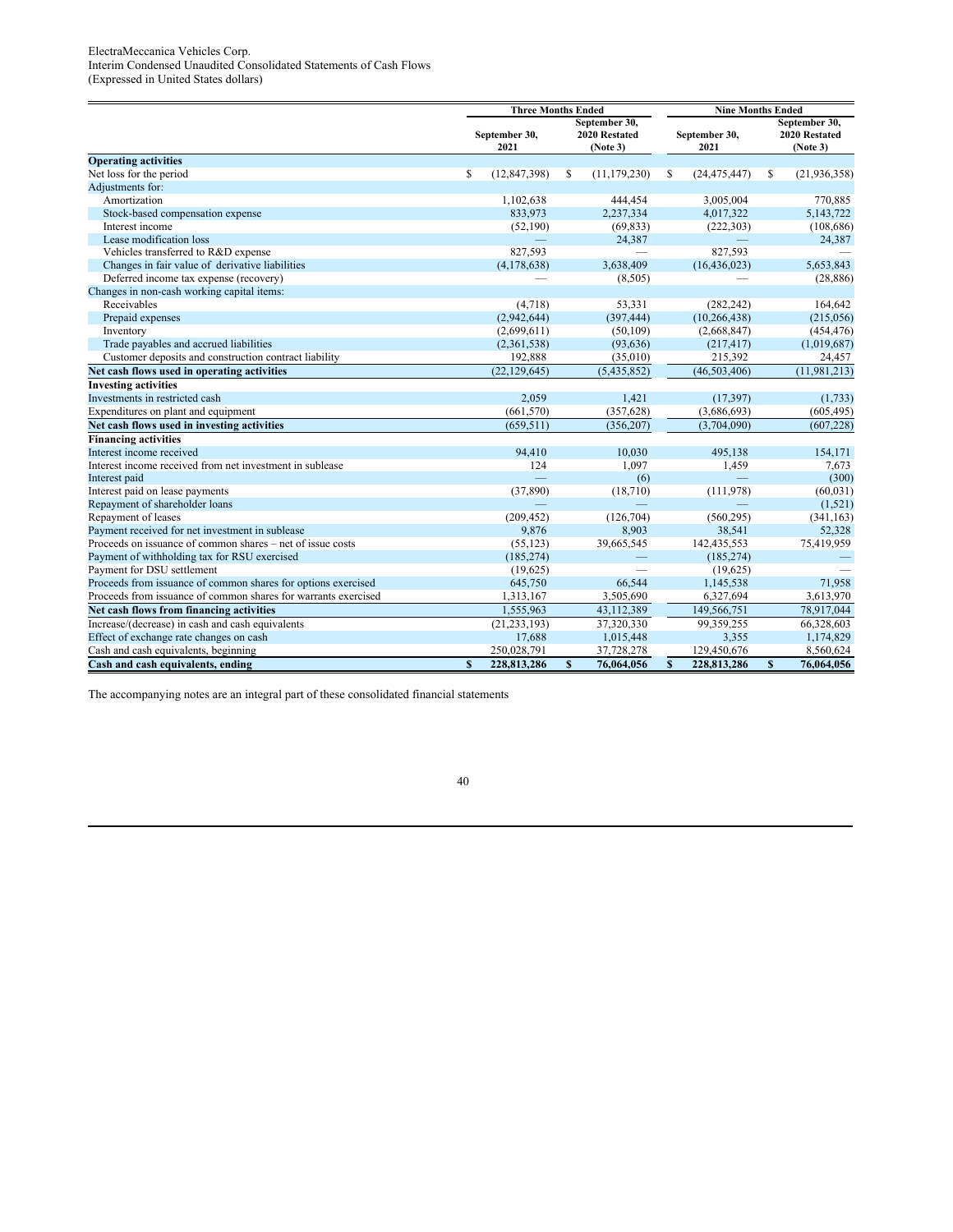## **1. Nature and continuance of operations**

ElectraMeccanica Vehicles Corp (the "Company") was incorporated on February 16, 2015, under the laws of the Province of British Columbia, Canada, and its principal activity is the development and manufacturing of electric vehicles ("EV"s). The Company acquired Intermeccanica International Inc. ("InterMeccanica") on October 18, 2017, and whose principal activity is the development and manufacturing of high-end custom-built vehicles. On January 22, 2018, the Company incorporated a wholly-owned subsidiary, EMV Automotive USA Inc., in Nevada, USA. On October 15, 2019, the Company incorporated a wholly-owned subsidiary, EMV Automotive Technology (Chongqing) Inc., in Chongqing, China. On November 22, 2019, the Company incorporated SOLO EV, LLC, a wholly-owned subsidiary of EMV Automotive USA Inc., in Michigan, USA. On March 19, 2021, the Company incorporated ElectraMeccanica USA, LLC, a wholly-owned subsidiary of EMV Automotive USA Inc., in Arizona, USA.

The head office and principal address of the Company are located at 102 East 1st Avenue, Vancouver, British Columbia, Canada, V5T 1A4.

These consolidated financial statements have been prepared on the assumption that the Company will continue in operation for the foreseeable future and will be able to realize assets and discharge liabilities in the ordinary course of operations. The Company's principal activity is the development and manufacture of EVs. As at September 30, 2021, although the Company has commenced commercial production of the SOLO single seat EV, it is not able to finance day-to-day activities through operations. The Company's continuation is dependent upon the successful results from its electric vehicle manufacturing activities and its ability to attain profitable operations and generate funds therefrom and/or raise equity capital or borrowings sufficient to meet current and future obligations.

The Company has begun production and commenced commercial deliveries of its first SOLO EV in October 2021. As at September 30, 2021, there have been no revenues from the sale of electric vehicles as any amounts received from the sale of pre-production electric vehicles were netted off against research and development costs as cost recovery.

It is anticipated that significant additional funding will be required. Management primarily intends to finance its operations over the next 12 months through sales of the SOLO, private placements and/or public offerings of equity capital.

## **2. Significant accounting policies and basis of preparation**

The consolidated financial statements were authorized for issue on November 9, 2021 by the directors of the Company.

#### *Statement of compliance with International Financial Reporting Standards*

These interim condensed consolidated financial statements have been prepared in accordance with International Financial Reporting Standards ("IFRS"), as issued by the International Accounting Standards Board ("IASB"). These interim condensed consolidated financial statements are prepared in accordance with International Accounting Standards ("IAS") 34 – Interim Financial Reporting on a basis consistent with those followed in the most recent annual consolidated financial statements for the year ended December 31, 2020.

These interim condensed consolidated financial statements do not include all of the information required for full annual financial statements and should be read in conjunction with the Company's audited consolidated financial statements for the year ended December 31, 2020.

#### *Basis of preparation*

The consolidated financial statements of the Company have been prepared on an accrual basis and are based on historical costs except for derivative liabilities which are measured at fair value. As at September 30, 2021, the Company's functional and presentation currency is United States dollars ("USD"). The Company's functional currency for the comparative periods was Canadian dollars ("CAD"). The change in presentation currency and functional currency from December 31, 2020 is discussed in Note 3.

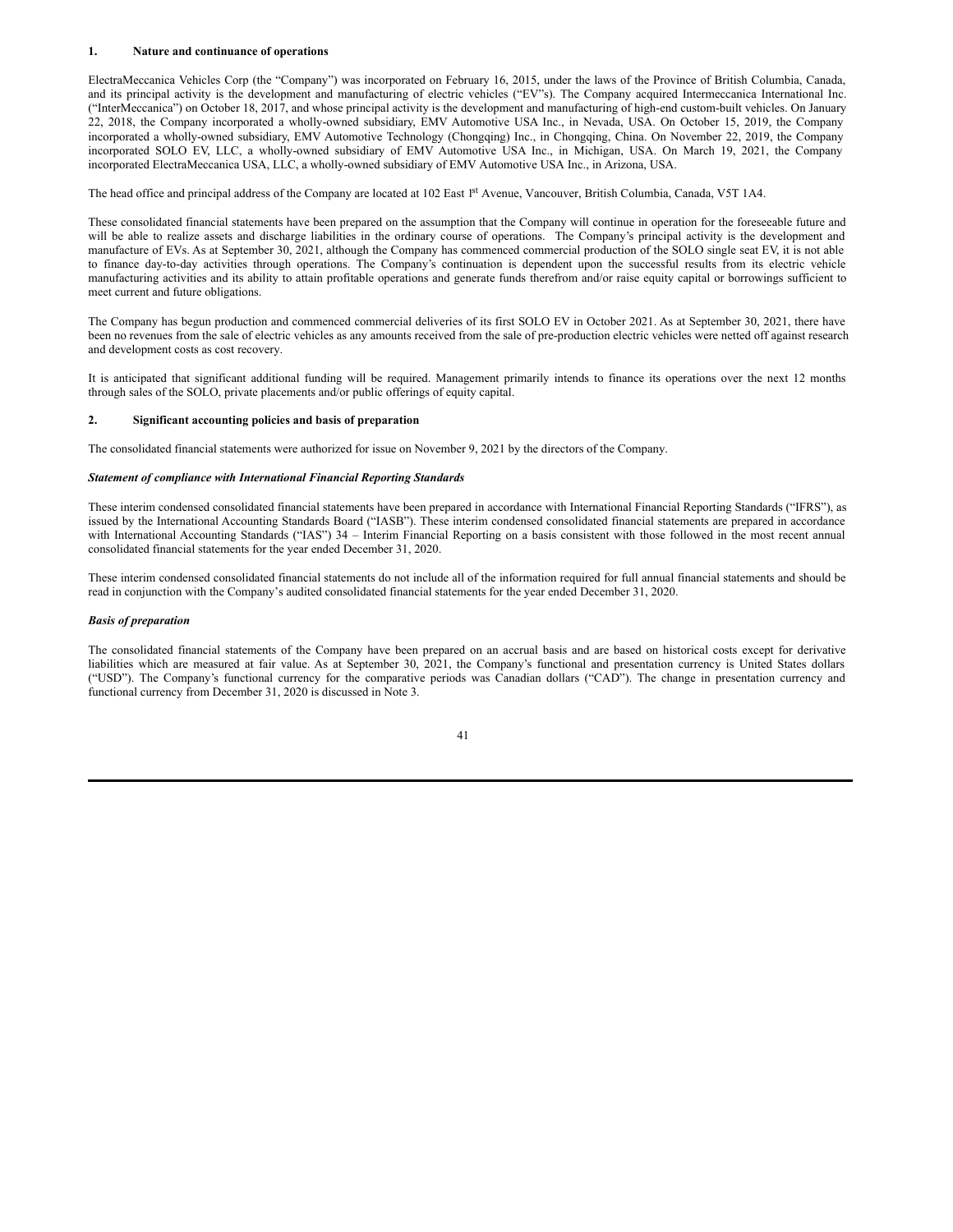#### *Consolidation*

The consolidated financial statements include the accounts of the Company and its wholly-owned subsidiaries, EMV Automotive USA Inc., from the date of its incorporation on January 22, 2018, InterMeccanica, from the date of its acquisition on October 18, 2017, EMV Automotive Technology (Chongqing) Inc., from the date of its incorporation on October 15, 2019, SOLO EV, LLC, from the date of its incorporation on November 22, 2019, and ElectraMeccanica USA, LLC, from the date of its incorporation on March 19, 2021. Inter-company balances and transactions, including unrealized income and expenses arising from inter-company transactions, are eliminated on consolidation.

#### *Significant estimates and assumptions*

The preparation of financial statements in accordance with IFRS requires the Company to make estimates and assumptions concerning the future. The Company's management reviews these estimates and underlying assumptions on an ongoing basis, based on experience and other factors, including expectations of future events that are believed to be reasonable under the circumstances. Revisions to estimates are adjusted for prospectively in the period in which the estimates are revised.

Estimates and assumptions where there is significant risk of material adjustments to assets and liabilities in future accounting periods include the estimated recoverable amount of goodwill, intangible assets and other long-lived assets, the useful lives of plant and equipment, fair value measurements for financial instruments and share-based payments and the recoverability and measurement of deferred tax assets.

The Covid-19 outbreak brings significant uncertainty as to the potential impact on our operations, supply chains for parts and sales channels for our products, and on the global economy as a whole. It is currently not possible to predict how long the pandemic will last or the time that it will take for economic activity to return to prior levels. Therefore, the Company has not changed any estimates and assumptions in the preparation of the financial statements.

#### *Significant judgments*

The preparation of financial statements in accordance with IFRS requires the Company to make judgments, apart from those involving estimates, in applying accounting policies. The most significant areas that require judgment from the Company in completing its consolidated financial statements include:

- the assessment of the Company's ability to continue operations and whether there are events or conditions that may give rise to significant uncertainty;
- the assessment of the Company's functional currency;
- the classification of financial instruments; and
- the calculation of income taxes require judgement in interpreting tax rules and regulations.

#### *Foreign currency translation*

The Company's functional currency is USD. The functional currency of InterMeccanica is CAD, the functional currency of EMV Automotive USA Inc. and ElectraMeccanica USA, LLC is USD, and the functional currency of EMV Automotive Technology (Chongqing) Inc. is the Chinese RMB. The Company reassessed the functional currency during its first quarter of 2021 and determined that the factors now supported USD as the functional currency for the Company. The Company has applied the change in functional currency from CAD to USD effective January 1, 2021.The change in functional currency is discussed in Note 3.

#### *Foreign operations translation*

On consolidation, the assets and liabilities of foreign operations that have a functional currency other than USD are translated into USD at the exchange rates in effect at the end of the reporting period. Revenues and expenses are translated at the average monthly exchange rates prevailing during the period. The resulting translation gains and losses are included as other comprehensive loss. The cumulative deferred translation gains or losses on the foreign operations are reclassified to net income only on disposal of the foreign operations.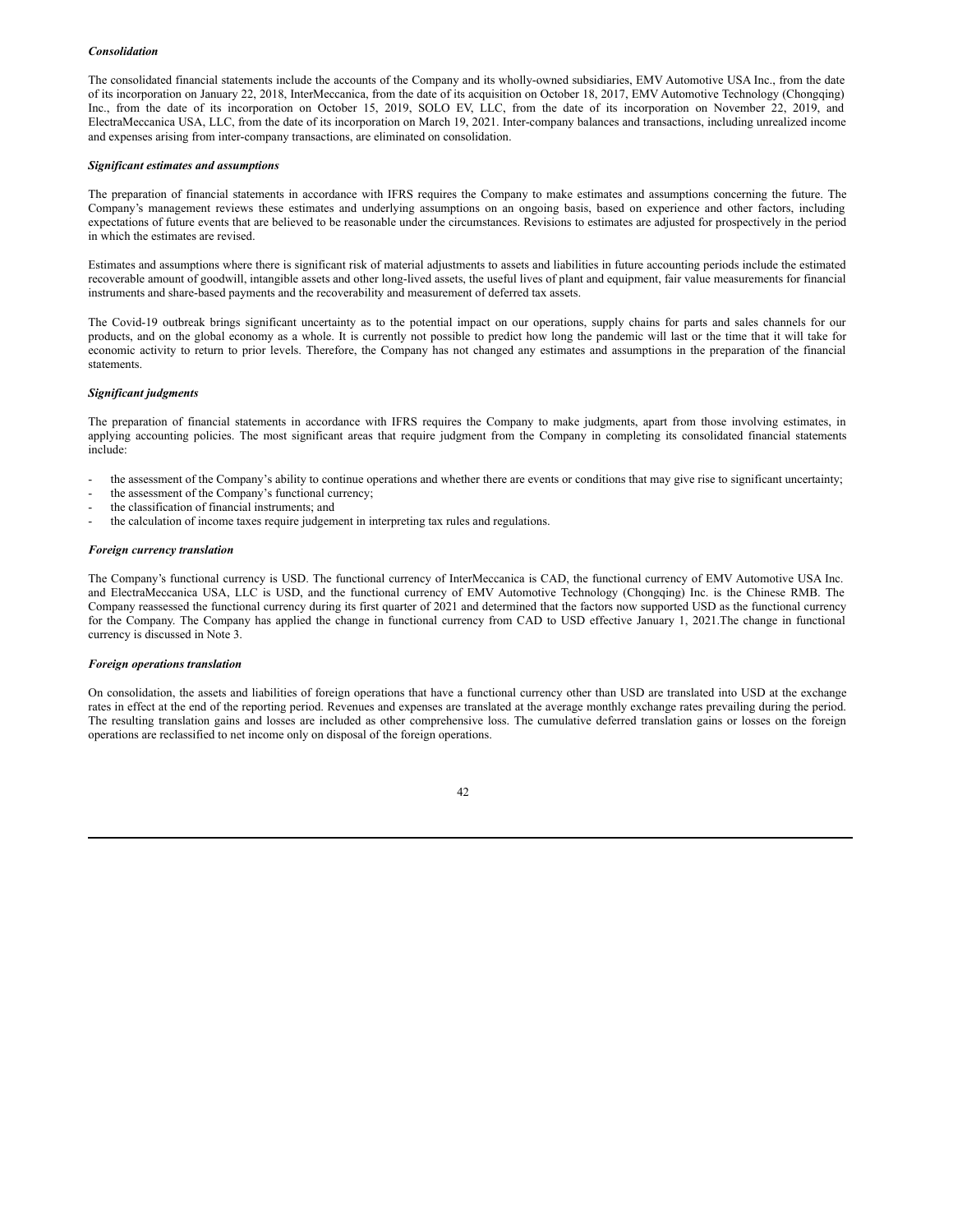#### **3. Change in presentation currency and functional currency**

Effective December 31, 2020, the Company changed its presentation currency from CAD to USD to be more relevant to users.

Prior to December 31, 2020, the Company reported its annual and quarterly consolidated financial statements in CAD. In making this change in presentation currency, the Company followed the recommendations set out in IAS 21, the Effects of Change in Foreign Exchange Rates. In accordance with IAS 21, comparable financial statements for the three and nine months ended September 30, 2020 have been restated retrospectively in the new presentation currency of USD using the current rate method.

The consolidated statement of financial position as of December 31, 2020 of the Company has been prepared in CAD and translated into the new presentation currency of USD using the current rate method.

The procedures under the current rate method as applied in these interim condensed unaudited consolidated financial statements is outlined as below:

- balances for the three and nine months ended September 30, 2020 reported in the Interim Condensed Unaudited Consolidated Statement of Comprehensive Loss and Interim Condensed Unaudited Consolidated Statements of Cash Flows have been translated into USD using average foreign currency rates prevailing for the period;
- balances as at and for the three months ended September 30, 2020 reported in the Interim Condensed Unaudited Consolidated Statement of Change in Equity, including share-based payment reserve, foreign currency translation reserve, deficit and share capital, have been translated into USD using historical rates; and
- basic and diluted loss per share for the three and nine months ended September 30, 2020 have been restated to USD to reflect the change in presentation currency.

All resulting exchange differences arising from the translation are included as a separate component of other comprehensive income/(loss).

The Company considered the current and prospective economic substance of the underlying transactions and circumstances of the Company and concluded that, as of January 1, 2021, the functional currency should be USD rather than CAD.

The effect of the change in functional currency to USD was applied prospectively in the financial statements effective January 1, 2021. The financial position of the Company as at January 1, 2021 has been translated from CAD to USD at an exchange rate of 1.273.

All transactions for the Company are recorded in USD from January 1, 2021 and onwards. Transactions denominated in currencies other than USD are considered foreign currency transactions. Foreign currency transactions are translated into USD using the foreign currency rates prevailing at the date of the transaction. Period-end balances of monetary assets and liabilities in foreign currency are translated to USD using period-end foreign currency rates. Foreign currency gains and losses arising from the settlement of foreign currency transactions are recognized in profit or loss.

The Company reassessed its derivative liabilities upon the change in functional currency, which resulted in an increase of \$14,539,226 in derivative liabilities with a corresponding decrease in share capital as at January 1, 2021.

Warrants issued other than as compensation for goods and services with exercise prices denominated in a currency other than the functional currency of the Company are recognized as derivative liabilities and measured at fair value at each reporting period.

As at December 31, 2020, the functional currency of the Company was CAD and, therefore, warrants with exercise prices denominated in USD were recognized as derivative liabilities and measured at fair value by the Black-Scholes Option Pricing Model with a valuation date of December 31, 2020. The derivative liabilities of the Company was \$17,899,855 as at December 31, 2020.

As at January 1, 2021, the functional currency of the Company is USD. Accordingly, warrants with exercise prices denominated in CAD are recognized as derivative liabilities and measured at fair value by the Black-Scholes Option Pricing Model with a valuation date of January 1, 2021. The fair value of the derivative liabilities of the Company was \$32,439,081 as at January 1, 2021.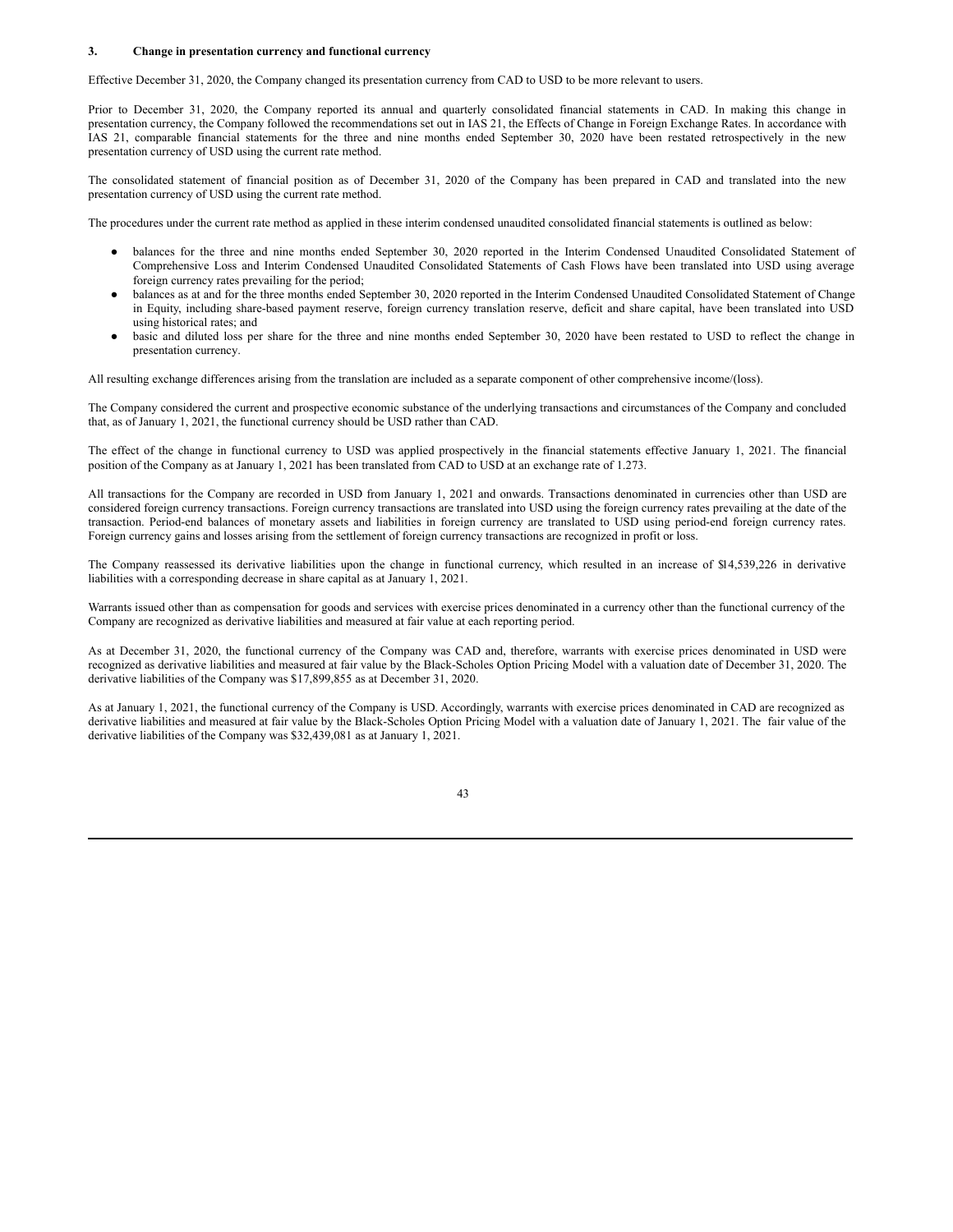# **4. Cash and cash equivalents**

For the purposes of the Interim Condensed Unaudited Consolidated Statements of Cash Flows, cash and cash equivalents comprise the following balances with original term to maturity of 180 days or less:

|                 | September 30, 2021 | December 31, 2020 |
|-----------------|--------------------|-------------------|
| Cash            | 228,813,286        | 58,450,680        |
| Cash equivalent | $\sim$             | 70,999,996        |
|                 | 228,813,286        | 129,450,676       |

# **5. Receivables**

|                     | September 30, 2021 | <b>December 31, 2020</b> |
|---------------------|--------------------|--------------------------|
| Trade receivable    | 5,313              | _                        |
| GST receivable      | 180,632            | 49,385                   |
| Interest receivable | 79                 | 162,316                  |
| Other receivables   | 147.248            | 1.645                    |
|                     | 333,272            | 213.346                  |

# **6. Inventory**

|                     | September 30, 2021 | December 31, 2020 |
|---------------------|--------------------|-------------------|
| Parts and battery   | 708,347            | 995,368           |
| Work in progress    | 128,708            | 75,811            |
| Vehicles            | 2.497.847          | 48.324            |
| Inventory provision | (28.260)           | (510, 409)        |
|                     | 3,306,642          | 609.094           |

# **7. Plant and equipment**

|                                                    |                      | Computer       |                 |                     |              | <b>Production</b> |            |
|----------------------------------------------------|----------------------|----------------|-----------------|---------------------|--------------|-------------------|------------|
|                                                    | <b>Furniture</b> and | hardware and   |                 | Leasehold           | Right-of-use | tooling and       |            |
|                                                    | equipment            | software       | <b>Vehicles</b> | <b>Improvements</b> | assets       | molds             | Total      |
| Cost:                                              |                      |                |                 |                     |              |                   |            |
| December 31, 2019                                  | 438,358              | 209,170        | 299,386         | 396,303             | 1,590,456    | 6,064,826         | 8,998,499  |
| <b>Additions</b>                                   | 32,937               | 208,294        | 1,090,673       | 64,495              | 465,312      | 1,738,462         | 3,600,173  |
| Disposals/write off                                |                      |                | (10,907)        | (28, 366)           |              | (299, 606)        | (338, 879) |
| Lease termination and derecognition1,2             |                      |                |                 |                     | (425, 932)   |                   | (425, 932) |
| Foreign exchange translation difference            | 6,528                | 3,734          | 5,445           | 2,944               | 30,262       | 110,287           | 159,200    |
| December 31, 2020                                  | 477,823              | 421.198        | 1,384,597       | 435,376             | 1,660,098    | 7,613,969         | 11,993,061 |
| <b>Additions</b>                                   | 272,731              | 404,222        | 1,670,911       | 29,617              | 1,575,434    | 350,727           | 4,303,642  |
| Transfer to R&D 3                                  |                      |                | (894,316)       |                     |              |                   | (894,316)  |
| Foreign exchange translation difference            | (251)                | $\overline{4}$ |                 | 46                  | 240          |                   | 39         |
| September 30, 2021                                 | 750,303              | 825,424        | 2,161,192       | 465,039             | 3,235,772    | 7,964,696         | 15,402,426 |
| <b>Amortization:</b>                               |                      |                |                 |                     |              |                   |            |
| December 31, 2019                                  | 238,223              | 100.324        | 256,588         | 182,599             | 512,902      |                   | 1,290,636  |
| Additions                                          | 67,030               | 96,191         | 41,005          | 112,591             | 414,102      | 903,756           | 1,634,675  |
| <b>Disposals</b>                                   |                      |                | (7,588)         | (23, 119)           |              | (9,847)           | (40, 554)  |
| Lease termination and derecognition <sup>1,2</sup> |                      |                |                 | --                  | (204, 590)   |                   | (204, 590) |
| Foreign exchange translation difference            | 4,068                | 1,816          | 4,667           | 1,685               | 10,350       |                   | 22,586     |
| December 31, 2020                                  | 309,321              | 198,331        | 294,672         | 273,756             | 732,764      | 893.909           | 2,702,753  |
| <b>Additions</b>                                   | 65,209               | 170,208        | 181,165         | 81,694              | 548,441      | 1,955,903         | 3,002,620  |
| Transfer to R&D                                    |                      |                | (38,022)        |                     |              |                   | (38, 022)  |
| Foreign exchange translation difference            | 94                   | $\overline{4}$ |                 | 43                  | 55           |                   | 196        |
| September 30, 2021                                 | 374,624              | 368,543        | 437,815         | 355,493             | 1,281,260    | 2,849,812         | 5,667,547  |
| Net book value:                                    |                      |                |                 |                     |              |                   |            |
| December 31, 2020                                  | 168,502              | 222,867        | 1,089,925       | 161,620             | 927,334      | 6,720,060         | 9,290,308  |
| September 30, 2021                                 | 375,679              | 456,881        | 1,723,377       | 109.546             | 1.954.512    | 5.114.884         | 9,734,879  |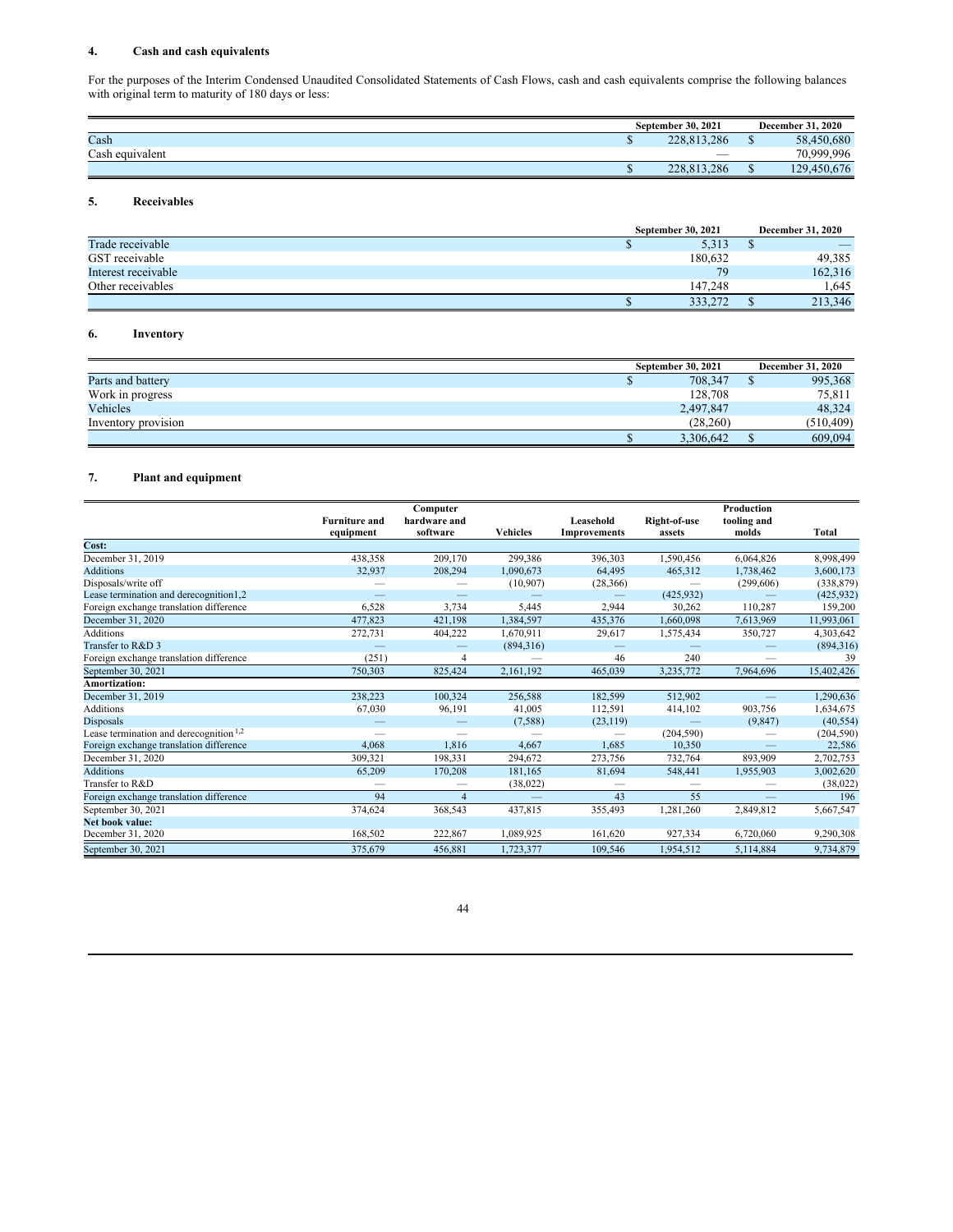**<sup>1</sup>** The Company entered into a sublease agreement for its office space in Los Angeles, USA, with effect from February 1, 2020. As a result of the sublease, the Company derecognized the right-of-use asset relating to the head lease with a cost of \$298,708 and accumulated amortization of \$120,131 (see Note 8 for further information on the net investment in sublease).

 $2$  The Company terminated one of its warehouse leases on January 31, 2020. As a result of the termination, the Company derecognized the right-of-use asset of the warehouse with a cost of \$127,224 and accumulated amortization of \$84,459.

3 Vehicles with cost of \$894,316 and accumulated depreciation of \$38,022 were transferred to R&D usage.

## **8. Net investment in sublease**

The Company entered into an agreement to sublease its office space in Los Angeles, USA, with effect from February 1, 2020. The Company has classified the sublease as a finance lease as the term of the sublease is for major part of the economic life of the right-of-use asset arising from the head lease. At the commencement date of the sublease, the Company derecognized the right-of-use asset relating to the head lease that it transferred to the sub-lessee and recognized the net investment in the sub-lease. The term of the sublease expired on August 21, 2021 and became month-to-month and there is\$nil net investment in sublease as of September 30, 2021 (December 31, 2020 - \$38,541).

## **9. Goodwill and Other Intangible Assets**

|                                                           | September 30, 2021 | December 31, 2020 |
|-----------------------------------------------------------|--------------------|-------------------|
| Identifiable intangibles on acquisition of InterMeccanica | 404,805            | 407.751           |
| Goodwill on acquisition of InterMeccanica                 | 549.760            | 549.760           |
| Other intangibles                                         | 11.956             | 11.956            |
|                                                           | 966.521            | 969.467           |

#### **10. Trade payables and accrued liabilities**

|                                  | <b>September 30, 2021</b> | <b>December 31, 2020</b> |           |  |
|----------------------------------|---------------------------|--------------------------|-----------|--|
| Trade payables                   | 979,779                   |                          | 1.001.773 |  |
| Due to related parties (Note 19) | 26,786                    |                          | 280,432   |  |
| <b>Accrued liabilities</b>       | 1.324.827                 |                          | 2,179,134 |  |
|                                  | 2,331,392                 |                          | 3,461,339 |  |

# **11. Lease liabilities**

The Company leases buildings for its engineering center and head office and warehouse spaces and kiosk locations to promote vehicle sales. These leases generally span a period of one to five years.

The Company incurred \$336,858 and \$782,490 of lease expenses for the three and nine months ended September 30, 2021, respectively (September 30, 2020 - \$68,346 and \$104,423 for the three and nine months, respectively), for short-term leases and low-value leases which are not included in the measurement of lease liabilities.

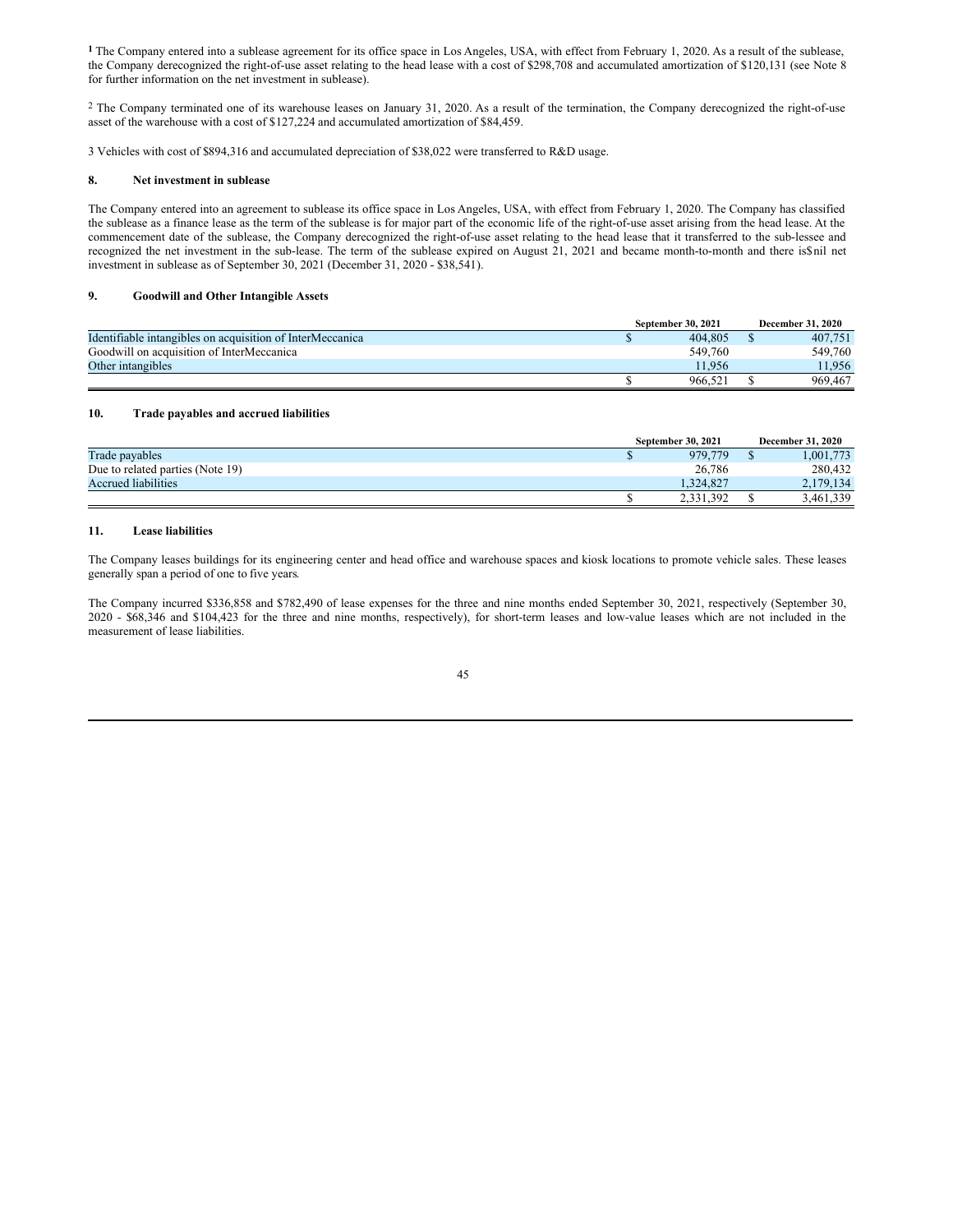The following tables reconcile the change in the lease liabilities and disclose a maturity analysis of the lease liabilities for the nine months ended September 30, 2021 and the year ended December 31, 2020:

| Balance as at December 31, 2019     | S | 1,129,249  |
|-------------------------------------|---|------------|
| Lease addition                      |   | 465,312    |
| Lease termination                   |   | (33, 442)  |
| Accretion of lease liability        |   | 79,205     |
| Repayment of principal and interest |   | (564, 551) |
| Balance as at December 31, 2020     | S | 1,075,773  |
| Lease addition                      |   | 1,575,435  |
| Accretion of lease liability        |   | 104.888    |
| Repayment of principal and interest |   | (662, 865) |
| Balance as at September 30, 2021    |   | 2,093,231  |

During the three months ended September 30, 2021, the Company entered a new lease agreement for a kiosk location to promote vehicle sales. The lease is for a 30 month period.

During the three months ended June 30, 2021, the Company amended a lease agreement to extend the lease term forseven months.

During the three months ended March 31, 2021, the Company entered into a long-term lease agreement for its engineering center and head office in Canada which expires on February 28, 2026, with the Company holding an option to renew for a further five years.

|                                          |                       |                            |  |         |               | <b>Present value of</b> |
|------------------------------------------|-----------------------|----------------------------|--|---------|---------------|-------------------------|
|                                          | <b>Future minimum</b> |                            |  |         | minimum lease |                         |
| At September 30, 2021                    |                       | Interest<br>lease payments |  |         | payments      |                         |
| Less than one year                       |                       | 667,397                    |  | 136,563 |               | 530,834                 |
| Between one and five years               |                       | 1,194,171                  |  | 304,274 |               | 889,897                 |
| More than five years                     |                       | 774,702                    |  | 102,202 |               | 672,500                 |
|                                          |                       | 2.636.270                  |  | 543,039 |               | 2,093,231               |
| Current portion of lease liabilities     |                       |                            |  |         |               | 530,834                 |
| Non-current portion of lease liabilities |                       |                            |  |         |               | 1,562,397               |

#### **12. Derivative liabilities**

## **a) Warrants**

At September 30, 2021, the exercise price of certain of our warrants is denominated in CAD; however, the functional currency of the Company is USD (see Note 3). Consequently, the value of the proceeds on exercise is not fixed and will vary based on foreign exchange rate movements. The warrants when issued other than as compensation for goods and services are therefore a derivative for accounting purposes and are required to be recognized as derivative liabilities and measured at fair value at each reporting period. Any changes in fair value from period to period are recorded as a non-cash gain or loss in the interim condensed unaudited consolidated statements of comprehensive loss. Upon exercise, the holders will pay the Company the respective exercise price for each warrant exercised in exchange for one common share of the Company and the fair value at the date of exercise and the associated non-cash liability will be reclassified to share capital. The non-cash liability associated with any warrants that expire unexercised will be recorded as a gain in the interim condensed unaudited consolidated statements of comprehensive loss. There are no circumstances in which the Company would be required to pay any cash upon exercise or expiry of the warrants (see Note 13 for further information on warrants issued and outstanding).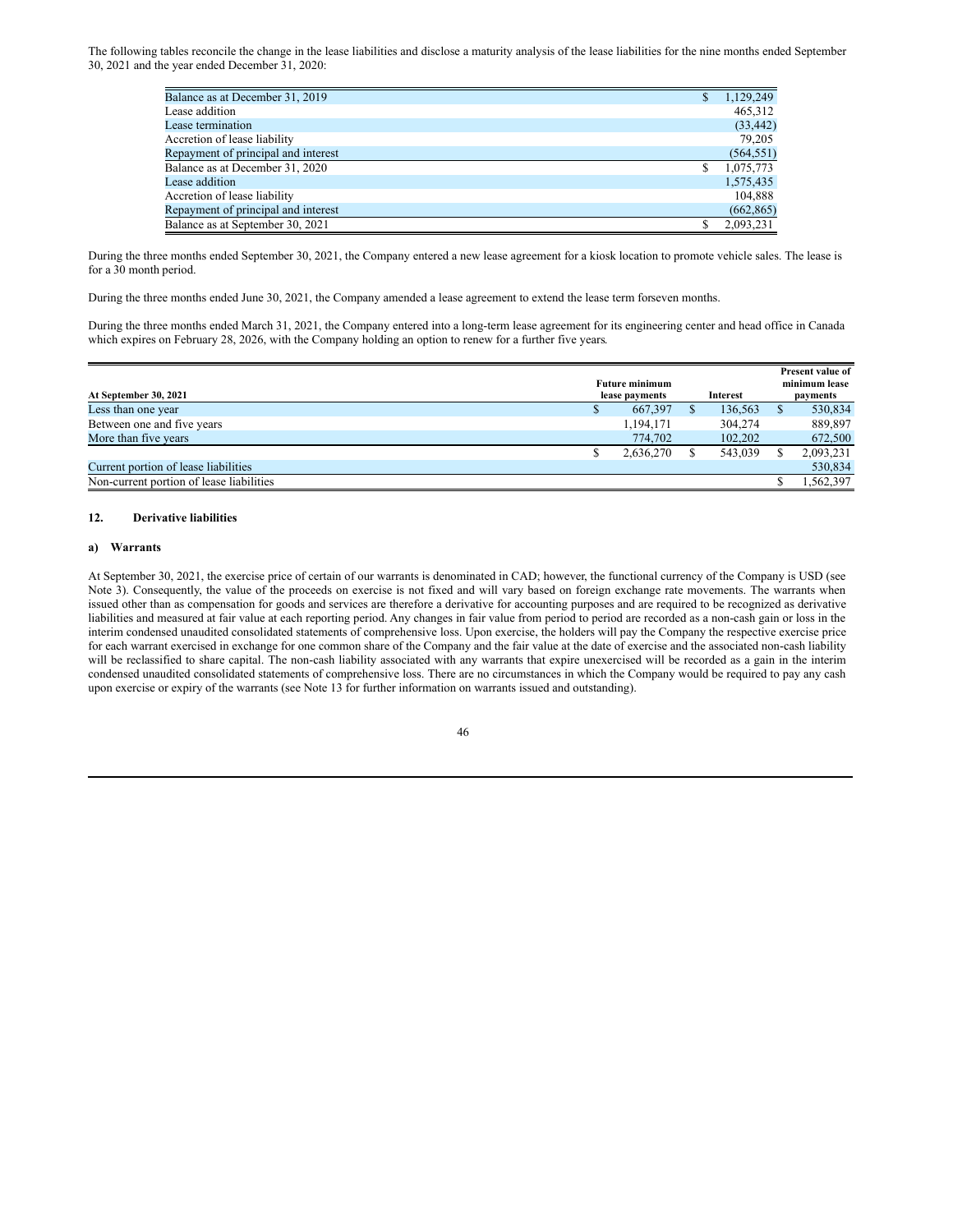A reconciliation of the changes in fair values of the warrants derivative liabilities is below:

|                                                                              | September 30, 2021 |                | December 31, 2020 |
|------------------------------------------------------------------------------|--------------------|----------------|-------------------|
| Balance, beginning                                                           | S                  | 17,899,855     | 5,456,265         |
| Decrease of derivative liabilities for warrants priced in USD per change in  |                    |                |                   |
| functional currency (Note 3)                                                 |                    | (17,899,855)   |                   |
| Recognize of derivative liabilities for warrants priced in CAD per change in |                    |                |                   |
| functional currency (Note 3)                                                 |                    | 32,439,081     |                   |
| Warrants exercised                                                           |                    | (12,560,212)   | (20, 491, 542)    |
| Changes in fair value of derivative liabilities                              |                    | (16, 436, 023) | 32,935,132        |
| Balance, ending                                                              |                    | 3.442.846      | 17,899,855        |

The fair value of the non-transferrable warrants was calculated using the Black-Scholes Option Pricing Model.

# **b) Deferred Stock Units**

Deferred Stock Units ("DSU"s) are stock-based awards that may be granted by the Company to certain eligible participants pursuant to its Stock Incentive Plan. During the three months ended September 30, 2021, the Company changed the settlement intention by allowing the holders of the DSUs to settle the DSUs in cash or common shares. As a result, the entire DSU balance of \$152,164 was reclassified from equity to DSU liability.

During the three months ended September 30, 2021, the Company issued51,468 DSUs which will vest over one year.

At each reporting date, between the grant and settlement dates of DSUs, the fair value of the liability is re-measured with any changes in fair value recognized in net income (loss) for the period. The entire DSU balance is presented in long-term liabilities.

The changes in DSUs during the nine months ended September 30, 2021 are as follows:

|                               | <b>Number of DSU</b> | Amount    |
|-------------------------------|----------------------|-----------|
| Balance, December 31, 2020    | $-$                  |           |
| Reclassification to liability | 44.623               | 152,164   |
| <b>DSUs</b> exercised         | (11, 510)            | (39, 248) |
| Issuance                      | 51.468               | 9.484     |
|                               |                      |           |
| Balance, September 30, 2021   | 84.581               | 122,400   |

## **13. Share capital**

## *Authorized share capital*

Unlimited number of common shares without par value.

At September 30, 2021, the Company had 114,944,673 issued and outstanding common shares (December 31, 2020 –89,309,563).

On December 21, 2020, the Company contracted with Stifel, Nicolaus & Company, Incorporated and Roth Capital Partners, LLC (each, an "Agent", and collectively, the "Agents") to sell common shares of the Company having an aggregate offering price of up to \$100,000,000 through the Agents (the "Sales Agreement"). On February 8, 2021, the Company contracted with the Agents to sell additional common shares having an aggregate offering price of up to \$100,000,000 through the Agents (the "December Sales Agreement"). On September 30, 2021, the Company contracted with the Agents to sell additional common shares having an aggregate offering price of up to \$200,000,000 through the Agents (the "September Sales Agreement").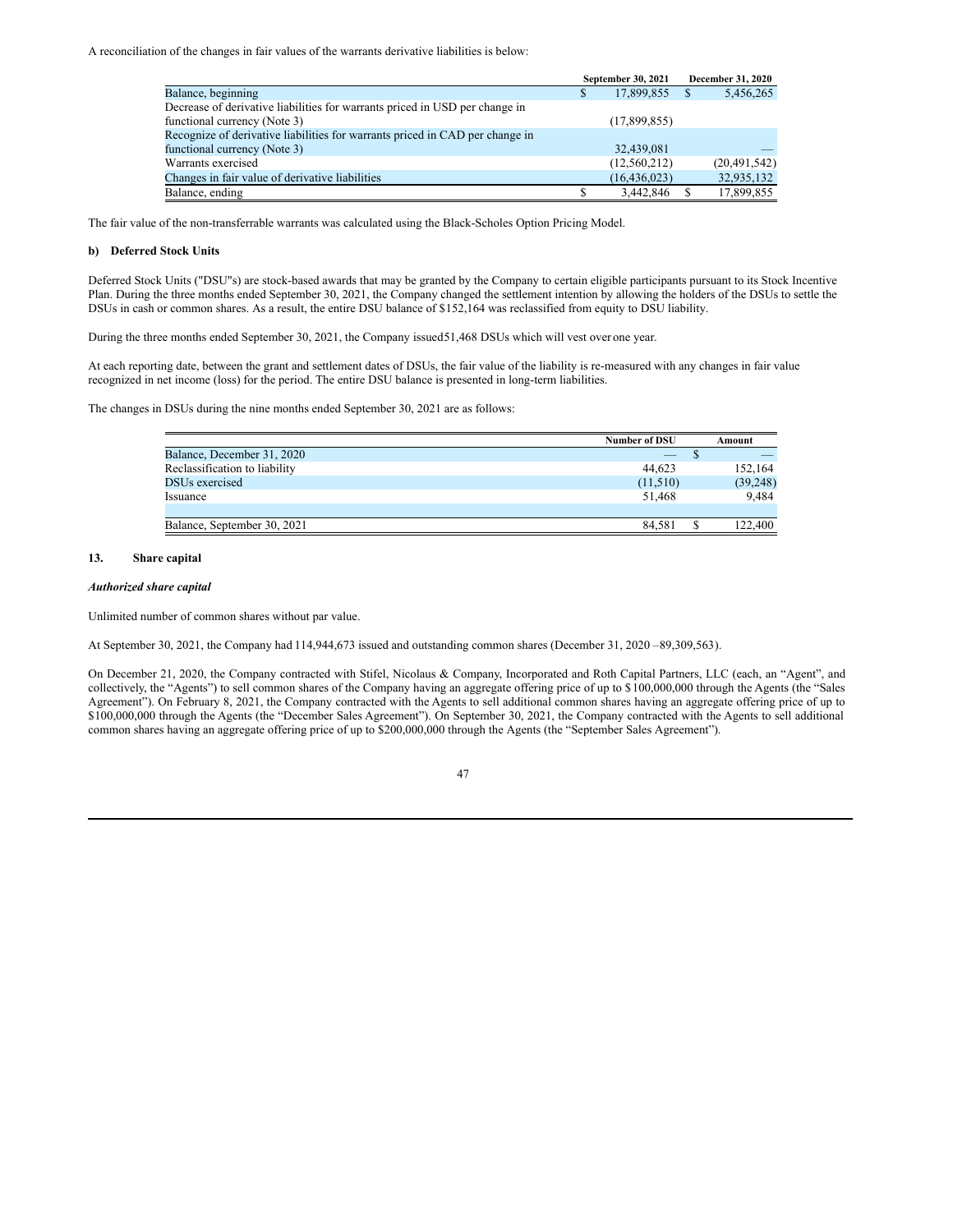In accordance with the terms of each of the Sales Agreement, the December Sales Agreement and the September Sales Agreement, the Company may offer and sell common shares from time to time through the Agent selected by the Company (the "Designated Agent"), acting as sales agent or, with consent of the Company, as principal. The common shares may be offered and sold by any method permitted by law deemed to be an "at the market" offering (the "ATM Offering ") as defined in Rule 415 promulgated under the Securities Act, including sales made directly on or through the Nasdaq Capital Market on any other existing trading market for the common shares, and, if expressly authorized by the Company, in negotiated transactions.

From January 4 to January 8, 2021, the Company issued6,741,420 common shares for the ATM Offering under the December Sales Agreement for gross proceeds of \$46,558,988. Share issue costs related to the ATM Offering were \$1,258,122.

From February 9 to March 12, 2021, the Company issued13,624,075 common shares for the ATM Offering under the February Sales Agreement for gross proceeds of \$99,999,996. Share issue costs related to the ATM Offering were \$2,702,209.

As of September 30, 2021, no common shares were issued for the ATM Offering under the September Sales Agreement.

During the three months ended March 31, 2021, the Company issued2,195,640 common shares for warrants exercised by investors for proceeds of \$16,801,135.

During the three months ended June 30, 2021, the Company issued88,774 common shares for warrants exercised by investors for proceeds of \$404,354.

During the three months ended September 30, 2021, the Company issued135,000 common shares for warrants exercised by investors for proceeds of \$1,682,416.

During the three months ended March 31, 2021, the Company issued1,058,724 common shares for options exercised by investors for proceeds of \$449,459.

During the three months ended June 30, 2021, the Company issued21,825 common shares for options exercised by investors for proceeds of \$50,329.

During the three months ended September 30, 2021, the Company issued1,375,400 common shares for options exercised by investors for proceeds of \$645,750.

During the three months ended September 30, 2021, the Company issued118,497 shares for restricted share units ("RSU's) exercised by officers and paid withholding tax of \$184,274.

During the three months ended September 30, 2021, the Company issued5,755 common shares for DSUs exercised by a director and paid cash \$19,625 for a DSU settlement.

#### *Basic and fully diluted loss per share*

The calculation of basic and fully diluted loss per share for the three and nine months ended September 30, 2021 was based on the net loss attributable to common shareholders of \$12,847,398 and \$24,475,447, respectively (September 30, 2020 – \$11,179,230 and \$21,936,358 for three and nine months, respectively), and the weighted average number of common shares outstanding of 113,670,604 and 110,110,785, respectively (September 30, 2020 – 69,948,843 and 51,080,739, respectively). Fully diluted loss per share did not include the effect of10,252,227 stock options (September 30, 2020 – 13,375,438), 11,604,402 warrants (September 30, 2020 – 20,603,396), 84,581 DSUs (September 30, 2020 – 44,623) and 649,473 RSUs (September 30,  $2020 - 507,849$  as the effect would be anti-dilutive.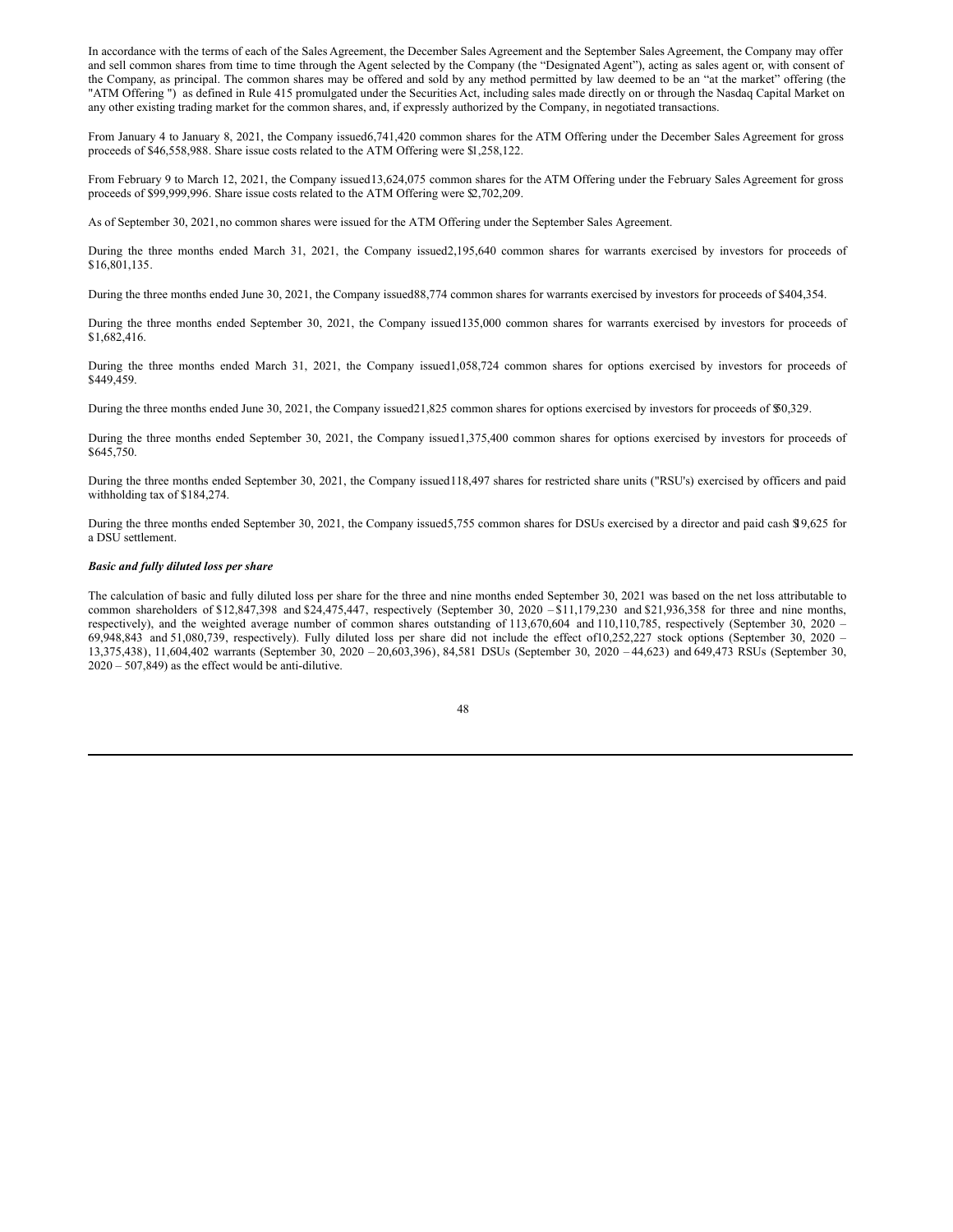## *Stock options*

The Company adopted its 2020 Stock Incentive Plan (the "Stock Incentive Plan") on July 9, 2020, which provides that the Board of Directors of the Company may,from time to time in its discretion, grant to directors, officers, employees and consultants of the Company certain stock-based compensation awards including non-transferable stock options to purchase common shares; provided that the number of common shares reserved for issuance under all awards will not exceed 30,000,000. Such stock options may be exercisable for a period of up to10 years from the date of grant. Stock options may be exercised no later than 90 days following cessation of the optionee's position with the Company unless any exercise extension has been approved in advance by the Plan Administrator.

Stock options granted may vest based on terms and conditions set out in the stock option agreements themselves. On exercise, each stock option allows the holder to purchase one common share of the Company or to exchange common share of the Company without cash payment for the number of common shares calculated by a formula as set forth in the stock option agreement.

The changes in stock options during the nine months ended September 30, 2021 and the year ended December 31, 2020 are as follows:

|                                     |                          | September 30, 2021  |                |                          |   | December 31, 2020 |  |  |  |  |  |                     |
|-------------------------------------|--------------------------|---------------------|----------------|--------------------------|---|-------------------|--|--|--|--|--|---------------------|
|                                     |                          | Weighted<br>average |                |                          |   |                   |  |  |  |  |  | Weighted<br>average |
|                                     | <b>Number of options</b> |                     | exercise price | <b>Number of options</b> |   | exercise price    |  |  |  |  |  |                     |
| Options outstanding, beginning      | 13,008,364               | S                   | 2.14           | 12,908,315               | S | 2.03              |  |  |  |  |  |                     |
| Options granted                     | 1.300.604                |                     | 5.13           | 1,790,000                |   | 3.47              |  |  |  |  |  |                     |
| Options exercised                   | (3,771,109)              |                     | 1.58           | (632, 822)               |   | 1.83              |  |  |  |  |  |                     |
| Options forfeited/expired/cancelled | (285, 632)               |                     | 4.85           | (1,057,129)              |   | 3.20              |  |  |  |  |  |                     |
| Options outstanding, ending         | 10.252.227               |                     | 2.68           | 13.008.364               | S | 2.14              |  |  |  |  |  |                     |

Details of stock options outstanding as at September 30, 2021 were as follows:

| <b>Exercise price</b> | Weighted average<br>contractual life | Number of options<br>outstanding | Number of options<br>exercisable |
|-----------------------|--------------------------------------|----------------------------------|----------------------------------|
|                       |                                      |                                  |                                  |
| \$0.30 CAD            | 0.71                                 | 1,327,273                        | 1,327,273                        |
| \$0.80 CAD            | 1.20                                 | 334,091                          | 334,091                          |
| \$2.00 CAD            | 2.61                                 | 85,104                           | 85,104                           |
| \$1.91                | 5.19                                 | 2,405,000                        | 1,977,223                        |
| \$2.45                | 4.85                                 | 1,250,000                        | 1,250,000                        |
| \$2.53                | 4.86                                 | 131,818                          | 131,818                          |
| \$2.62                | 1.98                                 | 700,000                          | 700,000                          |
| \$3.40                | 4.47                                 | 1,035,000                        | 1,035,000                        |
| \$3.41                | 5.81                                 | 1,179,708                        | 648,054                          |
| \$3.55                | 9.79                                 | 90,604                           | 7,350                            |
| \$3.77                | 6.74                                 | 240,000                          | 137,090                          |
| \$4.15                | 9.38                                 | 805,000                          | 372,499                          |
| \$5.00                | 2.17                                 | 193,629                          | 193,629                          |
| \$6.18                | 3.86                                 | 18,754                           | 18,754                           |
| \$7.23                | 6.28                                 | 225,000                          | 93,754                           |
| \$7.75                | 6.39                                 | 110,000                          | 43,544                           |
| \$9.60                | 3.27                                 | 121,246                          | 114,176                          |
|                       |                                      | 10,252,227                       | 8,469,359                        |

The weighted average grant date fair value of stock options granted during the nine months ended September 30, 2021 was\$2.59 (September 30, 2020 – \$2.16).

During the three and nine months ended September 30, 2021, the Company recognized stock-based compensation expense of\$930,097 and \$3,579,636, respectively (September 30, 2020 - \$1,688,796 and \$4,595,184 for three and nine months, respectively), for stock options granted.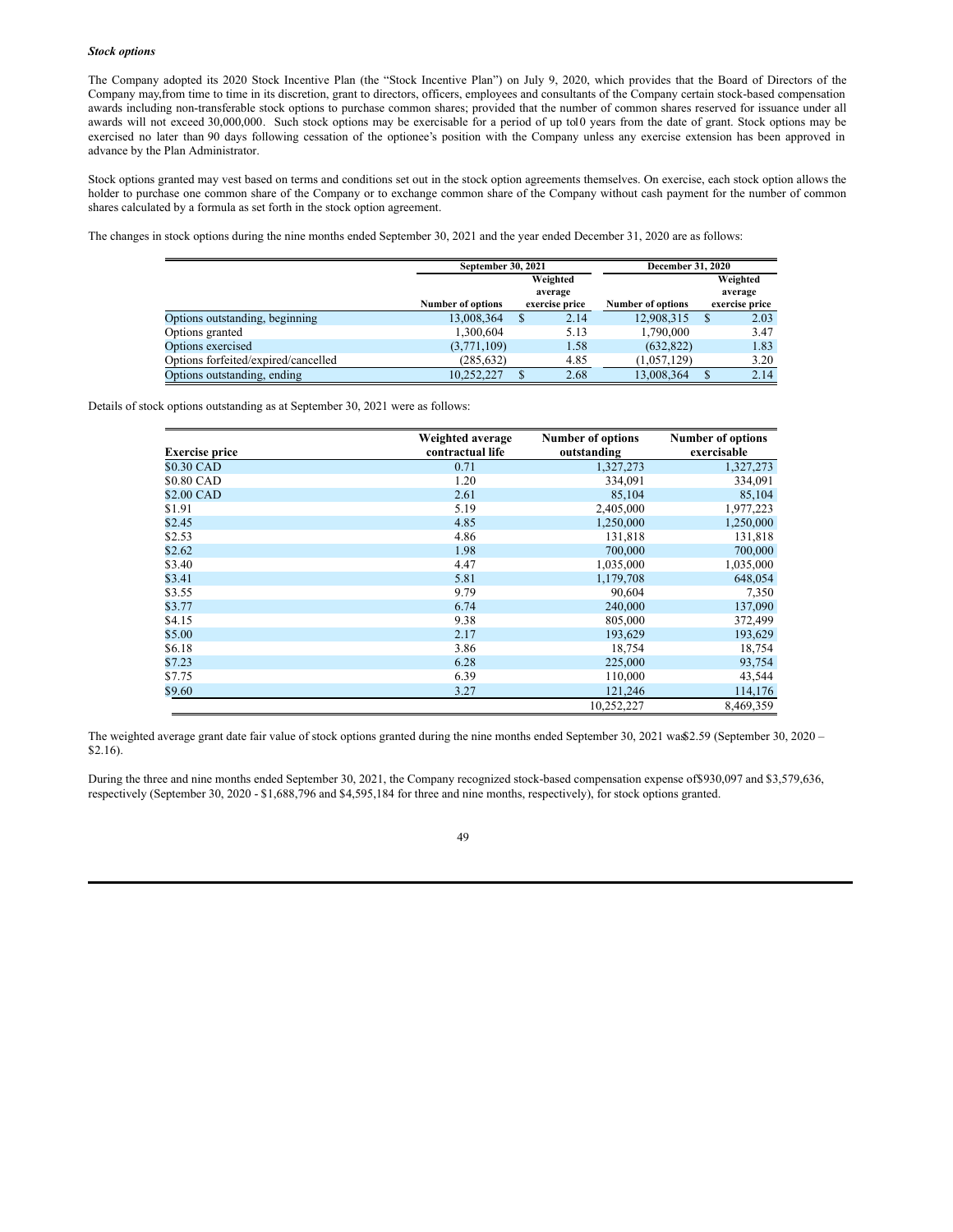#### *Warrants*

On exercise, each warrant allows the holder to purchase one common share of the Company or to exchange common share of the Company without cash payment for the number of common shares calculated by the formula set forth in the warrant agreement itself.

The changes in warrants during the nine months ended September 30, 2021 and the year ended December 31, 2020 are as follows:

|                                 |                                                             | September 30, 2021 |      |                       | <b>December 31, 2020</b> |                                    |  |
|---------------------------------|-------------------------------------------------------------|--------------------|------|-----------------------|--------------------------|------------------------------------|--|
|                                 | Weighted average<br>Number of<br>exercise price<br>warrants |                    |      | Number of<br>warrants |                          | Weighted average<br>exercise price |  |
| Warrants outstanding, beginning | 15,070,883                                                  |                    | 4.01 | 20,603,396            |                          | 3.57                               |  |
| Warrants exercised              | (2,690,005)                                                 |                    | 2.96 | (5,387,200)           |                          | 2.49                               |  |
| Warrants expired                | (776, 476)                                                  |                    | 6.89 | (145.313)             |                          | 1.49                               |  |
| Warrants outstanding, ending    | 11.604.402                                                  |                    | 4.78 | 15,070,883            |                          | 4.01                               |  |

At September 30, 2021, all warrants outstanding were exercisable. Details of warrants outstanding as at September 30, 2021 are as follows:

| <b>Exercise Price</b>        | Weighted average<br>contractual life | Number of warrants<br>outstanding |
|------------------------------|--------------------------------------|-----------------------------------|
| Non-Transferable Warrants    |                                      |                                   |
| \$4.00 CAD - \$16.00 CAD     | $0.40$ years                         | 6,006,146                         |
| \$2.00 USD - \$24.00 USD     | 2.38 years                           | 1,096,988                         |
| <b>Transferable Warrants</b> |                                      |                                   |
| \$4.25 USD                   | $1.85$ years                         | 4,501,268                         |
| Warrants outstanding, ending | $1.15$ years                         | 11.604.402                        |

## *DSUs*

DSUs are stock-based awards that may be granted by the Company to certain eligible participants pursuant to its current Stock Incentive Plan. Each DSU will issue one common share of the Company or settle by equivalent cash to the holders of the DSU (Note 12).

The changes in DSUs during the nine months ended September 30, 2021 and the year ended December 31, 2020 are as follows:

|                             | September 30, 2021   |  |                  | <b>December 31, 2020</b> |                  |      |  |
|-----------------------------|----------------------|--|------------------|--------------------------|------------------|------|--|
|                             |                      |  | Weighted average |                          | Weighted average |      |  |
|                             | <b>Number of DSU</b> |  | exercise price   | <b>Number of DSU</b>     | exercise price   |      |  |
| DSUs outstanding, beginning | 44,623               |  | 3.41             |                          |                  |      |  |
| DSU <sub>s</sub> granted    | 51,468               |  | 3.41             | 44.623                   |                  | 3.41 |  |
| <b>DSUs</b> exercised       | (11.510)             |  | 3.41             | $\overline{\phantom{a}}$ |                  |      |  |
| DSUs outstanding, ending    | 84.581               |  | 3.41             | 44.623                   |                  | 3.41 |  |

Details of DSUs outstanding as at September 30, 2021 are as follows:

|             | Deemed value | Weighted average<br>contractual life | <b>Number of DSUs</b><br>outstanding | <b>Number of DSUs</b><br>exercisable |
|-------------|--------------|--------------------------------------|--------------------------------------|--------------------------------------|
| ሰሳ<br>33.41 |              | ر ر.                                 | 84.581                               | 112<br><i></i>                       |

During the three and nine months ended September 30, 2021, the Company recognized stock-based compensation expense of \$9,484 (September 30, 2020 - \$152,164) for DSUs granted during the period.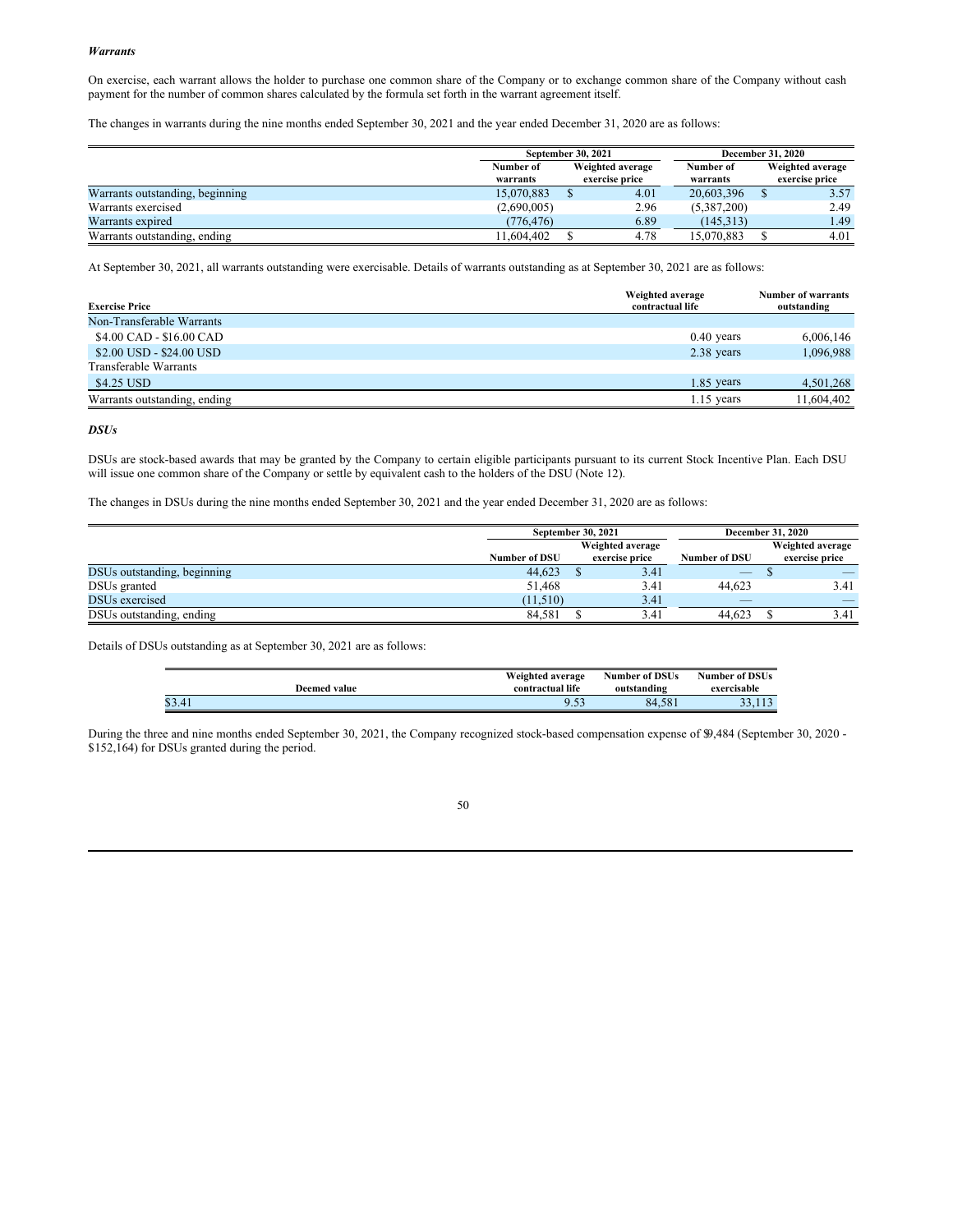## *RSUs*

RSUs are stock-based awards that may be granted by the Company to certain eligible participants pursuant to its current Stock Incentive Plan. RSUs are accounted for as equity-settled share-based payment transactions as the obligations under an RSU will be settled through the issuance of common shares. The Company measures the cost of equity-settled share-based transactions by reference to the fair value of the equity instruments at the date at which they are granted and is recorded in the statement of comprehensive loss over the vesting period.

The changes in RSUs during the three months ended September 30, 2021 and the year ended December 31, 2020 are as follows:

|                             | September 30, 2021   |                                    |                      | <b>December 31, 2020</b>           |
|-----------------------------|----------------------|------------------------------------|----------------------|------------------------------------|
|                             | <b>Number of RSU</b> | Weighted average<br>exercise price | <b>Number of RSU</b> | Weighted average<br>exercise price |
| RSUs outstanding, beginning | 507,849              | 3.44                               |                      |                                    |
| RSU <sub>s</sub> granted    | 450,442              | 3.41                               | 507,849              | 3.44                               |
| RSUs exercised              | (169, 283)           | 3.44                               |                      |                                    |
| RSU <sub>s</sub> expired    | (139.535)            | 3.44                               |                      |                                    |
| RSUs outstanding, ending    | 649,473              | 3.44                               | 507,849              | 3.44                               |

Details of RSUs outstanding as at September 30, 2021 are as follows:

|              | Weighted average | <b>Number of RSUs</b> | <b>Number of RSUs</b> |
|--------------|------------------|-----------------------|-----------------------|
| Deemed value | contractual life | outstanding           | exercisable           |
| \$3.42       | 9.62             | 649,473               |                       |

During the three and nine months ended September 30, 2021, the Company recognized stock-based compensation expense of (\$105,608) and \$428,202, respectively (September 30, 2020 - \$ Nil and \$548,538 for three and nine months), for RSUs granted during the period.

## **14. Share Based Reserves**

The share-based payment reserve records items that are recognized as stock-based compensation expense and other share-based payments until such time that the stock options are exercised, at which time the corresponding amount will be transferred to share capital. If the stock options expire unexercised, the amount remains in the share-based payment reserve account.

# **15. General and administrative expenses**

|                        |                    |         | Three months ended        | Nine months ended  |                    |  |  |
|------------------------|--------------------|---------|---------------------------|--------------------|--------------------|--|--|
|                        | September 30, 2021 |         | <b>September 30, 2020</b> | September 30, 2021 | September 30, 2020 |  |  |
| Rent                   |                    | 456,014 | 150,454                   | 1,153,370          | 302,686            |  |  |
| Office expenses        | 2,150,981          |         | 313,041                   | 5,637,354          | 882,454            |  |  |
| Legal and professional |                    | 571,552 | 460,197                   | 1,395,295          | 1,336,623          |  |  |
| Consulting fees        |                    | 767,813 | 203,633                   | 2,492,575          | 770,867            |  |  |
| Investor relations     |                    | 292,704 | 57,352                    | 564,190            | 219,143            |  |  |
| <b>Salaries</b>        | 3.106.038          |         | 660,426                   | 4.969.002          | 1,527,013          |  |  |
|                        | 7,345,102          |         | 1,845,103                 | 16,211,786         | 5,038,786          |  |  |

# **16. Research and development expenses**

|           | Three months ended |                    |                    | Nine months ended         |           |  |
|-----------|--------------------|--------------------|--------------------|---------------------------|-----------|--|
|           | September 30, 2021 | September 30, 2020 | September 30, 2021 | <b>September 30, 2020</b> |           |  |
| Labor     | 4.035.735          | .103.139           | 9.740.490          |                           | 2.904.113 |  |
| Materials | .254.717           | 438.311            | .906.467           |                           | 1,158,575 |  |
|           | 5.290.452          | 1.541.450          | 1.646.957          |                           | 4.062.688 |  |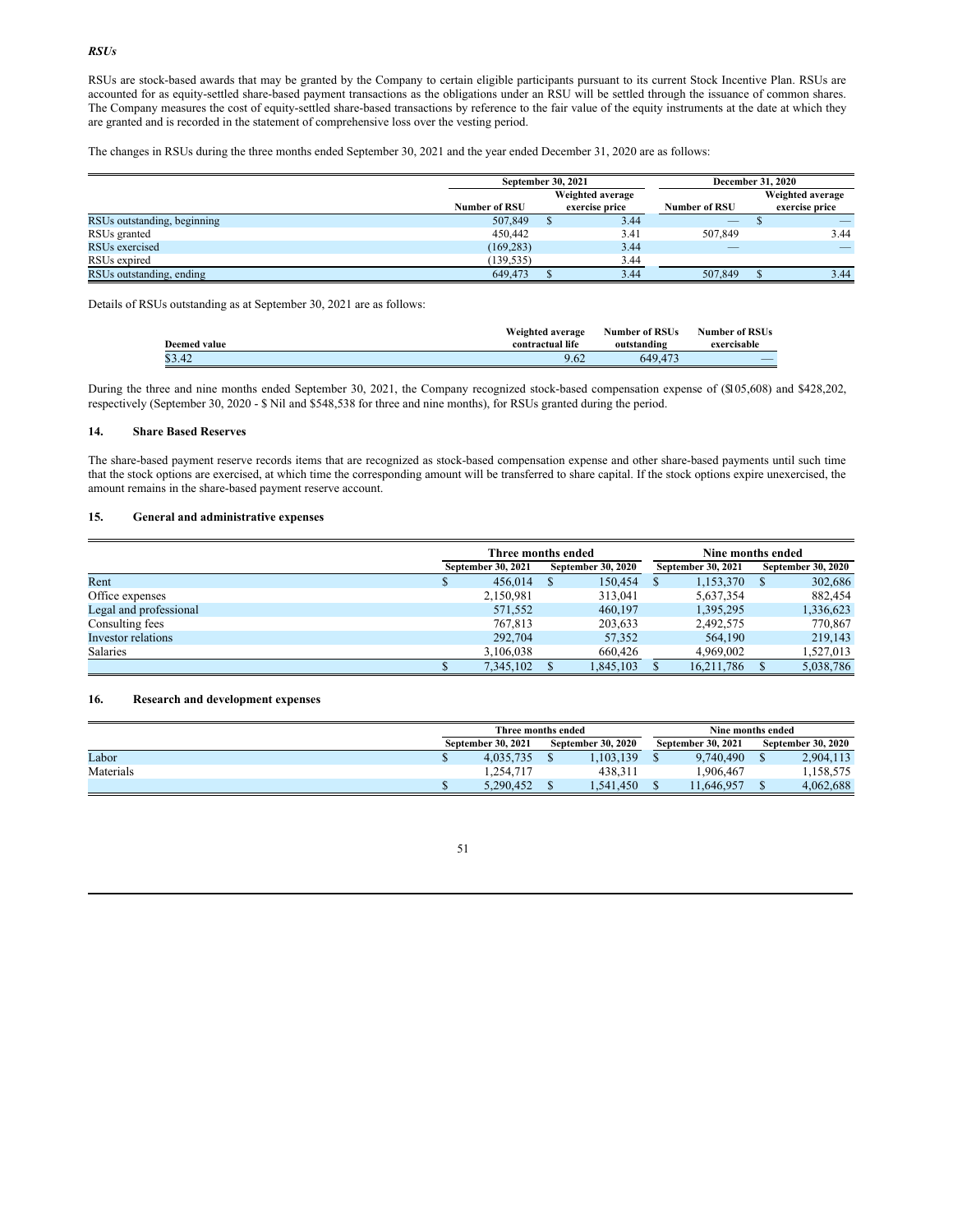# **17. Sales and marketing expenses**

|                 |                    | Three months ended |  |                    | Nine months ended  |           |  |                           |  |  |
|-----------------|--------------------|--------------------|--|--------------------|--------------------|-----------|--|---------------------------|--|--|
|                 | September 30, 2021 |                    |  | September 30, 2020 | September 30, 2021 |           |  | <b>September 30, 2020</b> |  |  |
| Consulting      |                    | 310.738            |  | 60.003             |                    | 490.337   |  | 250,173                   |  |  |
| Marketing       |                    | 980.351            |  | 215.504            |                    | 2.926.079 |  | 344,445                   |  |  |
| <b>Salaries</b> |                    | 1.302.138          |  | 250,153            |                    | 3.137.092 |  | 488,902                   |  |  |
|                 |                    | 2.593.227          |  | 525,660            |                    | 6.553.508 |  | .083,520                  |  |  |

# **18. Segmented information**

The Company operates in two reportable business segments.

The two reportable business segments offer different products, require different production processes, and are based on how the financial information is produced internally for the purposes of making operating decisions. The following summary describes the operations of each of the Company's reportable business segments:

- Electric Vehicles development and manufacture of electric vehicles for mass markets; and
- Custom built vehicles development and manufacture of high-end custom-built vehicles.

No business segments have been aggregated to form the above reportable business segments.

|                              |  | Three months ended September 30, 2021 |   |                     |    | Three months ended September 30, 2020 |  |                     |
|------------------------------|--|---------------------------------------|---|---------------------|----|---------------------------------------|--|---------------------|
|                              |  |                                       |   | <b>Custom Built</b> |    |                                       |  | <b>Custom Built</b> |
|                              |  | <b>Electric Vehicles</b>              |   | <b>Vehicles</b>     |    | <b>Electric Vehicles</b>              |  | <b>Vehicles</b>     |
| Revenue                      |  |                                       | D | 110.139             | -8 | _                                     |  | 245,691             |
| Gross profit                 |  |                                       |   | (514)               |    |                                       |  | 7,658               |
| Operating expenses           |  | (17,081,621)                          |   | (83, 771)           |    | (6, 532, 162)                         |  | (61, 839)           |
| Other items                  |  | 4,183,967                             |   | 134,541             |    | (4,650,704)                           |  | 48,107              |
| Current income tax recovery  |  |                                       |   |                     |    | 97                                    |  | 1,107               |
| Deferred income tax recovery |  |                                       |   | __                  |    |                                       |  | 8,505               |
| Net income/(loss)            |  | (12,897,654)                          |   | 50,256              |    | (11, 182, 769)                        |  | 3,538               |

|                              | Nine months ended September 30, 2021 |                     |            |   | Nine months ended September 30, 2020 |                     |            |  |  |
|------------------------------|--------------------------------------|---------------------|------------|---|--------------------------------------|---------------------|------------|--|--|
|                              |                                      | <b>Custom Built</b> |            |   |                                      | <b>Custom Built</b> |            |  |  |
|                              | <b>Electric Vehicles</b>             |                     | Vehicles   |   | <b>Electric Vehicles</b>             |                     | Vehicles   |  |  |
| Revenue                      |                                      |                     | 592,524    | S |                                      | S                   | 344,585    |  |  |
| Gross profit                 |                                      |                     | 12.561     |   |                                      |                     | (45, 715)  |  |  |
| Operating expenses           | (41, 232, 424)                       |                     | (202, 153) |   | (15,945,746)                         |                     | (153, 855) |  |  |
| Other items                  | 16,662,028                           |                     | 285,391    |   | (5,929,468)                          |                     | 109,136    |  |  |
| Current income tax recovery  | (850)                                |                     |            |   | (703)                                |                     | 1,107      |  |  |
| Deferred income tax recovery | _                                    |                     | _          |   |                                      |                     | 28,886     |  |  |
| Net income/(loss)            | (24, 571, 246)                       |                     | 95.799     |   | (21.875.917)                         | S                   | (60, 441)  |  |  |

|                     | September 30, 2021       |                              |                          | <b>December 31, 2020</b>     |
|---------------------|--------------------------|------------------------------|--------------------------|------------------------------|
|                     | <b>Electric Vehicles</b> | <b>Custom Built Vehicles</b> | <b>Electric Vehicles</b> | <b>Custom Built Vehicles</b> |
| Inventory           | 2.939,044                | 367.598                      | 305,443                  | 303.651                      |
| Plant and equipment | 9.492.486                | 242,393                      | 9.014.777                | 275.531                      |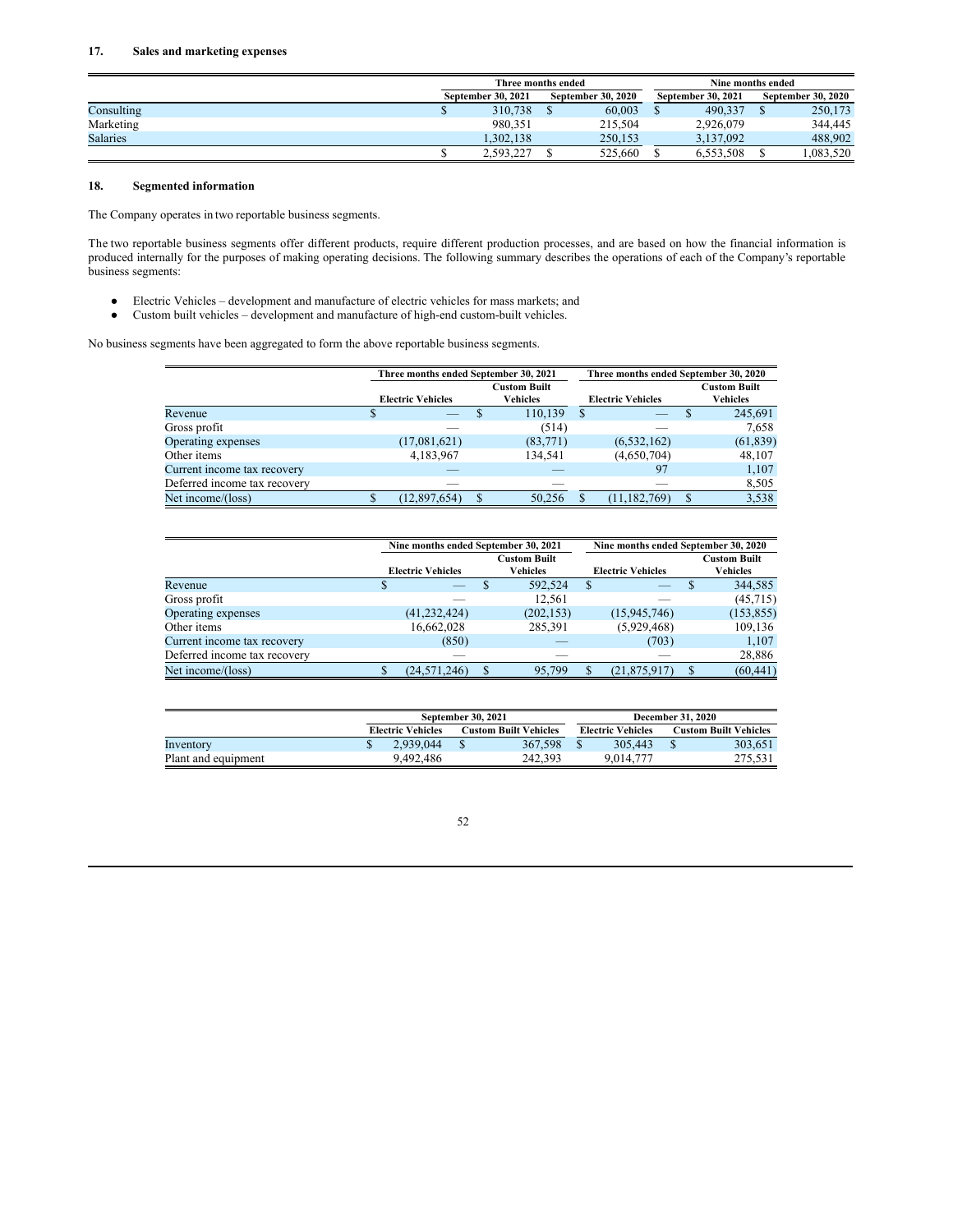## **19. Related party transactions**

#### *Related party balances*

The balance due to related parties is \$26,786 as at September 30, 2021 (December 31, 2020 - \$280,432). These amounts are unsecured, non-interest bearing and have no fixed terms of repayment.

## *Key management personnel compensation*

|                          | Three months ended              |                          | Nine months ended |                          |  |                    |  |  |
|--------------------------|---------------------------------|--------------------------|-------------------|--------------------------|--|--------------------|--|--|
|                          | September 30, 2021              | September 30, 2020       |                   | September 30, 2021       |  | September 30, 2020 |  |  |
| Consulting fees          | $\hspace{0.1mm}-\hspace{0.1mm}$ | $\qquad \qquad - \qquad$ |                   | $\qquad \qquad - \qquad$ |  | 91,591             |  |  |
| Salary                   | 2,350,134                       | 313.545                  |                   | 3.095.936                |  | 756,628            |  |  |
| Directors fees           | 103,777                         | 65,107                   |                   | 262.641                  |  | 247,846            |  |  |
| Stock-based compensation | 559.734                         | 1.133.580                |                   | 2.442.098                |  | 3.959.926          |  |  |
|                          | 3.013.645                       | 1.512.232                |                   | 5,800,675                |  | 5,055,991          |  |  |

## **20. Financial instruments and financial risk management**

The Company is exposed in varying degrees to a variety of financial instrument related risks. The Board of Directors approves and monitors the risk management processes, inclusive of controlling and reporting structures. The type of risk exposure and the way in which such exposure is managed is provided as follows.

## *Credit risk*

Credit risk is the risk that one party to a financial instrument will fail to discharge an obligation and cause the other party to incur a financial loss. The Company's primary exposure to credit risk is on its cash and cash equivalents held in bank accounts. The majority of cash is deposited in bank accounts held with major financial institutions in Canada. As most of the Company's cash is held by one financial institution there is a concentration of credit risk. This risk is managed by using major financial institutions that are high credit quality financial institutions as determined by rating agencies. The

Company's secondary exposure to risk is on its receivables. This risk is minimal as receivables consist primarily of refundable government goods and services taxes and interest receivable from major financial institutions with high credit ratings.

# *Liquidity risk*

Liquidity risk is the risk that the Company will not be able to meet its financial obligations as they fall due. The Company has a planning and budgeting process in place to help determine the funds required to support the Company's normal operating requirements on an ongoing basis. The Company ensures that there are sufficient funds to meet its short-term business requirements, taking into account its anticipated cash flows from operations and its holdings of cash and cash equivalents.

Historically, the Company's source of funding has been shareholder loans and the issuance of equity securities for cash, primarily through private placements and public offerings. The Company's access to financing is always uncertain. There can be no assurance of continued access to significant equity funding.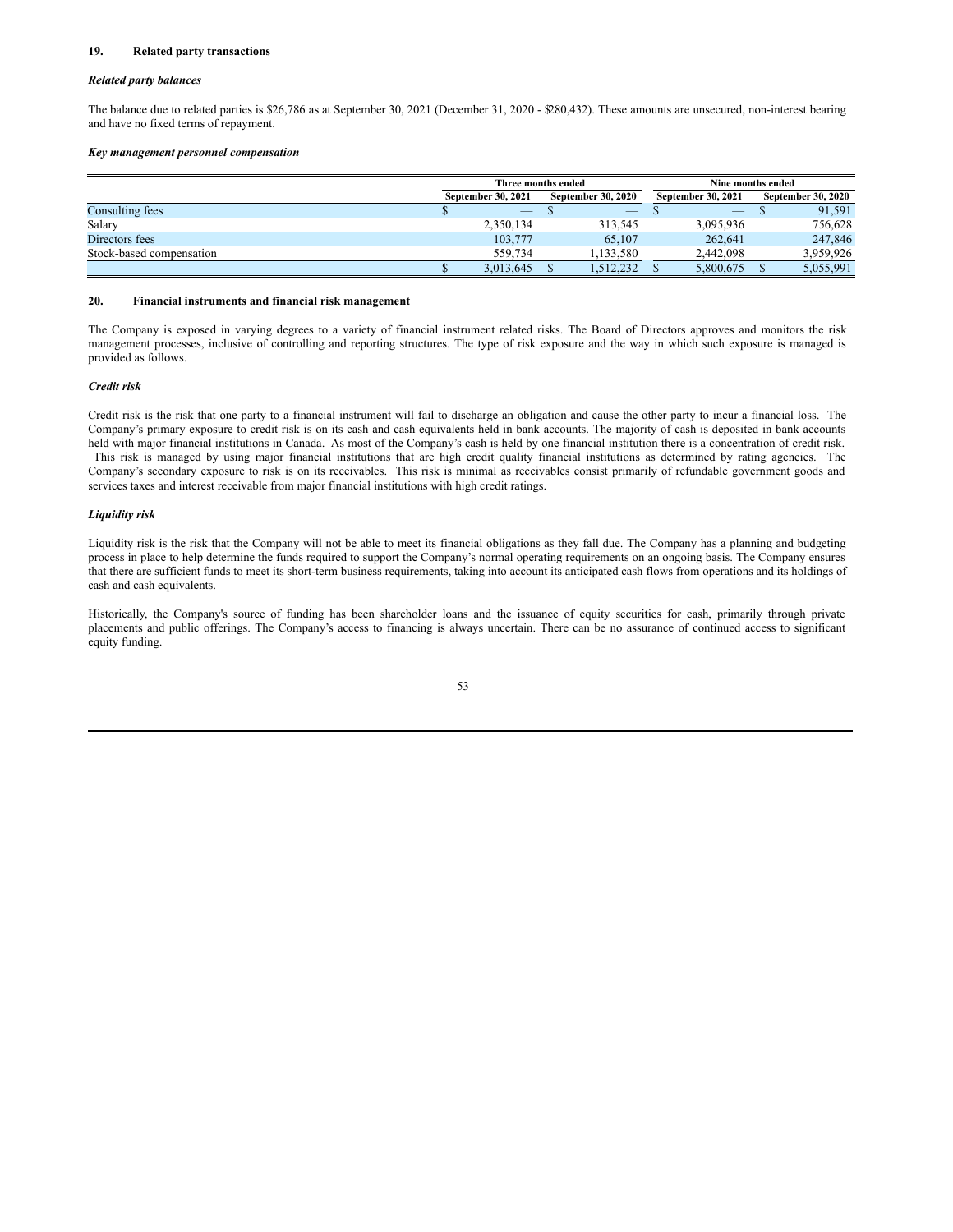The following is an analysis of the contractual maturities of the Company's non-derivative financial liabilities as at September 30, 2021 and December 31, 2020. We have excluded warrants derivative liabilities from the table because they are settled by shares (see note 12).

|                        |   |                          | <b>Between one</b> | More than |            |
|------------------------|---|--------------------------|--------------------|-----------|------------|
| At September 30, 2021  |   | Within one year          | and five years     |           | five years |
| Trade payables         | S | 979,779                  |                    |           |            |
| Accrued liabilities    |   | 1,324,827                |                    |           |            |
| Due to related parties |   | 26,786                   | __                 |           |            |
| Lease liabilities      |   | 530,834                  | 889.897            |           | 672,500    |
| <b>DSU</b> liabilities |   | $\overline{\phantom{a}}$ | 122,400            |           |            |
|                        |   | 2.862.226                | 1.012.297          |           | 672,500    |

|                             |                 |  | <b>Between</b> one |            | More than |
|-----------------------------|-----------------|--|--------------------|------------|-----------|
| <b>At December 31, 2020</b> | Within one year |  | and five vears     | five years |           |
| Trade payables              | 1.001.773       |  | _                  |            |           |
| Accrued liabilities         | 2,179,134       |  |                    |            |           |
| Due to related parties      | 280,432         |  | _                  |            |           |
| Lease liabilities           | 576.232         |  | 373.889            |            | 125,652   |
|                             | 4.037.571       |  | 373.889            |            | 125,652   |

## *Foreign exchange risk*

Foreign currency risk is the risk that the fair values of future cash flows of a financial instrument will fluctuate because they are denominated in currencies that differ from the respective functional currency. The Company is exposed to currency risk as it incurs some expenditures that are denominated in CAD while its functional currency is USD. The Company does not hedge its exposure to fluctuations in foreign exchange rates.

The following is an analysis of financial assets and liabilities that are denominated in CAD:

|                                        |   |                    | September 30, 2020 |
|----------------------------------------|---|--------------------|--------------------|
|                                        |   | September 30, 2021 | <b>Restated</b>    |
| Cash and cash equivalents              | S | 889,739 \$         | 355,948            |
| Restricted cash                        |   | 80.697             | 77,182             |
| Receivables                            |   | 180.632            | 95,818             |
| Lease liabilities                      |   | (1,511,194)        | (432, 103)         |
| Trade payables and accrued liabilities |   | (912.401)          | (427,709)          |
|                                        |   | $(1,272,527)$ \$   | (330, 864)         |

Based on the above net exposures, as at September 30, 2021, a10% change in the CAD to the USD exchange rate would impact the Company's net loss by \$127,253 (September 30, 2020 – \$53,334).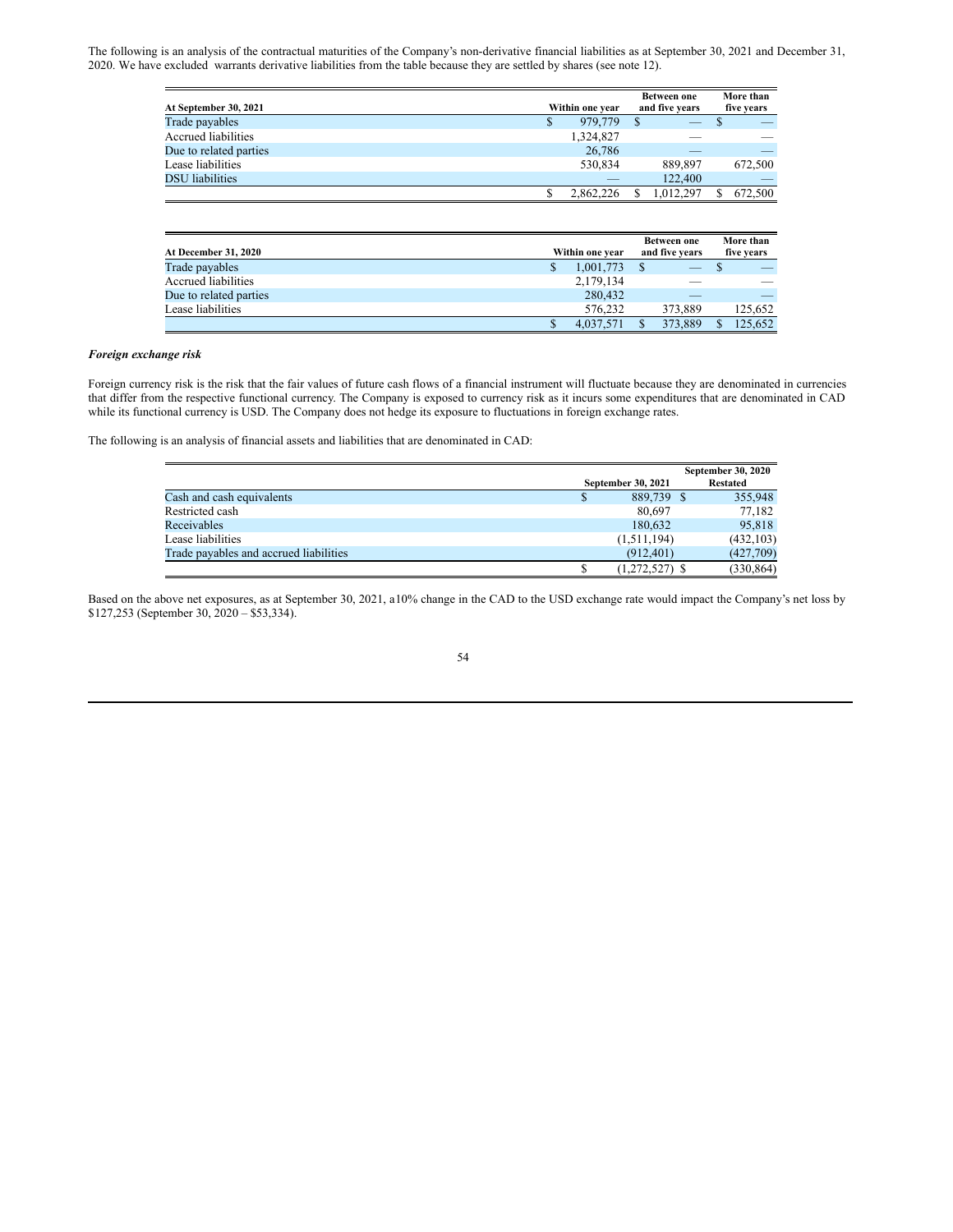#### *Interest rate risk*

Interest rate risk is the risk that the fair value of future cash flows of a financial instrument will fluctuate because of changes in market interest rates. The Company is exposed to interest rate risk on its cash equivalents as these instruments have original maturities of 12 months or less and are therefore exposed to interest rate fluctuations on renewal. A 1% change in market interest rates would have a minimal impact on the Company's net loss for the nine months ended September 30, 2021 (September 30, 2020 - \$625,000).

## *Classification of financial instruments*

Financial assets included in the consolidated statements of financial position are as follows:

|                           | <b>September 30, 2021</b> | December 31, 2020 |  |
|---------------------------|---------------------------|-------------------|--|
| Amortized cost:           |                           |                   |  |
| Cash and cash equivalents | 228,813,286               | 129,450,676       |  |
| Restricted cash           | 161.197                   | 143,800           |  |
| Receivables               | 152.640                   | 159,664           |  |
|                           | 229, 127, 123             | 129,754,140       |  |

Financial liabilities included in the consolidated statements of financial position are as follows:

|                                                                        |    | September 30, 2021 |  | <b>December 31, 2020</b> |  |
|------------------------------------------------------------------------|----|--------------------|--|--------------------------|--|
| Non-derivative financial liabilities at amortized cost:                |    |                    |  |                          |  |
| Trade payable and accrued liabilities                                  | S. | 2,331,392 \$       |  | 3,461,339                |  |
| Lease liabilities                                                      |    | 2,093,231          |  | 1,075,773                |  |
| Derivative financial liabilities at fair value through profit or loss: |    |                    |  |                          |  |
| Derivative liabilities                                                 |    | 3.565.246          |  | 17,899,855               |  |
|                                                                        |    | 7.989.869          |  | 22,436,967               |  |

## *Fair value*

The fair value of the Company's financial assets and liabilities, other than the derivative liabilities which are measured at fair value, approximates the carrying amount.

Financial instruments measured at fair value are classified into one of three levels in the fair value hierarchy according to the relative reliability of the inputs used to estimate the fair values. The three levels of the fair value hierarchy are:

- Level 1 Unadjusted quoted prices in active markets for identical assets or liabilities;
- Level 2 Inputs other than quoted prices that are observable for the asset or liability either directly or indirectly; and
- Level 3 Inputs that are not based on observable market data.

Financial liabilities measured at fair value at September 30, 2021 include the derivative liabilities, which consist of non-transferrable warrants and DSUs. The fair value of the non-transferrable warrants and DSUs are classified as level 2 in the fair value hierarchy.

The fair value of the derivative liabilities relating to the non-transferrable warrants was calculated using the Black-Scholes Option Pricing Model using the historical volatility of comparable companies as an estimate of future volatility. At September 30, 2021, if the volatility used was increased by 10%, the impact would be an increase to the derivative liabilities of \$227,681 (September 30, 2020 - \$300,936) with a corresponding increase in loss and comprehensive loss.

## **21. Capital management**

The Company's policy is to maintain a strong capital base to safeguard the Company's business and sustain future development of the business. The capital structure of the Company consists of equity. There were no changes in the Company's approach to capital management during the nine months ended September 30, 2021. The Company is not subject to any externally imposed capital requirements.

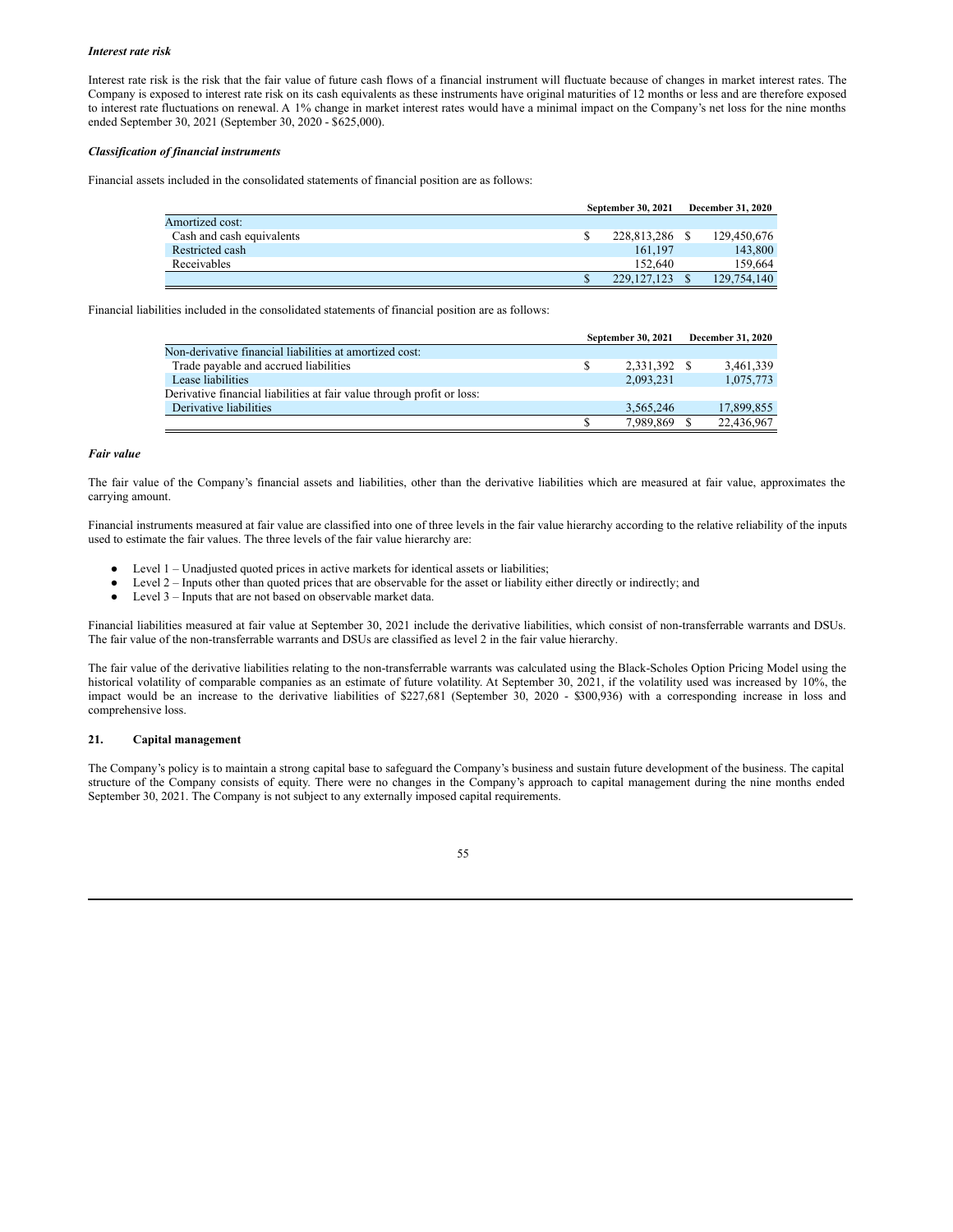# **22. Commitments**

- (a) As at September 30, 2021, the Company has capital commitments to incur an additional\$3,505,163 (December 31, 2020 \$ Nil) for development of its IT infrastructure
- (b) The Company is committed to future minimum lease payments for short-term leases and a long-term lease with a lease commencement date of December 1, 2021, for which no lease liability has been recognized as at September 30, 2021 (see note 10). The leases are related to rental of its manufacturing facility and kiosk locations. The details of lease commitments as at September 30, 2021 are as follows:

| <b>Fiscal year</b> |              | Amount     |
|--------------------|--------------|------------|
| 2021               | <sup>3</sup> | 425,743    |
| 2022               |              | 1,464,629  |
| 2023               |              | 1,956,861  |
| 2024               |              | 2,016,267  |
| 2025 and after     |              | 17,606,800 |
| Total              |              | 23,470,300 |

## **23. Subsequent events (update until reporting date)**

Subsequent to September 30, 2021, the Company issued 1,400,000 common shares at CAD \$4 per common share for gross proceeds of CAD \$5,600,000 pursuant to the exercise of warrants by an investor.

Subsequent to September 30, 2021, the Company issued291 common shares for the cashless exercise of14,065 stock options at a price of \$3.41 per common share.

Subsequent to September 30, 2021, the Company issued698,000 common shares for the ATM Offering for gross proceeds of \$2,810,229. Share issuance cost related to the ATM Offering are \$75,890.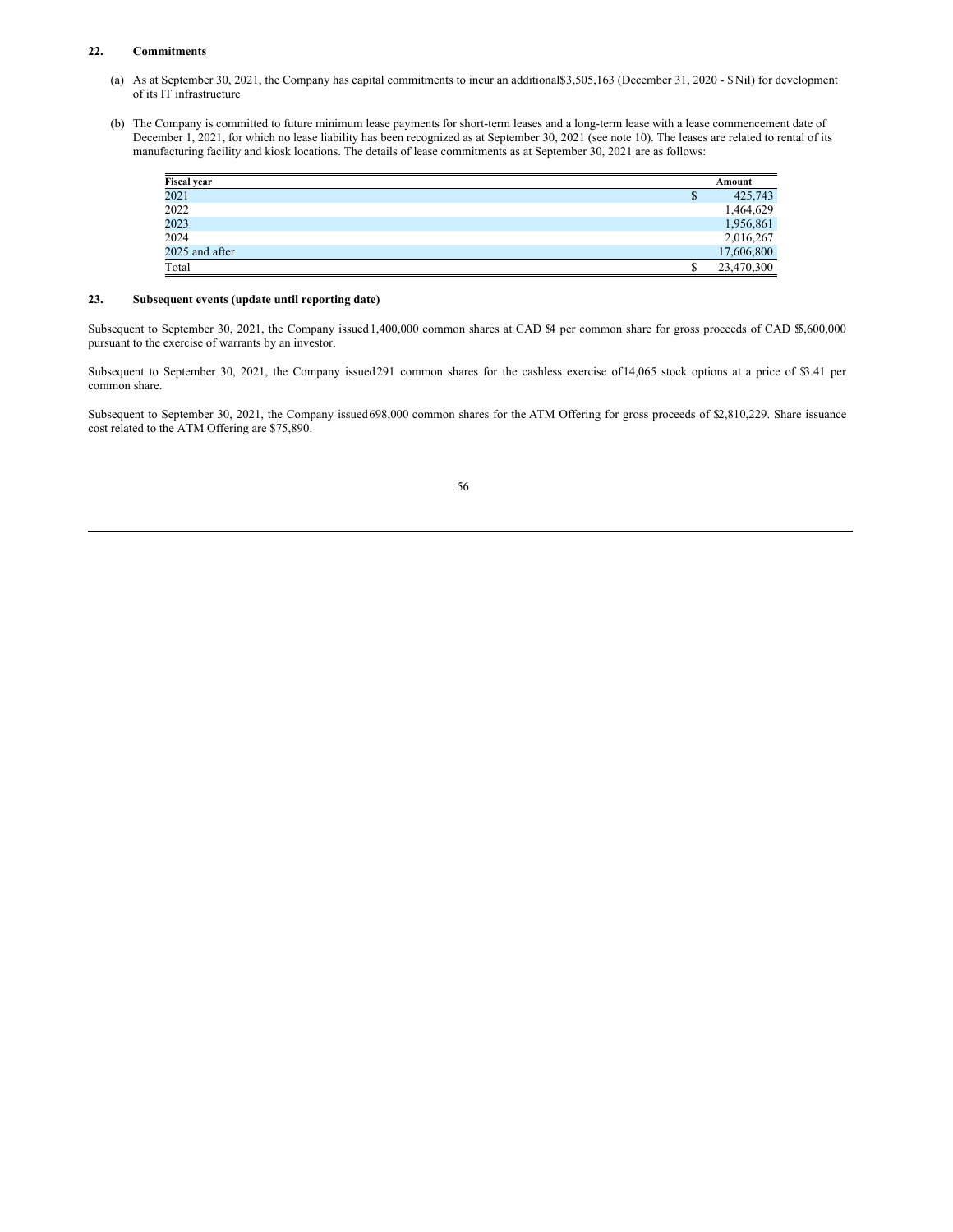<span id="page-60-0"></span>I, Kevin Pavlov, certify that:

- (1) I have reviewed this Quarterly Report on Form 6-K for the quarterly period ended September 30, 2021 of Electrameccanica Vehicles Corp.;
- (2) Based on my knowledge, this Quarterly Report does not contain any untrue statement of a material fact or omit to state a material fact necessary to make the statements made, in light of the circumstances under which such statements were made, not misleading with respect to the period covered by this Quarterly Report;
- (3) Based on my knowledge, the financial statements, and other financial information included in this Quarterly Report, fairly present in all material respects the financial condition, results of operations and cash flows of the registrant as of, and for, the periods presented in this Quarterly Report;
- (4) The registrant's other certifying officer(s) and I are responsible for establishing and maintaining disclosure controls and procedures (as defined in Exchange Act Rules 13a-15(e) and 15d-15(e)) and internal control over financial reporting (as defined in Exchange Act Rules 13a-15(f) and 15d-15(f)) for the registrant and have:
	- (a) Designed such disclosure controls and procedures, or caused such disclosure controls and procedures to be designed under our supervision, to ensure that material information relating to the registrant, including its consolidated subsidiaries, is made known to us by others within those entities, particularly during the period in which this Quarterly Report is being prepared;
	- (b) Designed such internal control over financial reporting, or caused such internal control over financial reporting to be designed under our supervision, to provide reasonable assurance regarding the reliability of financial reporting and the preparation of financial statements for external purposes in accordance with generally accepted accounting principles;
	- (c) Evaluated the effectiveness of the registrant's disclosure controls and procedures and presented in this Quarterly Report our conclusions about the effectiveness of the disclosure controls and procedures, as of the end of the period covered by this Quarterly Report based on such evaluation; and
	- (d) Disclosed in this Quarterly Report any change in the registrant's internal control over financial reporting that occurred during the registrant's most recent fiscal quarter (the registrant's fourth fiscal quarter in the case of an annual report) that has materially affected, or is reasonably likely to materially affect, the registrant's internal control over financial reporting; and
- (5) The registrant's other certifying officer(s) and I have disclosed, based on our most recent evaluation of the internal control over financial reporting, to the registrant's auditors and the audit committee of the registrant's board of directors (or persons performing the equivalent functions):
	- (a) All significant deficiencies and material weaknesses in the design or operation of internal control over financial reporting which are reasonably likely to adversely affect the registrant's ability to record, process, summarize and report financial information; and
	- (b) Any fraud, whether or not material, that involves management or other employees who have a significant role in the registrant's internal control over financial reporting.

Date: November 9, 2021.

- */s/ Kevin Pavlov*
- By: Kevin Pavlov
- Title: Chief Executive Officer (Principal Executive Officer)